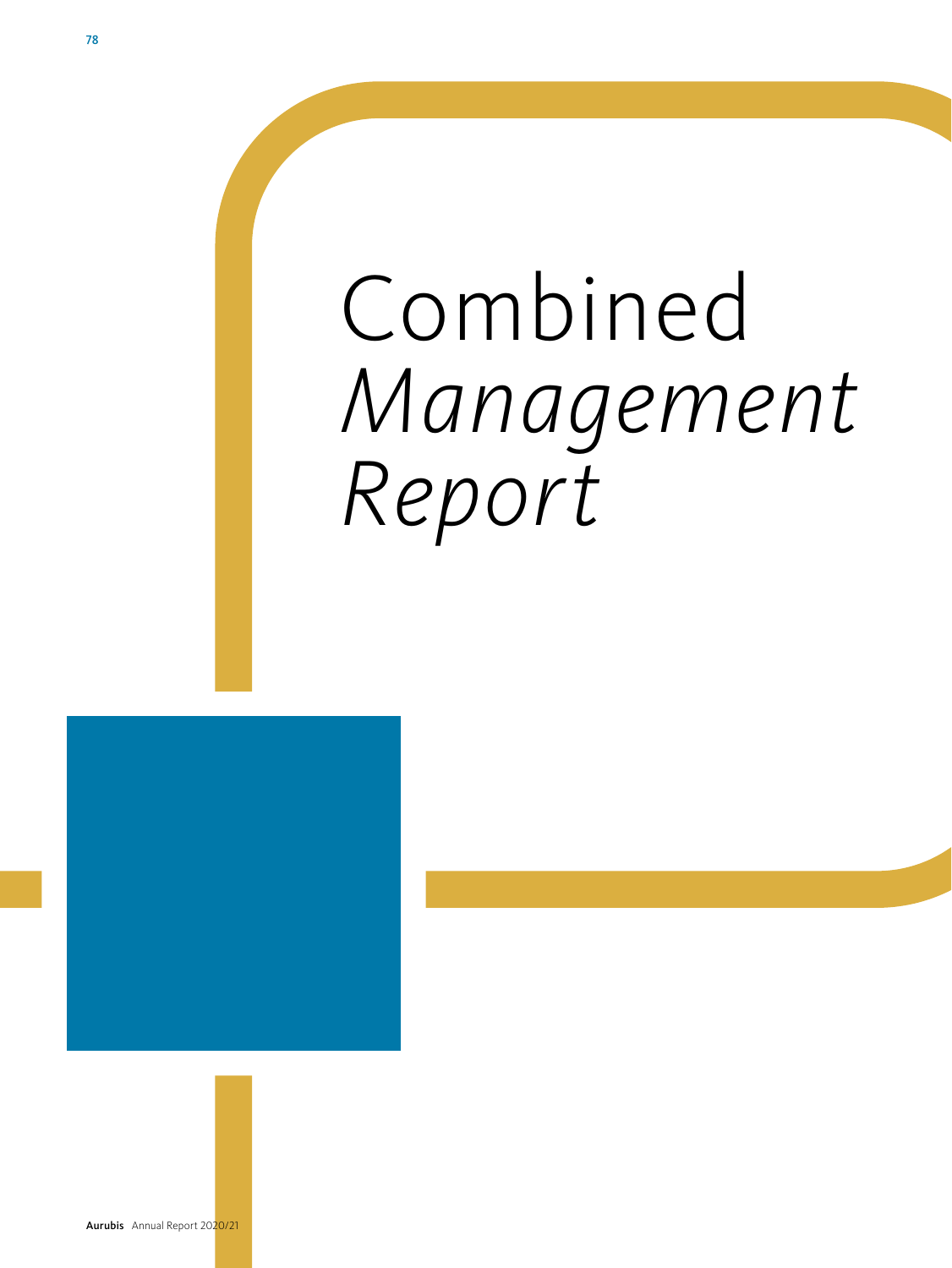#### [Foundations of the Group](#page-2-0)

- [Business model of the Group](#page-2-0)
- [Strategic orientation](#page-6-0)
- [Corporate management](#page-8-0)
- [Research and development](#page-10-0)
- [Human resources](#page-11-0)
- [Environmental protection and occupational health](#page-12-0)
- [Separate Non-Financial Report](#page-13-0)

#### [Economic Report](#page-14-0)

- [General economic conditions](#page-14-0)
- [Conditions specific to the industry](#page-15-0)
- [95 Economic development within the Aurubis Group](#page-17-0)
- [Business performance in the segments](#page-26-0)
- [110 Executive Board assessment of the Aurubis Group during fiscal year 2020/21](#page-32-0)
- [Financial performance, assets, liabilities, and financial position of Aurubis AG](#page-34-0)

#### [Risk and Opportunity Report](#page-38-0)

- [Integrated risk and opportunity management](#page-38-0)
- [Risk management system](#page-38-0)
- [Independent monitoring](#page-38-0)
- [Explanation of relevant risks](#page-39-0)
- [123 Internal control and risk management system relating to the consolidated accounting process](#page-45-0)
- [Opportunity management system](#page-46-0)
- [Explanation of relevant opportunities](#page-46-0)
- [Assessment of the Aurubis Group's risk and opportunity situation](#page-48-0)

#### [Forecast Report](#page-49-0)

- [Overall economic development](#page-49-0)
- [Sector development](#page-50-0)
- [Raw material markets](#page-50-0)
- [Product markets](#page-51-0)
- [Business and earnings expectations for the Aurubis Group](#page-52-0)
- [Expected financial situation](#page-54-0)

#### [Legal Disclosures](#page-55-0)

- [133 Declaration on corporate governance pursuant to Section 289f and Section 315d of the](#page-55-0)  [German Commercial Code \(HGB\)](#page-55-0)
- [Compensation of the Executive Board and Supervisory Board](#page-55-0)
- [133 Takeover-related disclosures and explanations](#page-55-0)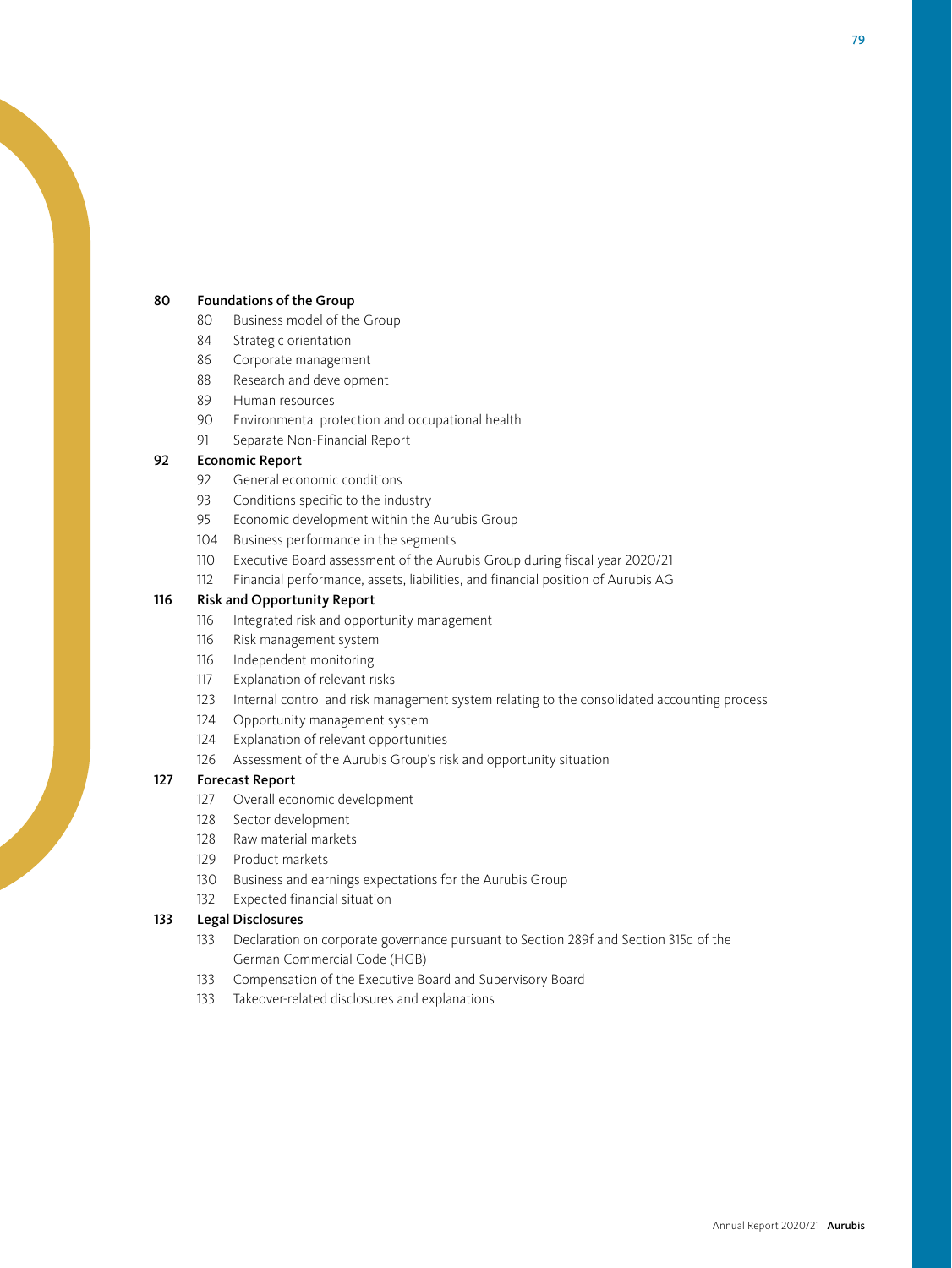# <span id="page-2-0"></span>Foundations of the Group

# Business model of the Group

#### **BUSINESS ACTIVITIES**

Aurubis AG is a company in the basic materials industry that operates worldwide. As an integrated group, we process complex metal concentrates, scrap metals, organic and inorganic metalbearing recycling raw materials, and industrial residues into metals of the highest purity.

In addition to our main metal, copper, our metal portfolio also includes gold, silver, lead, nickel, tin, zinc, minor metals such as tellurium and selenium, and platinum group metals. Sulfuric acid, iron silicate Q [Glossary, page 213](#page--1-0), and synthetic minerals round off the product portfolio.

The company's headquarters, which is also home to one of our two primary smelters, is located in Hamburg, Germany. Most of our sites are located in Europe, with larger production centers in Germany, Belgium, Bulgaria, and Spain as well as cold-rolling mills for flat rolled products, slitting centers, and rod plants in Germany and elsewhere in Europe. Outside Europe, Aurubis also has a production site in the US, and a global sales and service network.

In the previous year, Aurubis AG acquired the recycling company Metallo effective May 29, 2020, with production sites in Beerse, Belgium, and Berango, Spain. The Metallo Group companies were included in the prior-year consolidated financial statements starting June 1, 2020, so for four months.

#### **BUSINESS MODEL**

Metals play a pivotal role in a number of forward-looking applications. Following industrialization, automation, and digitalization, the transformation to a sustainable, carbon-neutral economy and society is currently posing significant challenges. Many of the solutions in this area – such as electric vehicles and wind turbines – are based on the use of metals.

The Aurubis Group's business model rests on three fundamental pillars: the processing of raw materials from the mining industry, the processing of recycling materials, and product business. This provides Aurubis with a great deal of efficiency and flexibility in managing raw material procurement, production, and sales. Different market cycles influence each of the three fundamental pillars as well.

We process copper concentrates that are obtained from ores and are offered by mining and trading companies on the global market. The necessary feed materials for our two primary smelters in Hamburg and Pirdop are purchased worldwide. Aurubis doesn't hold any stakes in mines and has a globally diversified supplier portfolio. We source a significant portion of our copper concentrates from South American countries such as Peru, Chile, and Brazil. We also purchase raw materials from other countries like Bulgaria, Georgia, and Canada. As a buyer, Aurubis competes with other international primary smelters, particularly in China and Japan. Copper concentrates for the Hamburg site reach us primarily by waterway and are



#### Business model in fiscal year 2020/21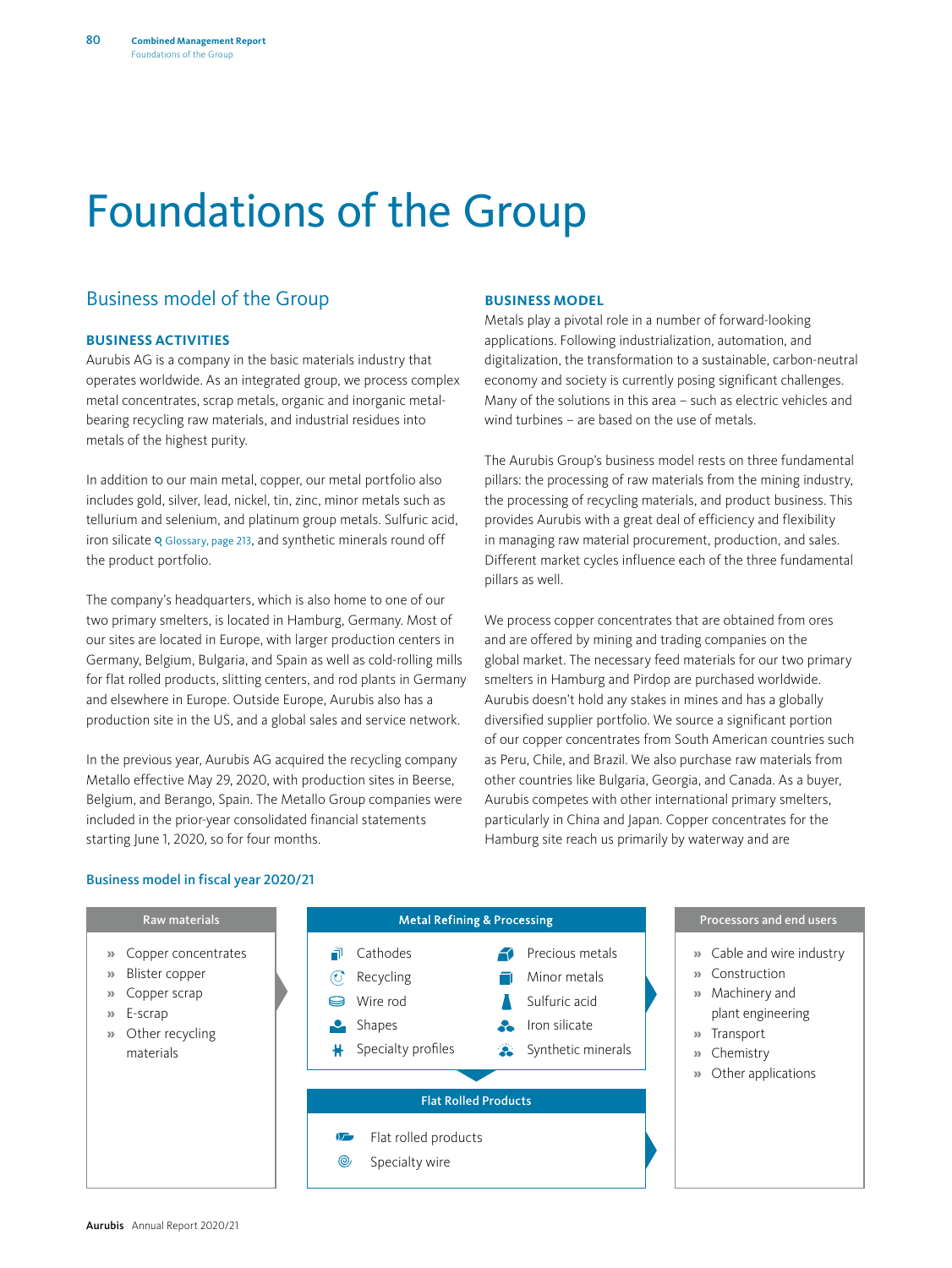#### <span id="page-3-0"></span>Sites and employees

#### Consolidated sites

#### **Europe** DE Hamburg Aurubis AG 2,526 **ACTES** headquarters **FAAA** Aurubis Product Sales  $11\text{ }p$ GmbH E.R.N. Elektro-Recycling 15  $C2$ NORD GmbH Peute Baustoff GmbH 12  $\mathcal{L}$ Lünen Aurubis AG 665  $C$   $\blacksquare$   $\blacksquare$  . Stolberg Aurubis Stolberg 396  $CO$  or  $\ell$ GmbH & Co. KG  $115$  el Emmerich Deutsche Giessdraht GmbH Röthenbach RETORTE GmbH  $41$   $\blacksquare$ Selenium Chemicals & Metals Berlin Aurubis AG 3 Group representative office BG Pirdop Aurubis Bulgaria AD 896 8CF& BE Olen Aurubis Belgium NV/SA 621  $\overline{\mathbb{C}}$  i  $\ominus$   $\overline{\phantom{a}}$ Beerse Metallo Belgium NV 444 C PD Metallo Group 3 Holding NV NL Zutphen Aurubis Netherlands BV 288  $C \nrightarrow C$ FI Pori Aurubis Finland Oy 271  $\textcircled{r}$  27 IT Avellino Aurubis Italia Srl 91 Mortara Aurubis Mortara S. p. A. 27  $\mathbf{v}$ ES Berango Metallo Spain S. L. U. 97  $\mathscr{D}$ Barcelona Aurubis Product Sales 1  $\tilde{D}$ GmbH UK Smethwick/ Aurubis UK Ltd. 23 Birmingham<br>Dolný Kubín SK Dolný Kubín Aurubis Slovakia s.r.o. 12 **17** FR Lyon/ Aurubis Product Sales  $\overline{1}$ Septème GmbH **Employees in Europe 6,559 US** US Buffalo Aurubis Buffalo Inc. 576  $\overline{\mathbb{C}}$  or **Employees in the US 576**

The KPIs relate to permanent and temporary employment arrangements as at the reporting date of September 30, 2021. Excluding Schwermetall Halbzeugwerk GmbH & Co. KG, Stolberg (DE), in which Aurubis holds a 50% stake. Sites without employees are not listed.

**Total employees 7,135**

#### Non-consolidated sites and independent sales employees

| <b>Europe</b> |                            |                                                |                |               |
|---------------|----------------------------|------------------------------------------------|----------------|---------------|
| DF            | Berlin                     | azeti GmbH                                     | 29             |               |
| <b>SE</b>     | Finspång                   | Aurubis Sweden AB                              | 3              |               |
| <b>RU</b>     | St.<br>Petersburg          | Aurubis Rus LLC                                | $\mathfrak{D}$ | $\mathcal{P}$ |
| <b>TR</b>     | Istanbul                   | Aurubis Turkey Kimya<br>Anonim Sirketi         | $\mathbf{1}$   | $\mathcal{P}$ |
|               | <b>Employees in Europe</b> |                                                | 35             |               |
| Asia          |                            |                                                |                |               |
| <b>CN</b>     | Shanghai                   | Aurubis Metal Products<br>(Shanghai) Co., Ltd. |                | 4p            |
|               | Beijing <sup>1</sup>       |                                                | $\mathbf{1}$   | $\mathcal{P}$ |
| <b>UAE</b>    | Dubai                      | Aurubis Middle East FZE                        | $\overline{2}$ | $\mathcal{P}$ |
| SG            | Singa pore <sup>1</sup>    |                                                | $\mathfrak{D}$ | ₽             |
| <b>TH</b>     | Bangko $k^1$               |                                                | 1              | ₽             |
| P             | Tokyo <sup>1</sup>         |                                                | 1              | ₽             |
| <b>KR</b>     | SeOU <sup>1</sup>          |                                                | 1              | ♪             |
|               | <b>Employees in Asia</b>   |                                                | 12             |               |
|               | <b>Total employees</b>     |                                                | 47             |               |

1 Agency/independent sales employees.

#### **Raw materials**

Concentrates and recycling materials are the raw materials from which copper is produced.

- **A** Concentrates
- $\mathbb C$  Recycling materials

#### **Products**

The copper is processed into products. Some products are already the result of copper production.

- **T** Cathodes Sulfuric acid
- Wire rod **S** Iron silicate
- 
- Shapes Strip/foil
- **H** Specialty profiles **Specialty wire**
- **Precious metals** Synthetic

minerals

 $\blacksquare$  Minor metals

**Sales and distribution network** An international sales and distribution network markets our products.

Þ

#### **Slitting centers**

Service centers located near our customers slit strip to the desired dimensions.

O,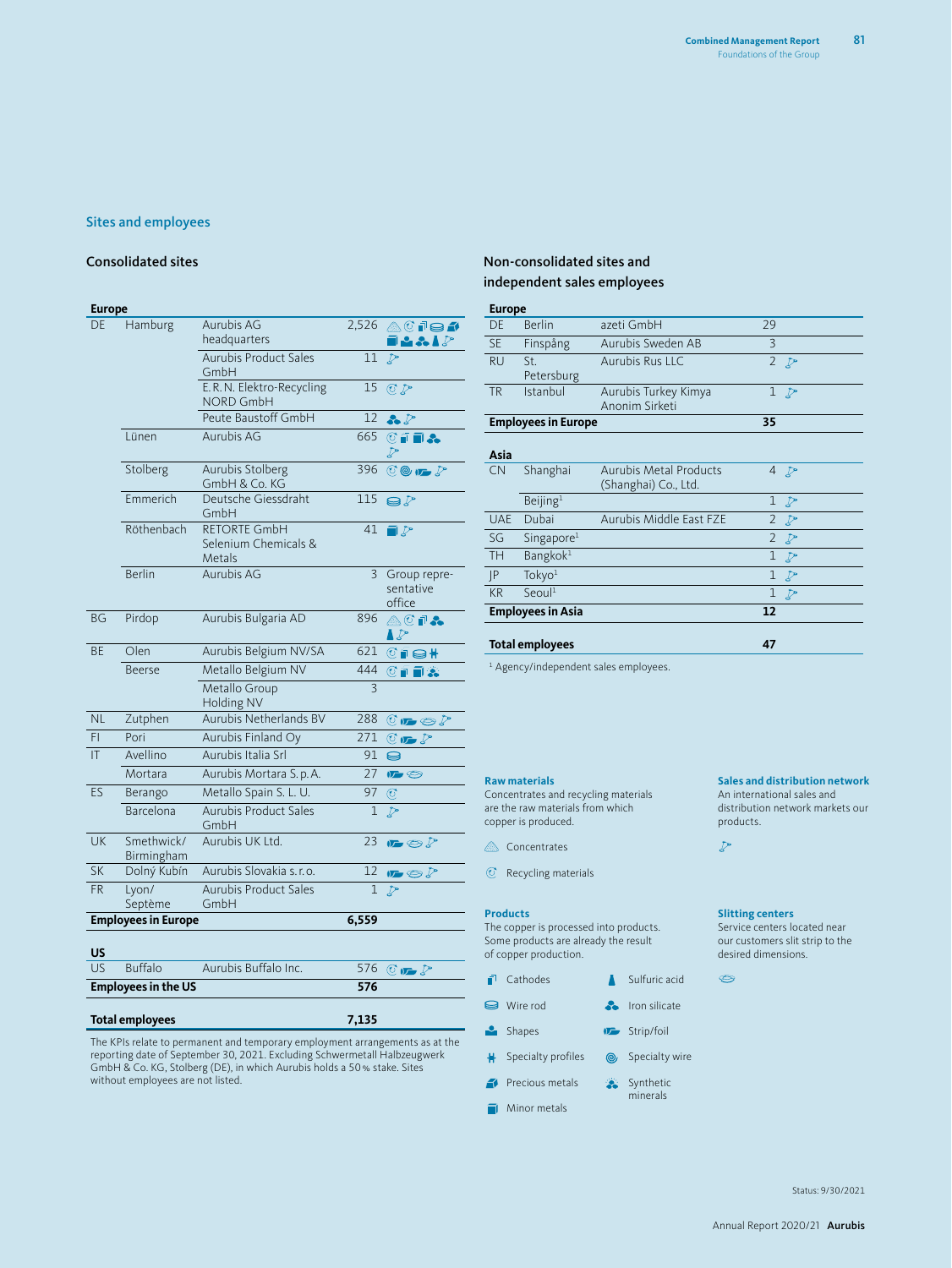transshipped via the port terminal in Brunsbüttel. There, the different copper concentrates are also premixed in accordance with the requirements of our production process. At the site in Pirdop, Bulgaria, concentrates reach us by land and sea via the port of Burgas.

In addition to copper concentrates, we use copper scrap and various organic and inorganic metal-bearing recycling raw materials, industrial residues, and bought-in metallurgical intermediates as feed material. Most of the copper scrap and metal-bearing recycling raw materials for our four secondary smelters in Lünen (Germany), Olen and Beerse (both in Belgium), and Berango (Spain) are sourced in the European and North American market. Furthermore, we use copper scrap with high copper contents for process management purposes in both of our primary smelters in Hamburg (Germany) and Pirdop (Bulgaria). Metal trading companies are the main actors on the supply side for recycling materials, though some recycling materials also reach us directly from industry through our "closing the loop" approach.

On the demand side, our main competitors are other copper and metal smelters, as well as metal processors that also utilize recycling materials. Most of the copper scrap reaches us by land.

In the course of our production processes, we convert copper concentrates and recycling materials into copper cathodes. This is the standardized product format that is traded on the international metal exchanges. Copper cathodes are the starting product for fabricating additional copper products, but they can also be sold directly.

Our product portfolio mainly comprises standard and specialty products made of copper and copper alloys. When it comes to processing, we have manufacturing capabilities for continuous cast copper wire rod, continuous cast shapes, rolled products, strip, specialty wire, and profiles.

Additional products result from processing the elements that accompany copper in the feed materials, elements that are in some cases purchased on purpose as part of our multimetal approach. In particular, these include different metals such as gold, silver, lead, nickel, tin, zinc, minor metals like tellurium and selenium, and platinum group metals.

We also produce iron silicate and synthetic minerals.

Sulfuric acid forms as a by-product of copper concentrate processing. Sulfuric acid customers are very diverse and include international companies from the chemical, fertilizer, and metal processing industries.

The sales markets for our products are varied and international. Aurubis' direct customers include companies from the copper semis industry, the cable and wire industry, the electrical and electronics sector, and the chemical industry, as well as suppliers from the renewable energies, construction, and automotive sectors.

To close the value chain for copper and other metals, we place a high priority on the "closing the loop" approach. The focus of this approach is on materials such as production waste and residues that accumulate along the copper value chain in production, for example with our customers. The materials range from copper scrap with very high copper content, which we can directly feed into the copper fabrication process, to stamping waste containing precious metals and high levels of copper, alloyed scrap, slags from foundries, and other industrial residues.

We regularly hedge fluctuations in metal and energy prices and the US dollar exchange rate in accordance with our hedging strategy for the most part.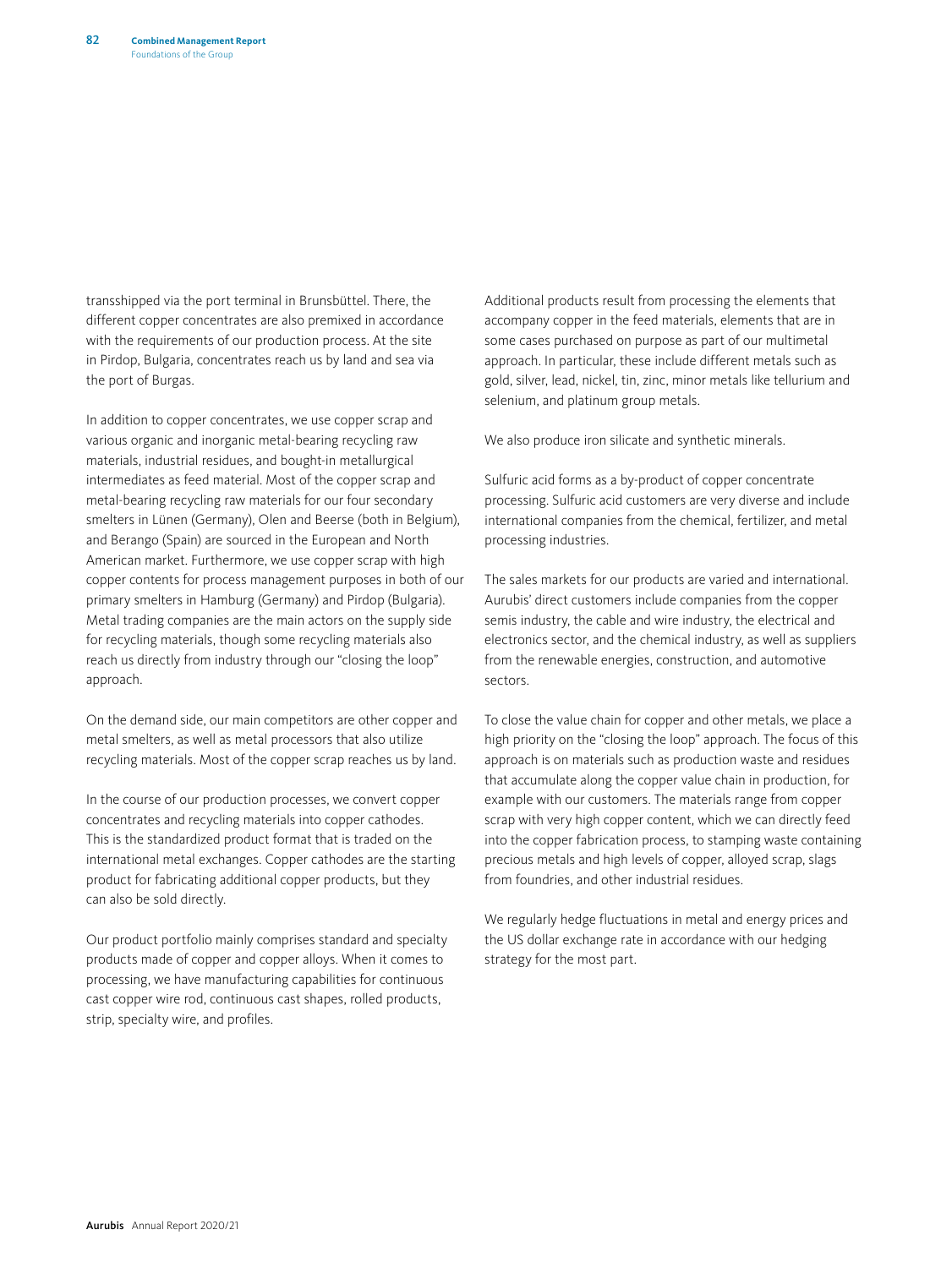#### **GROUP STRUCTURE**

In fiscal year 2020/21, the Aurubis Group's organizational framework was based on the underlying business model. The Group's structure was made up of two operating segments, which were the basis of segment reporting pursuant to IFRS 8 for fiscal year 2020/21: Segment Metal Refining & Processing and Segment Flat Rolled Products.

» Segment Metal Refining & Processing (MRP) processes complex metal concentrates, copper scrap, organic and inorganic metal-bearing recycling raw materials, and industrial residues into metals of the highest quality. Segment MRP includes the Commercial, Supply Chain Management (SCM), and Operations divisions.

The Commercial division is commissioned by the plants to purchase feed materials and sell products. The SCM division's responsibility to the plants is to carry out production planning, logistics management, and sampling, and to improve the Group-wide metal flows and inventories.

The Operations division is responsible for the ongoing optimization of the integrated smelter network and the production of all basic products and metals, as well as for their further processing into other products, such as continuous cast wire rod and shapes. Among other items, copper cathodes are manufactured at the sites in Hamburg, Lünen (both in Germany), Pirdop (Bulgaria), and Olen and Beerse (both in Belgium).

The cathodes produced at the smelters are processed further into wire rod and shapes at the Hamburg (Germany), Olen (Belgium), Emmerich (Germany), and Avellino (Italy) sites. The Metallo Group, the company acquired in 2020 with production sites in Beerse (Belgium) and Berango (Spain), belongs to Segment MRP as well.

» Segment Flat Rolled Products (FRP) processes copper and copper alloys – primarily brass, bronze, and high-performance alloys – into flat rolled products and specialty wire, which it then markets. The main production sites are Stolberg (Germany), Pori (Finland), Zutphen (Netherlands), and Buffalo (US). Furthermore, the segment also includes slitting and service centers in Birmingham (UK), Dolný Kubín (Slovakia), and Mortara (Italy), as well as sales offices worldwide. On August 9, 2021, Aurubis AG signed a term sheet with Intek Group S.p.A., Italy, to sell the plant in Zutphen (Netherlands) and the slitting centers in the United Kingdom, Slovakia, and

Italy. The sale is subject to approval by the responsible antitrust authorities. The plants in Stolberg (Germany), Pori (Finland), and Buffalo (US) will remain in the Aurubis Group.

In the course of developing the Aurubis Group's strategy, the segmentation was adjusted effective October 1, 2021. Starting October 1, 2021, the two segments Multimetal Recycling and Custom Smelting & Products will form the organizational structure and the foundation for segment reporting in accordance with IFRS 8.

The Multimetal Recycling segment comprises the recycling activities in the Group and thus the processing of copper scrap, organic and inorganic recycling raw materials containing metal, and industrial residues. The segment mainly includes the Lünen (Germany), Olen, Beerse (both in Belgium), and Berango (Spain) sites.

The Custom Smelting & Products segment joins the production facilities for processing concentrates and manufacturing and marketing standard and specialty products such as cathodes, wire rod, shapes, strip products, sulfuric acid, and iron silicate. The Custom Smelting & Products segment is also responsible for precious metal production. The sites in Hamburg (Germany) and Pirdop (Bulgaria) manufacture copper cathodes, which are processed further into wire rod and shapes at the Hamburg (Germany), Olen (Belgium), Emmerich (Germany), and Avellino (Italy) sites. The Buffalo (US), Stolberg (Germany), and Pori (Finland) sites produce flat rolled products and specialty wire products.

A list of shareholdings pursuant to Section 313 (2) of the German Commercial Code (HGB) as at September 30, 2021 is provided in the notes to the financial statements.

#### **SIGNIFICANT INFLUENCING FACTORS RELEVANT TO THE BUSINESS**

The main drivers of earnings are the treatment and refining charges  [Glossary, page 214](#page--1-0) for copper concentrates, the refining charges for recycling materials, the metal prices, the Aurubis copper premium Q [Glossary, page 214](#page--1-0), and product surcharges  [Glossary, page 214](#page--1-0) for copper products, as well as sales revenues for sulfuric acid. Furthermore, efficient metal gains in our plants lead to effects on earnings.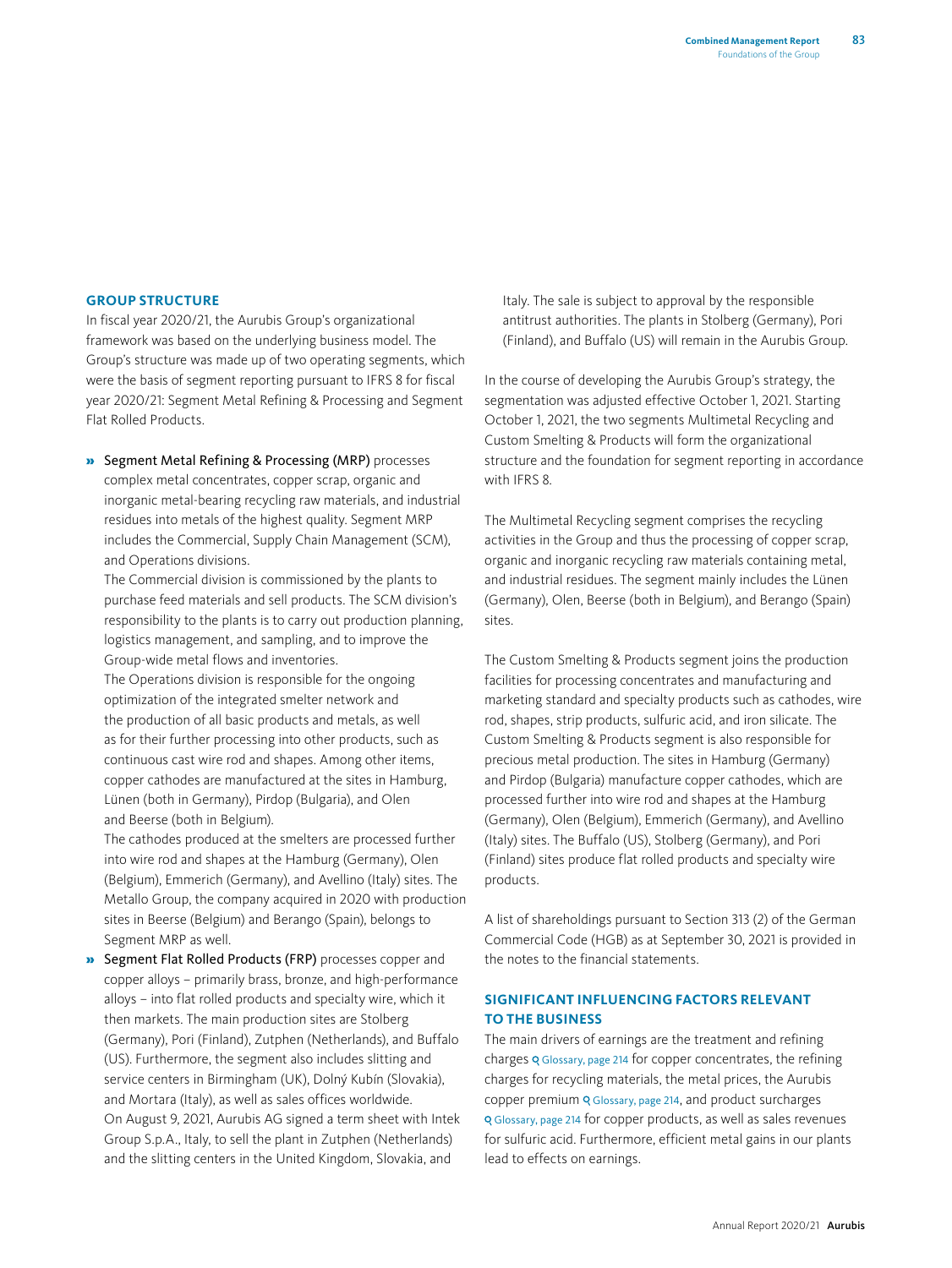<span id="page-6-0"></span>Copper, silver, gold, and other key precious and industrial metals are priced on the metal exchanges, first and foremost on the London Metal Exchange (LME  $\Box$  [www.lme.com](https://www.lme.com)) Q [Glossary, page 213](#page--1-0), which facilitate physical transactions, hedging, and investment business. The prices are not just benchmarks for exchange trading but serve as the basis for pricing in the raw material and product business.

#### Pricing along the value chain

Schematic illustration



Treatment and refining charges are negotiated with suppliers when purchasing copper-bearing raw materials. The TC/RC trend depends on the current supply and demand structure on the global markets. Essentially, these charges are discounts on the purchase price for turning raw materials into copper cathodes (the commodity exchange product) and other metals and metal compounds.

The metal exchange and market quotation for copper serves as the price basis for our copper product sales. The premium and product surcharges, which are charged for converting cathodes into copper products, are also part of the sales price.

As an energy-intensive company, the Aurubis Group experiences impacts on its energy costs from price fluctuations for electricity, natural gas, and CO<sub>2</sub> certificates.

Our business development is also influenced by external factors. These include the economic performance in key countries and activities on the international financial markets; the political, legal, and social conditions; changes in the exchange rate and interest rate level; and the situation on our relevant markets.

# Strategic orientation

In fiscal year 2020/21, Aurubis developed the strategy further in a multistage process and established a detailed plan outlining how Aurubis will continue solidifying and expanding its position as one of the most efficient and sustainable multimetal producers in the world. From a strategic standpoint, the Group will be guided by three key areas in the future: securing and strengthening the core business, pursuing growth options, and expanding its industrial leadership in sustainability.

The updated Aurubis strategy is a precisely defined roadmap for continued sustainable, profitable growth. The necessary success factors for implementing the strategy were established: digitalization and automation in production, strategic resource planning, and strategic personnel management, which includes the recruitment and development of employees.

Currently, total investments of about € 350 million are approved for strategic projects in the three key areas, which will lead to an EBITDA contribution of about € 100 million starting in 2025/26 according to current plans. Moreover, additional investments of about € 250 million are included in the mid-term planning until 2025/26, for which we expect additional operating EBITDA of about € 70 million starting in 2029/30. Additional strategic projects, such as the modular recycling system (investments of about € 250 million each) and battery recycling (investments of about € 200 million) are not included but are being actively pursued. The projects in the mid-term planning are in the conception phase and will be pushed forward until they are approved. In the long term, our projects are focused on growth. All new investment projects will be subjected to a thorough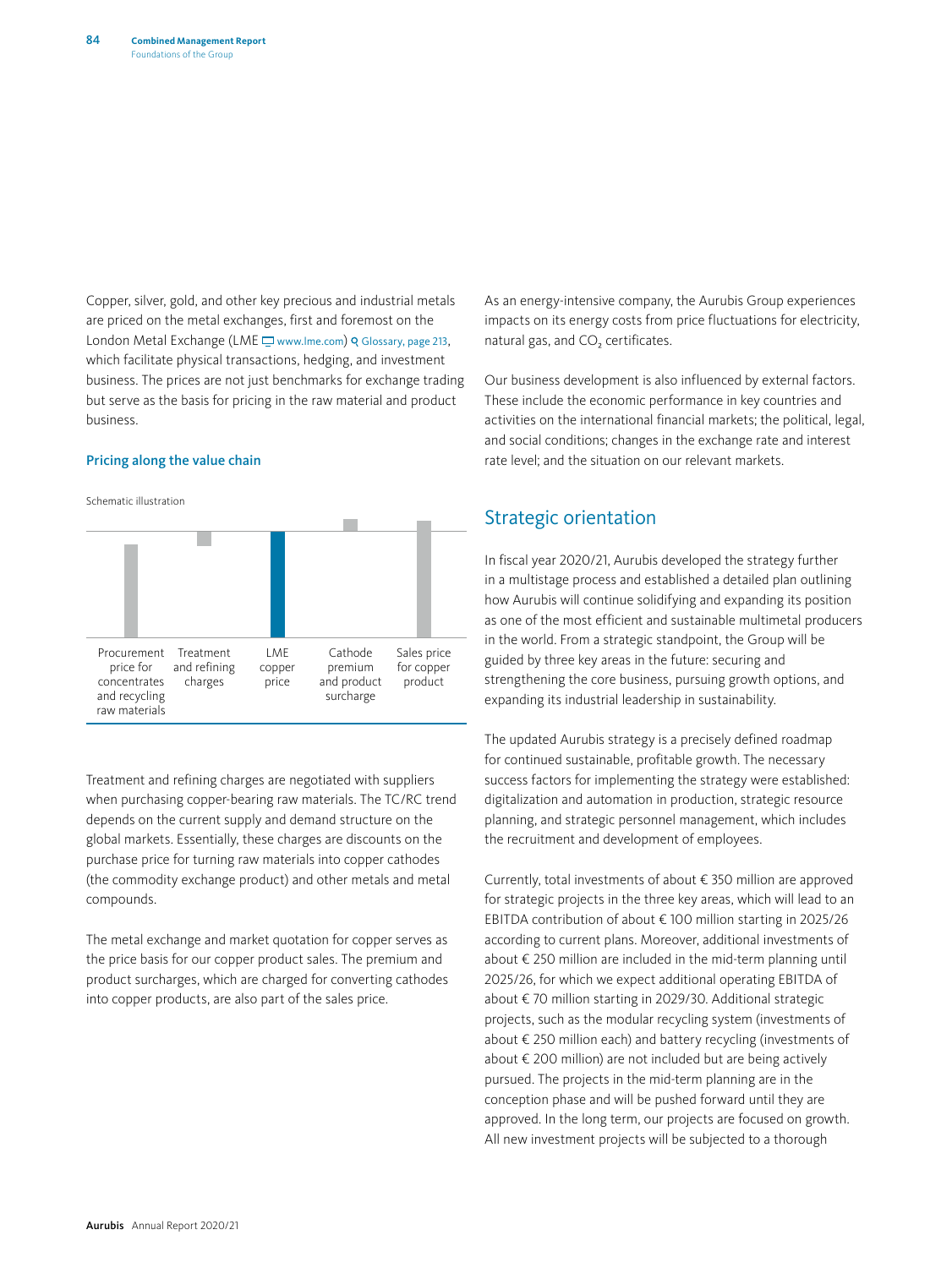sustainability review as a matter of course. Every new investment supports our sustainability targets.

The projects will primarily be financed from the current cash flow and available funds. There is no need for a capital increase.

#### **SECURING AND STRENGTHENING THE CORE BUSINESS**

The Aurubis Group's core business is processing raw materials containing metals, both concentrates and recycling materials. Aurubis will invest in recycling projects at different sites to expand processing capacities and continue boosting multimetal recovery within the Group-wide smelter network. Synergies can be used more strongly by connecting sites in a targeted way and optimizing material flows. An initial example is the ASPA project (Advanced Sludge Processing by Aurubis). On July 28, 2021, Aurubis announced the planned construction of a state-of-the-art hydrometallurgical recycling facility at the Beerse site in Belgium. A total of  $\epsilon$  27 million of the approved investments for strategic projects are planned for this facility, in which anode sludge, a valuable intermediate product of the copper tankhouse from the recycling sites in Beerse (Belgium) and Lünen (Germany), will be processed. The construction of the facility is scheduled to start in the second quarter of 2022, with commissioning in early 2024. After commissioning, we expect a contribution of about  $\epsilon$  7 million to operating EBITDA.

The modernization of the tankhouse at the Lünen site will likewise strengthen the core business. A total of  $\epsilon$  60 million is being invested in the renovation of the facility. At the end of the modernization in about two years, the capacity of the tankhouse, where the most energy-intensive part of the copper production process takes place, will be expanded by 10% thanks to an increase in efficiency.

The additional investments of about € 250 million included in the mid-term planning until 2025/26 focus on this key area.

#### **PURSUING GROWTH OPTIONS**

Proceeding from our core business, Aurubis is pursuing new growth options. The recycling business is a central driver of growth for us. The rising importance of sustainability in Europe and the US will lead to higher recycling rates and thus a growing supply of complex recycling materials. There are significant growth opportunities in North America and Europe in particular. The Aurubis Modular Recycling System is a scalable system for new recycling plants that enables us to build new capacities in a modular – and therefore flexible and needs-based – approach and to integrate them into the expanded Aurubis smelter network.

The first plant that Aurubis will build using the modular system will be located in Augusta (Richmond County) in the US state of Georgia. The entire North American market for multimetal recycling comprises about 6 million t of recycling material, but local processing capacities have been limited up to now. On November 10, 2021, Aurubis announced that it would build the first secondary smelter specializing in multimetal recycling in the US for about € 300 million. With the technology planned for Aurubis Richmond, USA, Aurubis will become a forerunner in multimetal recycling in the US – a position that Aurubis already holds in Europe. Aurubis Richmond will process about 90,000 t of complex recycling material into 35,000 t of blister copper each year. The start of construction is planned for summer 2022. The plant should be commissioned in the first half of 2024. The expected operating EBITDA of the plant will be about € 80 million per year starting in fiscal year 2025/26.

With the expansion of electric vehicles, the demand for lithiumion batteries is growing sharply – as is the demand for raw materials to produce them. In the longer term, we see considerable growth options in battery materials and battery recycling. Battery recycling is a high-priority growth segment for Aurubis, and we will invest in recycling facilities in this area, too, after successful pilot trials.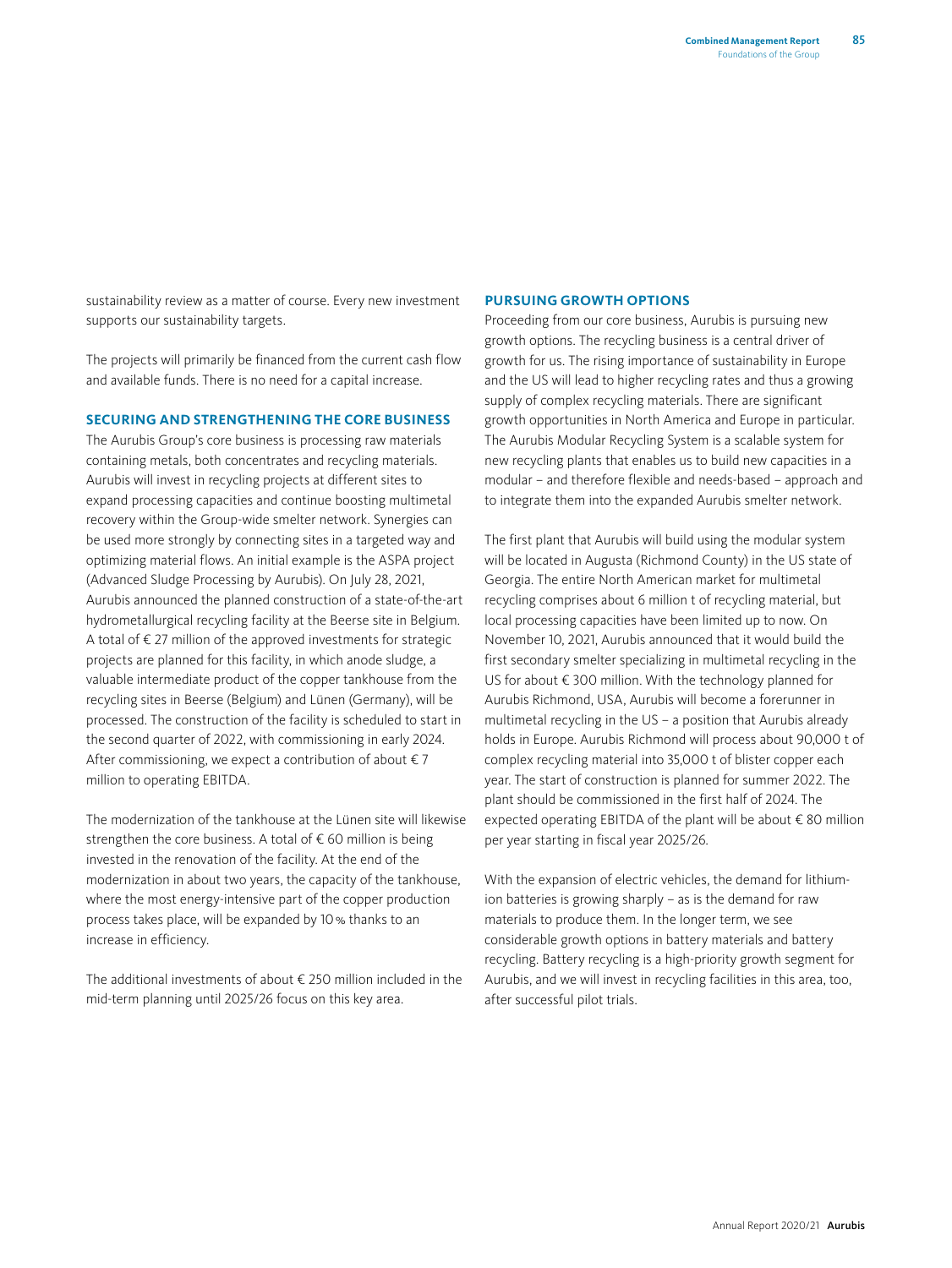#### <span id="page-8-0"></span>**EXPANDING INDUSTRY LEADERSHIP IN SUSTAINABILITY**

Sustainable conduct and business activity are integral components of Aurubis' strategy. Based on binding targets and appropriate measures related to the environment, social issues, and corporate governance, we are enshrining sustainability even more strongly in the entire company in all of our workflows, processes, and new projects. We have established targeted measures and KPIs to reduce emissions in order to make our production carbon-neutral well before 2050. Our production techniques already make a pivotal contribution to responsibly handling resources and thus play a role in the energy transition, in addition to our products. An important milestone on the path to decarbonization is the reduction of our CO<sub>2</sub> emissions (Scope 1 and 2) by 50% until 2030. We want to reduce Scope 3 emissions, which arise in the upstream and downstream stages of the value chain, by 24% per ton of copper cathodes during the same period as well. The targets were validated by the Science Based Targets initiative (SBTi) in June 2021. This means that our targets contribute to limiting global warming to 1.5°C pursuant to the Paris Agreement. We will continue implementing our detailed roadmap to achieve our climate goals. Regarding Scope 1 and Scope 2 emissions, we rely on technical measures such as decarbonizing plant facilities by using green hydrogen instead of fossil fuels, electrifying our production, utilizing waste heat, and expanding the purchase of green electricity. Approaches for reducing Scope 3 emissions include cooperation in the supply chain and increased recycling activities, for example.

In 2022, we will start expanding our Industrial Heat project in Hamburg and anticipate investments of approximately € 100 million. Cost efficiency is achieved through expected funding provided by the German Federal Ministry for Economic Affairs and the city utility company Wärme Hamburg GmbH. After completion, up to 100,000 t of CO<sub>2</sub> emissions will be prevented in Hamburg each year.

#### Corporate management

#### **MANAGEMENT SYSTEM**

The corporate management system's main objective is to increase the Aurubis Group's corporate value. In order to achieve this, the aim of the Group is to generate a positive overall value contribution that exceeds the costs of capital. Sustainability is an important element of the Group strategy. Sustainability criteria fundamentally guide our investment projects.

#### **GROUP CONTROL PARAMETERS**

In order to measure financial success for the medium and long term within the scope of value-oriented corporate management processes, Aurubis uses the following central control parameters:

- » Operating consolidated earnings before taxes = operating EBT
- **»** Operating return on capital employed for the Group **Q Glossary**, [page 215](#page--1-0) = operating ROCE

These parameters are regularly reported to the Executive Board and are utilized for internal management control purposes. The variable compensation of the Executive Board and the management is also based on these parameters.

The internal reporting and management of the Group are based on the operating result in order to demonstrate the Aurubis Group's success for internal management purposes, independent of certain measurement influences that are necessary to report in accordance with IFRS (as described below).

The operating result is derived from the IFRS-based financial performance by:

» Adjusting for measurement results deriving from the application of IAS 2 (Inventories). In this context, the metal price fluctuations resulting from the application of the average cost method are eliminated. Likewise, non-permanent writedowns or write-ups of metal inventory values as at the reporting date are eliminated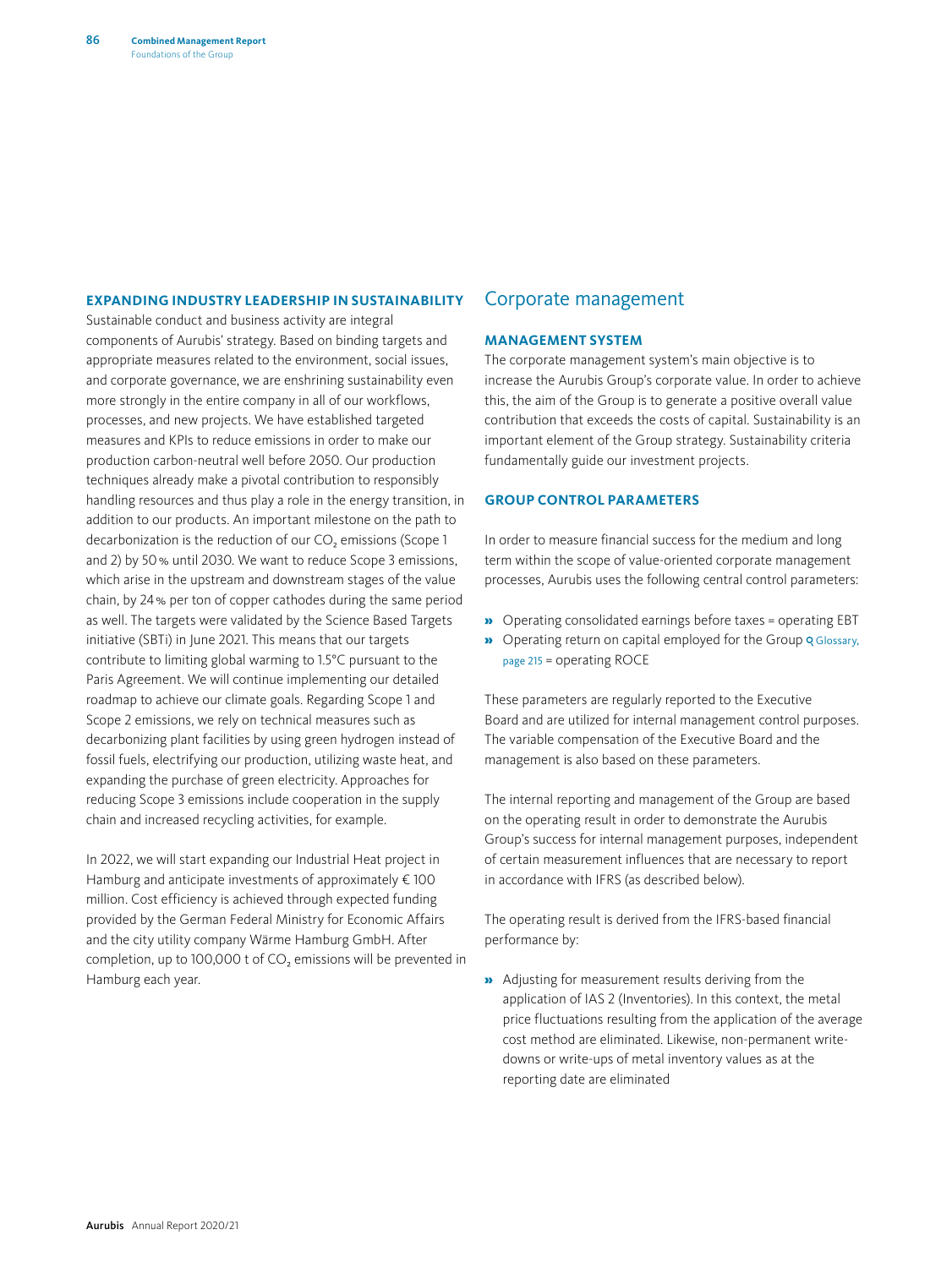- » Adjusting for reporting date-related effects deriving from market valuations of metal derivatives that haven't been realized, which concern the main metal inventories at our smelter sites
- » Eliminating any non-cash effects deriving from purchase price allocations
- » Adjusting for effects deriving from the application of IFRS 5 (Non-current Assets Held for Sale and Discontinued Operations)

The Aurubis Group reports in accordance with International Financial Reporting Standards (IFRS). For internal management purposes, the Aurubis Group did not adopt the amendment to IAS 2 made in the past, which requires the exclusive application of the LIFO or average cost method. This decision was taken to avoid earnings volatility due to metal price fluctuations resulting from measurement according to the average cost method. Such related measurement effects, in our opinion, are not necessary to gain an understanding of the Aurubis Group's business activities or its results from an operational perspective and need to be eliminated. In addition, reporting date-related effects concerning the main metal inventories at our smelter sites, which derive from the measurement at market of metal derivatives and haven't been realized, are also not taken into account. In contrast, measurement effects that have already been realized from an operational perspective are taken into account. Furthermore, one-time effects deriving from purchase price allocations are eliminated, as these would otherwise lead to a distortion in the Aurubis Group's presentation of its assets, liabilities, financial position, and financial performance. The accounting impacts of IFRS 5 are also reversed.

Operating ROCE defines the operating earnings before interest and taxes (EBIT Q [Glossary, page 215](#page--1-0)) together with the operating result from investments measured using the equity method and the operating capital employed as at the reporting date and depicts the return on capital employed.

In a manner corresponding to the calculation of the operating result, operating capital employed is derived by adjusting the IFRS-based items in the statement of financial position for the effects as previously mentioned.

#### Operating return on capital employed (ROCE)

| in $\epsilon$ million                               | 9/30/2021 | 9/30/2020 |
|-----------------------------------------------------|-----------|-----------|
|                                                     |           |           |
| Fixed assets, excluding financial<br>fixed assets   | 1,878     | 1,836     |
| Inventories                                         | 1,770     | 1,855     |
| Trade accounts receivable                           | 550       | 490       |
| Other receivables and assets                        | 265       | 200       |
| - Trade accounts payable                            | $-1,406$  | $-1,149$  |
| - Provisions and other liabilities                  | $-642$    | $-500$    |
| Capital employed as at the                          |           |           |
| reporting date                                      | 2,415     | 2,731     |
|                                                     |           |           |
| Earnings before taxes (EBT)                         | 353       | 221       |
| Financial result                                    | 13        | 2         |
| <b>Earnings before interest</b><br>and taxes (EBIT) | 366       | 223       |
|                                                     |           |           |
| Pro forma EBIT of the Metallo Group <sup>1</sup>    |           | 18        |
| Investments accounted for using                     |           |           |
| the equity method                                   | 10        | 13        |
| <b>Earnings before interest and</b>                 |           |           |
| taxes (EBIT) - adjusted                             | 376       | 253       |
|                                                     |           |           |
| Return on capital employed<br>(operating ROCE)      | 15.6%     | 9.3%      |

<sup>1</sup> Result for four months already included in EBIT in the previous year; pro forma additional result for eight months.

A reconciliation of the IFRS-based statement of financial position and income statement to the respective "operating" figures is provided in the Economic Report section of the Combined Management Report.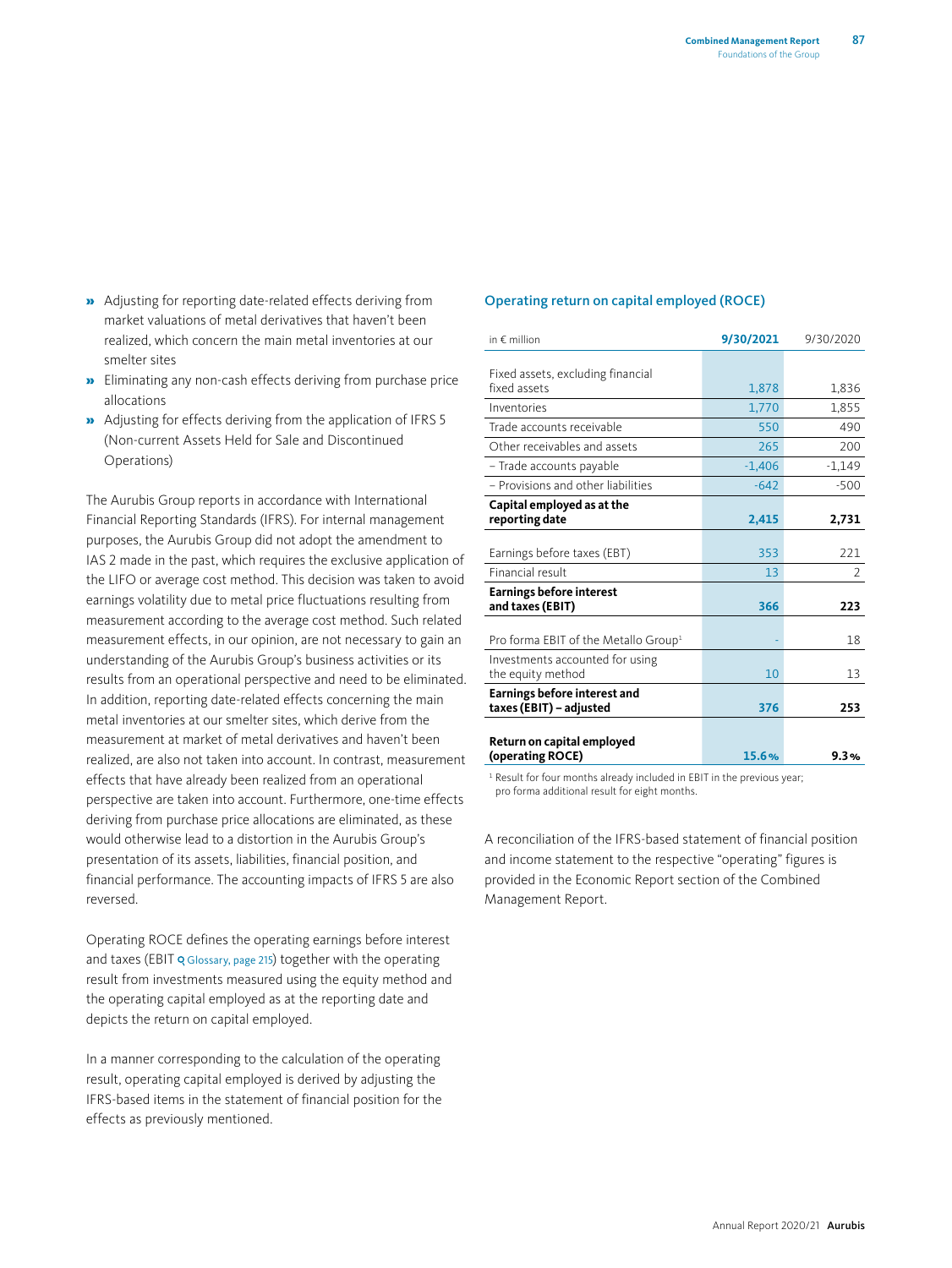# <span id="page-10-0"></span>Research and development

Research and development (R&D) at Aurubis is clearly aligned with the multimetal strategy and includes both the optimization of existing production processes and the development of new processes and products. The key focus is on further developing metallurgical expertise to efficiently, sustainably process complex raw materials and recycling materials. A diverse R&D team works on this in its own labs and pilot plants – in collaboration with other Aurubis divisions and with the support of universities and research institutes. The demands of production and the strategy drive R&D projects. Currently, work is focusing on developing resource-efficient processing methods for complex feed materials and on devising new processes or developing existing processes to treat future material flows.

The metallurgical R&D projects of the past fiscal year were mainly geared to the Group's capabilities in multimetal processing. For example, we enhanced the efficiency of the copper-lead-sulfur converter at our Hamburg site, which is evident in a higher production capacity and lower specific oxygen consumption. The goal of yet another optimization project was to make the recycling facility in Olen more flexible. With the process improvements in the smelting furnace and the tankhouse, Aurubis can already process a higher volume of complex recycling materials. We plan to continue the project in the coming year. For the ASPA project (Advanced Sludge Processing by Aurubis), an R&D team in Beerse developed a special hydrometallurgical process for anode slime processing over several years. During the past fiscal year, this process was successfully demonstrated in pilot trials, creating the foundation for the construction of an industrial-scale facility in Beerse. The goal is to recover precious metals and tin more quickly and efficiently in the future.

Yet another R&D focus during the past fiscal year was battery recycling. With the mobility shift in Europe, the number of hybrid and electric vehicles will continue to surge. The necessary lithiumion batteries will create a stark increase in demand for metals such as nickel, cobalt, manganese, copper, and lithium over the next several years. In addition to the importance of battery recycling in and of itself, demand for these important raw

materials will be partially covered by recycling. The battery of an electric car consists of different components, such as the case, busbars, control electronics, cooling, and the actual electrochemical cells. Aurubis can already process materials from these types of batteries. In the lab, the Hamburg R&D team developed a hydrometallurgical process to recycle black mass, the core of the battery cell, and applied for a patent. Black mass contains metals such as nickel, cobalt, manganese, and lithium. Our development enables very high recycling rates for these metals. We want to use it to expand our metal portfolio to include cobalt and lithium and to fulfill the high future requirements for metal recovery in the EU battery directive. The starting point for our development was our expertise in nickel recovery, which we have supplemented in a modular fashion with new, innovative procedures. During the past fiscal year, we carried out laboratory development with black mass of different compositions and acquired special know-how in this area. To further validate the process, we're setting up a pilot plant at our Hamburg site and planning trials on a technical scale in fiscal year 2021/22.

Used in place of natural gas or other fossil reducing agents, hydrogen can reduce  $CO<sub>2</sub>$  emissions in copper production in the future. R&D is investigating the metallurgical use of hydrogen in Aurubis' processes. A flagship project is the large-scale trial on the use of hydrogen in the anode furnace of the Hamburg primary smelter (see the VCI Nord Responsible Care competition). We have kicked off additional projects together with universities in order to investigate key metallurgical fundamentals regarding the behavior of hydrogen in complex metallurgy.

As a sub-area of sustainability, environmental protection is a top priority for Aurubis. As a result, we are continuously developing our processes and methods to reduce emissions of all kinds. For instance, during the past fiscal year, an R&D team at the Pirdop site developed a wastewater treatment process, among other things. This will lead to reduced waste volumes and lower chemical consumption at the site in the future.

Electric vehicles are also impacting many applications and developments in our copper product portfolio. For example, when it came to connectors for automotive applications, R&D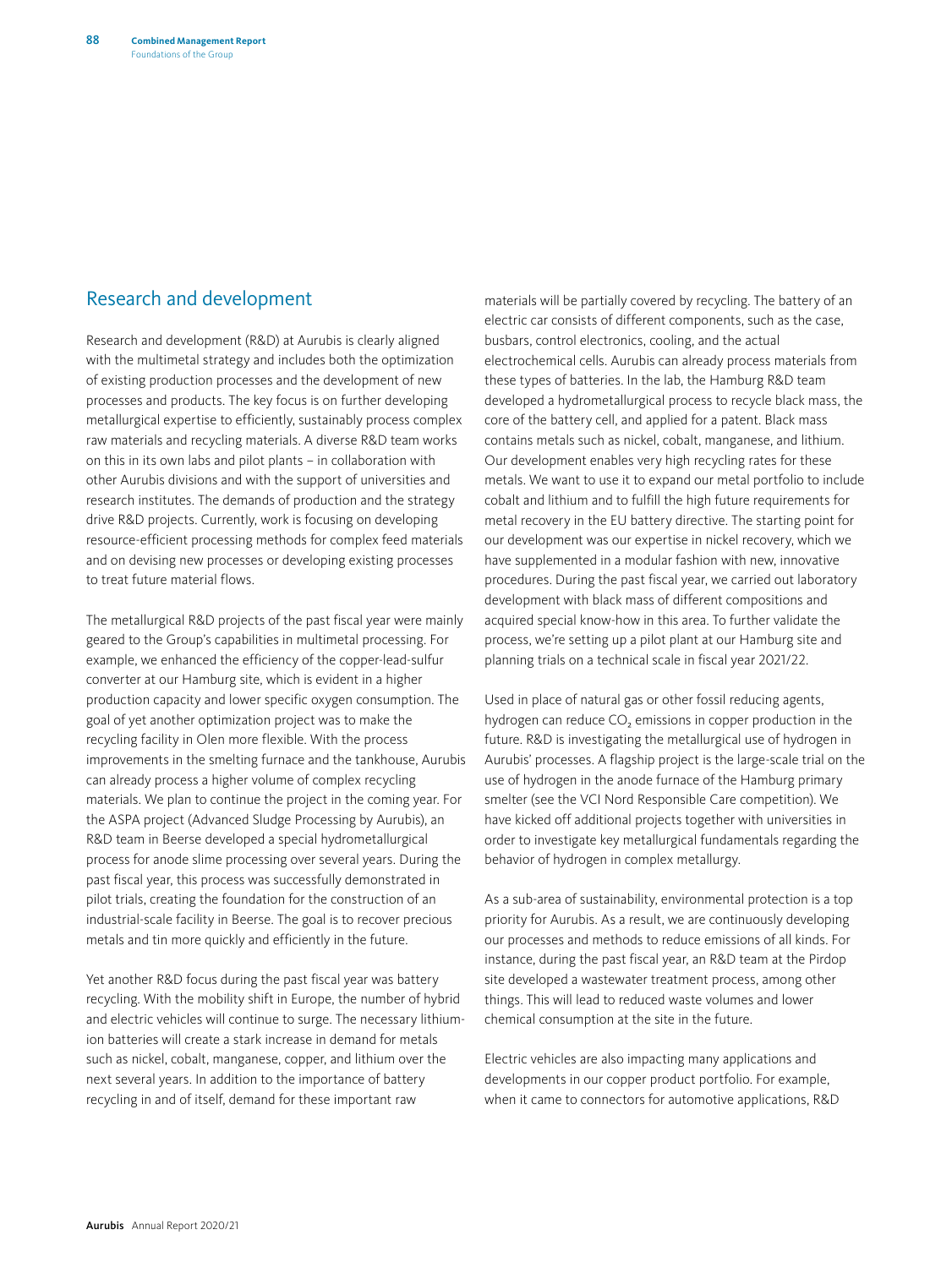<span id="page-11-0"></span>activities zeroed in on innovative coating technologies and the understanding of their behavior in use, as well as process developments to boost throughput. We sampled highly conductive, precipitate-forming copper materials for connectors with customers.

The R&D department continued a wire rod project with the target of achieving complex cross-sections and expanding the alloy portfolio on the basis of pure copper. In this case, too, development work led to initial applications in electric vehicles.

We continued our research activities in the area of power electronics for electric vehicles with university and industry partners.

As in the previous year, Aurubis developed a number of lead-free machinable materials (BlueBrass family) during the reporting period as well.

The entire Aurubis Group's R&D expenditures in fiscal year 2020/21 amounted to € 12 million, compared to € 15 million in reporting year 2019/20. We have a total of 77 employees in this area (previous year: 88 employees), who are located at our sites in Beerse, Buffalo, Hamburg, Lünen, Olen, Pirdop, Pori, Stolberg, and Zutphen.

#### R&D expenditure





#### Human resources

A total of 7,135 people were employed by the Aurubis Group as at September 30, 2021 (previous year: 7,236). Of this number, 47.0% worked outside of Germany and 53.0% worked at German sites. The decline in the number of employees is primarily connected with cost reduction measures within the context of the Performance Improvement Program (PIP), as well as the transfer of employees to a joint venture (Cablo GmbH). Most of our employees are geographically dispersed as follows: Germany (3,784), Belgium (1,068), Bulgaria (896), the US (576), the Netherlands (288), Finland (271), Italy (118), and Spain (98). Q [Sites and employees, page 81](#page-3-0)

#### Aurubis Group employees

Number as at 9/30/2021



#### Aurubis Group personnel structure

Number as at 9/30/2021

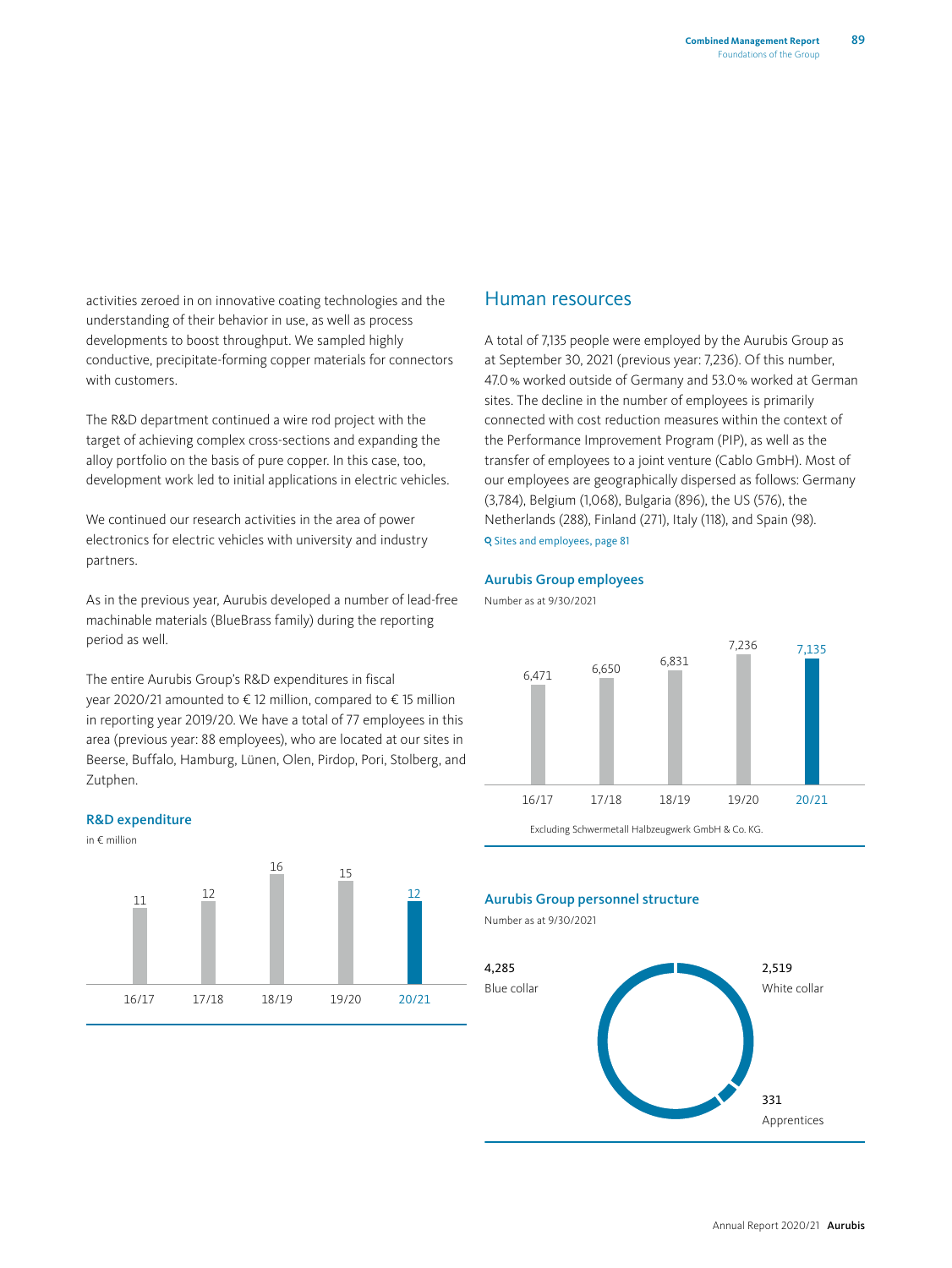### <span id="page-12-0"></span>Environmental protection and occupational health

#### **ENVIRONMENTAL PROTECTION IN THE GROUP**

We take responsibility for protecting our environment and our climate. Our production facilities therefore use modern and energy-efficient plant technology that complies with very high environmental standards. In this way, we conserve natural resources and aim to maintain a clean environment for future generations. We have set targets for environmental protection, defined corresponding KPIs, and established measures to achieve the targets across the Group. The effectiveness of these targets and measures is reviewed continuously.

#### Capital expenditure for environmental protection in the Aurubis Group<sup>1</sup>

in € million



<sup>1</sup> Environmental investments of all production sites that are majority-owned by Aurubis (>50 %); data collected from some of the smaller sites starting in 2013. <sup>2</sup> Including Metallo.

The data relates to environmental investments per fiscal year. Single years are provided for readability, for example 2020 for fiscal year 2019/20.

The continuous improvement of water pollution control, soil conservation, climate protection, and emission prevention is key to achieving sustainable environmental protection and is only possible through ongoing investments. Aurubis has invested more than € 730 million in environmental protection measures in the Group since 2000, including the project to use process heat to heat part of the HafenCity district in Hamburg and a project to reduce diffuse emissions (RDE).

#### **OCCUPATIONAL HEALTH AND SAFETY IN THE GROUP**

Group Health and Safety is responsible for creating the technical, organizational, and personal conditions in the company to prevent work-related accidents, injuries, and illnesses.

The acronym LTIFR (lost time injury frequency rate) indicates the accident rate in the company. This KPI describes the number of work-related accidents with at least one lost shift per one million hours worked (related to Aurubis employees).

We continuously reduced accident frequency for several years. After increasing in fiscal years 2017/18 and 2018/19, LTIFR decreased again in the past two years, amounting to 5.0 in fiscal year 2020/21 (previous year: 5.4). In absolute terms, the number of accidents (LTI) rose slightly to 54 (previous year: 51).

#### Occupational health and safety

|                       |     |    | 2020/21 2019/20 2018/19 2017/18 2016/17 |    |    |
|-----------------------|-----|----|-----------------------------------------|----|----|
| Absolute<br>number of |     |    |                                         |    |    |
| accidents $(LTI)^1$   | 54  | 51 | 61                                      | 60 | 47 |
| $1$ TIFR <sup>2</sup> | 5.0 | 54 | 60                                      | 59 |    |

<sup>1</sup> Including the Beerse (Belgium) and Berango (Spain) sites starting June 1, 2020. Excluding Cablo Metall-Recycling und Handel GmbH, Ferbellin, starting June 1, 2021 (which, since June 1, 2021, has belonged to the joint venture Cablo GmbH with the recycling company TSR Recycling GmbH & Co. KG; Aurubis holds a 40% stake in Cablo GmbH) and excluding Schwermetall Halbzeugwerk GmbH & Co. KG.

<sup>2</sup> Beerse (Belgium) and Berango (Spain) sites included for the entire fiscal year starting 2019/20 so that KPIs can be compared.

Occupational health and safety are high-priority topics. Accordingly, responsibility for these issues rests with the management and the supervisors, but also every individual in the company.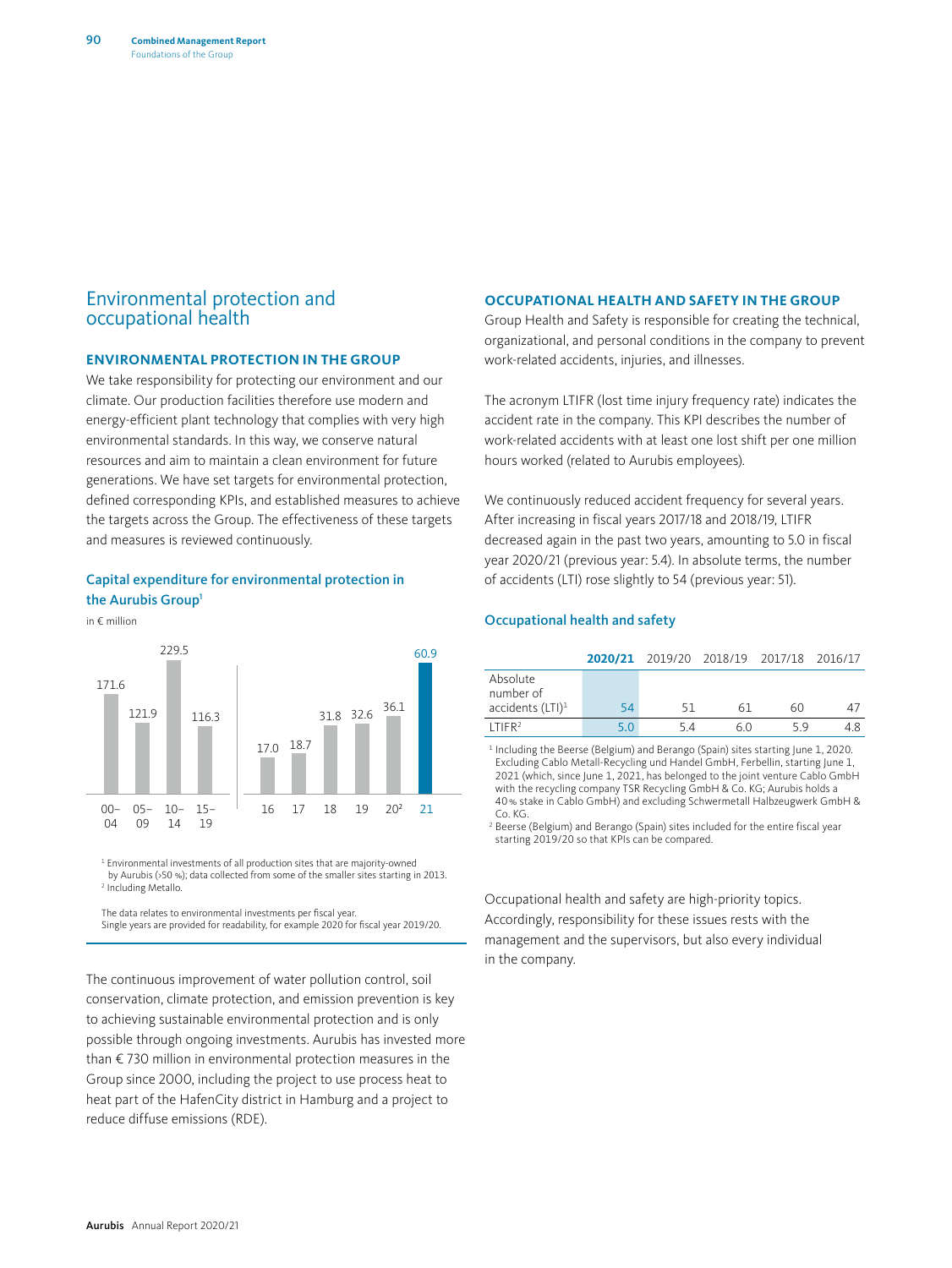<span id="page-13-0"></span>In the long term, we want to achieve our Vision Zero, meaning that our goal is to have zero work-related injuries and illnesses. Precautions to prevent accidents are in place to contribute to making the vision a reality. One of these measures to promote changes in behavior is the Group-wide communication campaign 10forZero. This concept combines new communication tools together with training units to implement the 10 Golden Rules of occupational health and safety.

Additional measures contribute to achieving the vision as well: detailed risk assessments that are used to derive appropriate precautions and instructions, audits, cross-site checks, and training measures. Furthermore, we stringently monitor our occupational safety performance and translate the results into appropriate measures.

Most of the sites are certified in accordance with ISO 45001. We continuously develop occupational safety management at the sites to conform to the requirements of the standard.

A software that is steadily being rolled out in the Group supports occupational safety processes such as risk assessments, the assignment of legal obligations, accident and near-miss disclosure and review, and site-specific and Group-wide reporting.

Since the start of the COVID-19 pandemic, we have had a Group crisis team including the largest sites that meets online with the entire Executive Board weekly depending on the current situation. In this way, we have quickly established specific plans and measures to prioritize protecting employees' health while keeping operations up and running. The measures have been steadily adjusted to the ongoing circumstances of the pandemic and include testing and vaccination offers in in-house vaccination centers or at external organizations in cooperation with other companies.

# Separate Non-Financial Report

The section o Sustainability, pages 44-73 in the Annual Report provides additional information on the topics of sustainability, environmental protection, energy, the climate, and occupational health, as does our website  $\Box$  [www.aurubis.com](https://www.aurubis.com/en/) in accordance with the statutory deadlines. Aurubis AG reports on both the Aurubis Group and Aurubis AG in the form of a consolidated, separate Non-Financial Report, whose content is available in the Sustainability section of this report and on the website.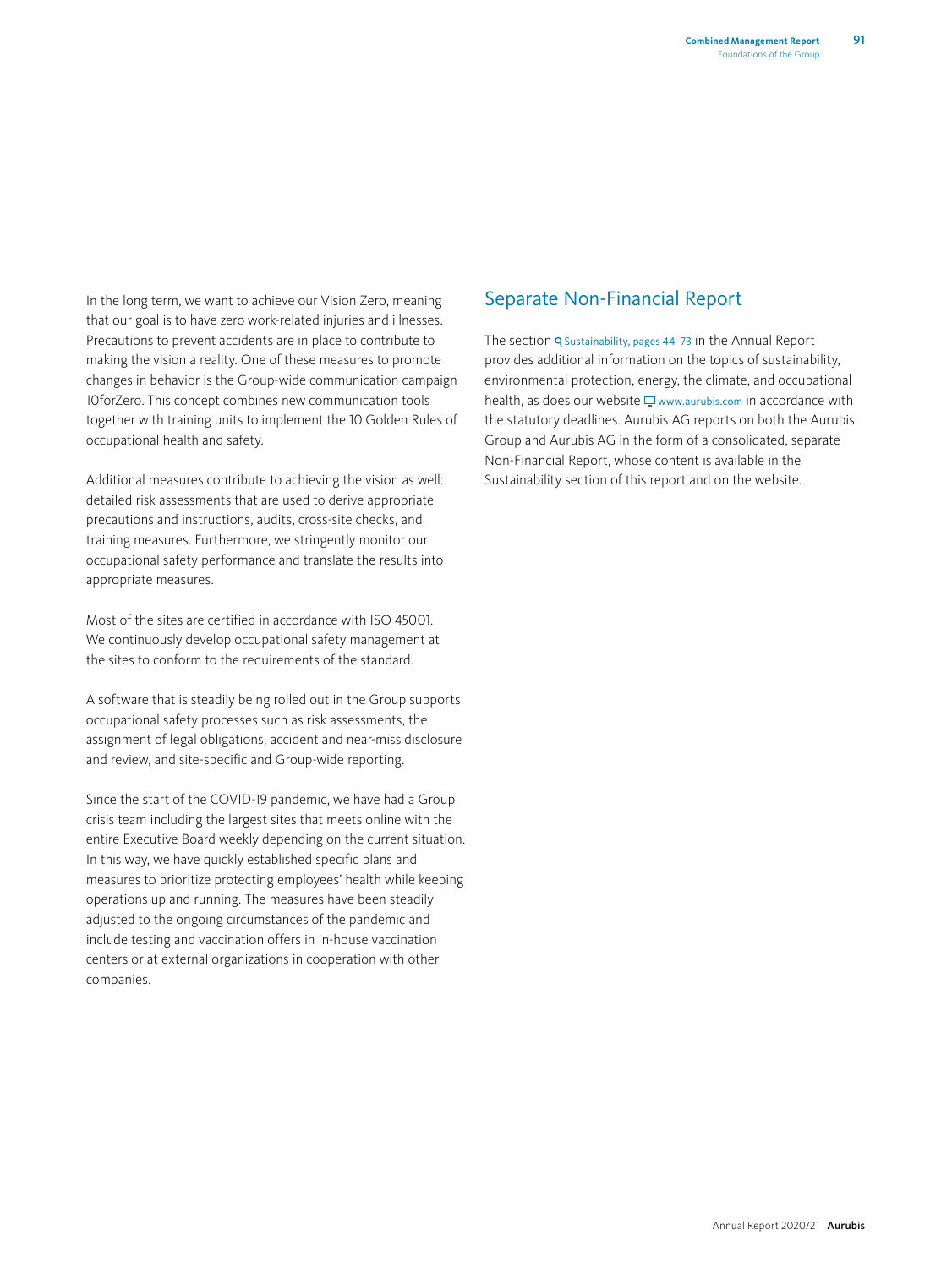# <span id="page-14-0"></span>Economic Report

# General economic conditions

Expected GDP growth in 2021

In fiscal year 2020/21, the global economy recovered from the previous year's economic slump brought on by the COVID-19 pandemic. Due to the increase in vaccination rates worldwide, especially in industrialized nations, the economy swiftly recovered in a number of countries in the past fiscal year following the lockdowns that had been in place. In its October forecast, the International Monetary Fund (IMF,  $\Box$  www.imf.org) expects an increase of 5.9% in global economic growth for 2021 – following a 3.1% decline the year before. The pandemic situation is still strained in some national economies and is leading to new lockdowns in certain regions, while the vaccination rates worldwide are rising.



For the eurozone, the IMF forecasts 5.0% growth for 2021 (previous year: -6.3%). For Germany, whose slump of -4.6% in calendar year 2020 was less pronounced than in France, Spain, or Italy, GDP growth of 3.1% is anticipated for 2021. Economic recovery in the eurozone was particularly driven by a bounce-back of industry to the pre-pandemic level. In contrast, the service sector remains below the pre-COVID-19 level due in part to new regional lockdowns and travel restrictions until March of this calendar year. Political assistance in the form of economic programs and state support was expanded again in 2021 to soften the impacts of the COVID-19 pandemic.

For the US, the IMF predicts GDP growth of 6.0% for 2021 (previous year: -3.4%). The main drivers of this stable growth have been fiscal policy measures and new infrastructure investments. According to the IMF, risks for the economic growth forecast include the outbreak of additional variants of the virus and the possibility that infrastructure support and family assistance might not reach the levels indicated.

The economic recovery that took hold in China in Q2 2020 is supposed to continue its momentum during the calendar year. At 8.0%, the IMF forecasts significantly stronger economic growth than the previous year (2.3%) despite new mobility restrictions in individual regions due to the outbreak of COVID-19 infections and a reduction in public investments.

In 2021, the global financial markets were once again shaped by fiscal policy measures to stem the effects of COVID-19. Central banks around the world lowered interest rates and expanded their balance sheets, facilitating loose monetary policy. The European Central Bank (ECB) extended its purchases of securities under the Pandemic Emergency Purchase Programme (PEPP) again and provided favorable financing options. The US Federal Reserve has kept the federal funds rate within a corridor of 0.00% to 0.25% in the current calendar year and has continued its pandemic purchase programs.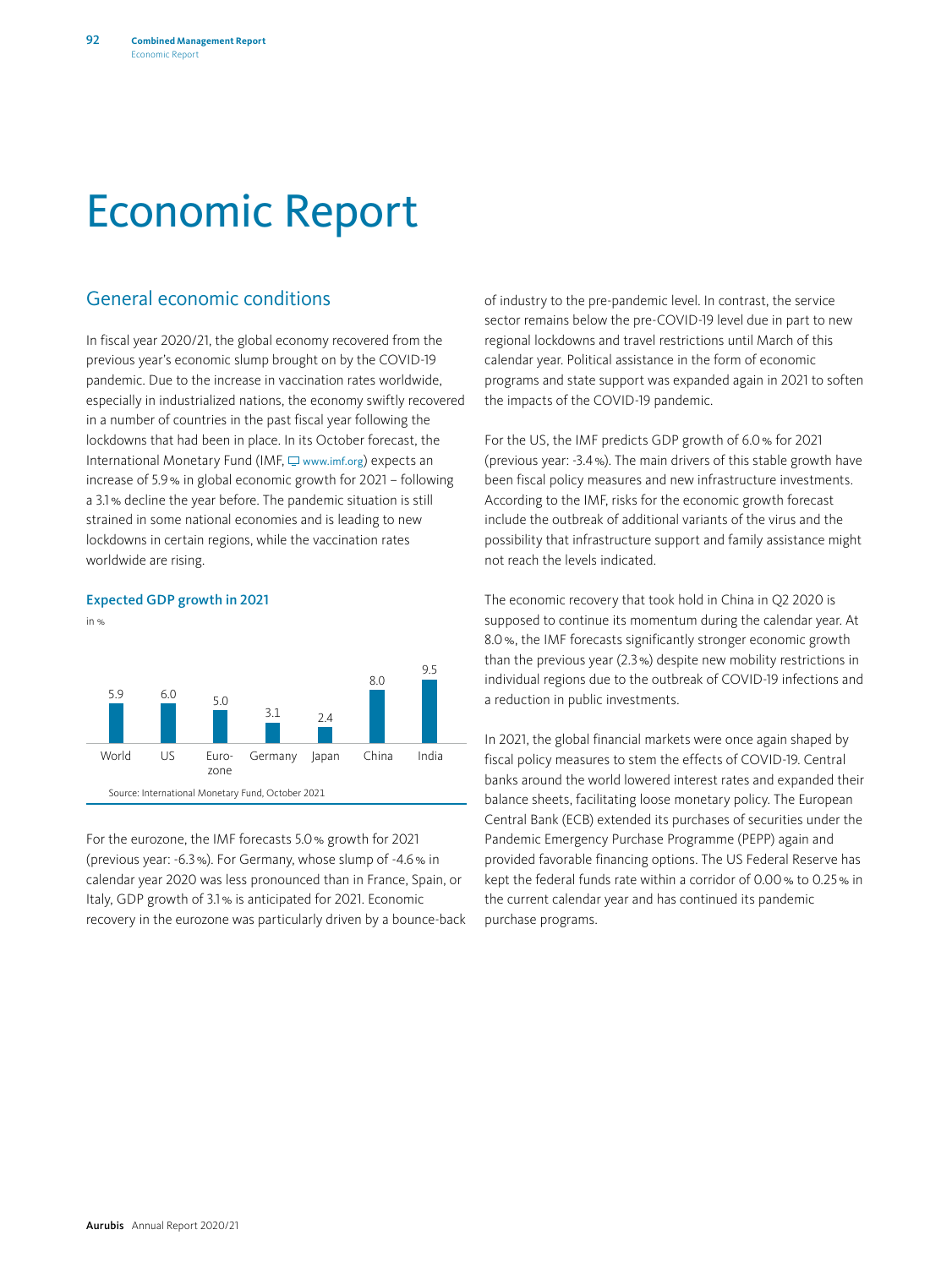# <span id="page-15-0"></span>Conditions specific to the industry

Aurubis is mainly active on the international copper market and its submarkets, which underwent the following developments in fiscal year 2020/21:

In 2021, the international copper concentrate market was characterized by improved mining output compared to the previous year, and thus a higher concentrate supply, particularly in the second half of the year. The rate of worldwide mine production outages due to severe weather, strikes, or COVID-19 remained below prior-year level. The supply was supported by the restart of production and expansions in existing mines, as well as the kick-off of new mine projects, for example in Peru and Chile. Overall, the research company Wood Mackenzie expects global copper concentrate output for 2021 to exceed the previous year by 2.5%.

The global smelter industry, especially in Asia, experienced a number of planned and unplanned downtimes during the fiscal year, due in part to regional restrictions on energy consumption in China at the end of the fiscal year. Furthermore, Chinese smelters agreed to limit their purchases on the international concentrate markets in order to shore up TC/RCs. These effects dampened global concentrate demand. Nevertheless, new smelter projects in Asia started up production during the calendar year. For 2021, Wood Mackenzie expects 0.8% capacity expansion on the smelter side, with China continuing to account for the greatest proportion of global growth. In total, the global concentrate market should have a slight deficit of around 200,000 t in 2021.

The European market for recycling raw materials, which is most relevant for Aurubis, demonstrated a very volatile, high-level trend in fiscal year 2020/21 again. The supply of copper scrap in Europe rose at the start of the fiscal year, supported by high metal prices overall. The high metal prices created incentives for collection and processing activities among metal traders and led to a very high

supply. The import quota system in China, which placed stricter import restrictions on copper scrap and other recycling material groups, also led to additional supply in Europe. Subsequently, refining charges for copper scrap steadily increased to a very high level until summer 2021. The oversupply normalized at the end of the fiscal year, which led to a reduction in refining charges for copper scrap, though they remained at a continued high level. Complex recycling materials such as electronic scrap and industrial residues experienced high supply during the reporting period. In line with supply, refining charges for complex recycling materials increased in fiscal year 2020/21 as well.

Global production of refined copper was mainly shaped by the following factors in fiscal year 2020/21: the ramifications of the pandemic, which led to logistical problems such as a shortage of containers; the planned and unplanned downtimes on the smelter side, particularly in China; and the capacity increase on the mine side due to the expansion of existing projects and the start of new mining projects in Chile and Peru. According to the International Copper Study Group (ICSG), capacity utilization in the smelting industry was 81.9% in the first half of 2021, exceeding the prior-year level of 80.8%. Overall, Wood Mackenzie forecasts that global output of refined copper for 2021 will reach a level around 24.1 million t, 0.5% above that of the previous year.

The strong recovery of the global economy boosted demand for refined copper considerably in fiscal year 2020/21. Supported by fiscal policy measures, worldwide demand for refined copper in the first half of 2021 rose by about 3.8% compared to the previous year, according to the ICSG. The Purchasing Managers Index (PMI) indicates very high production activity for 2021, especially in Europe and the US, supported by favorable financing costs. Additionally, demand was very high in the end customer segment throughout the fiscal year. Wood Mackenzie anticipates total global demand for refined copper at 24.4 million t in calendar year 2021 (previous year: 23.5 million t).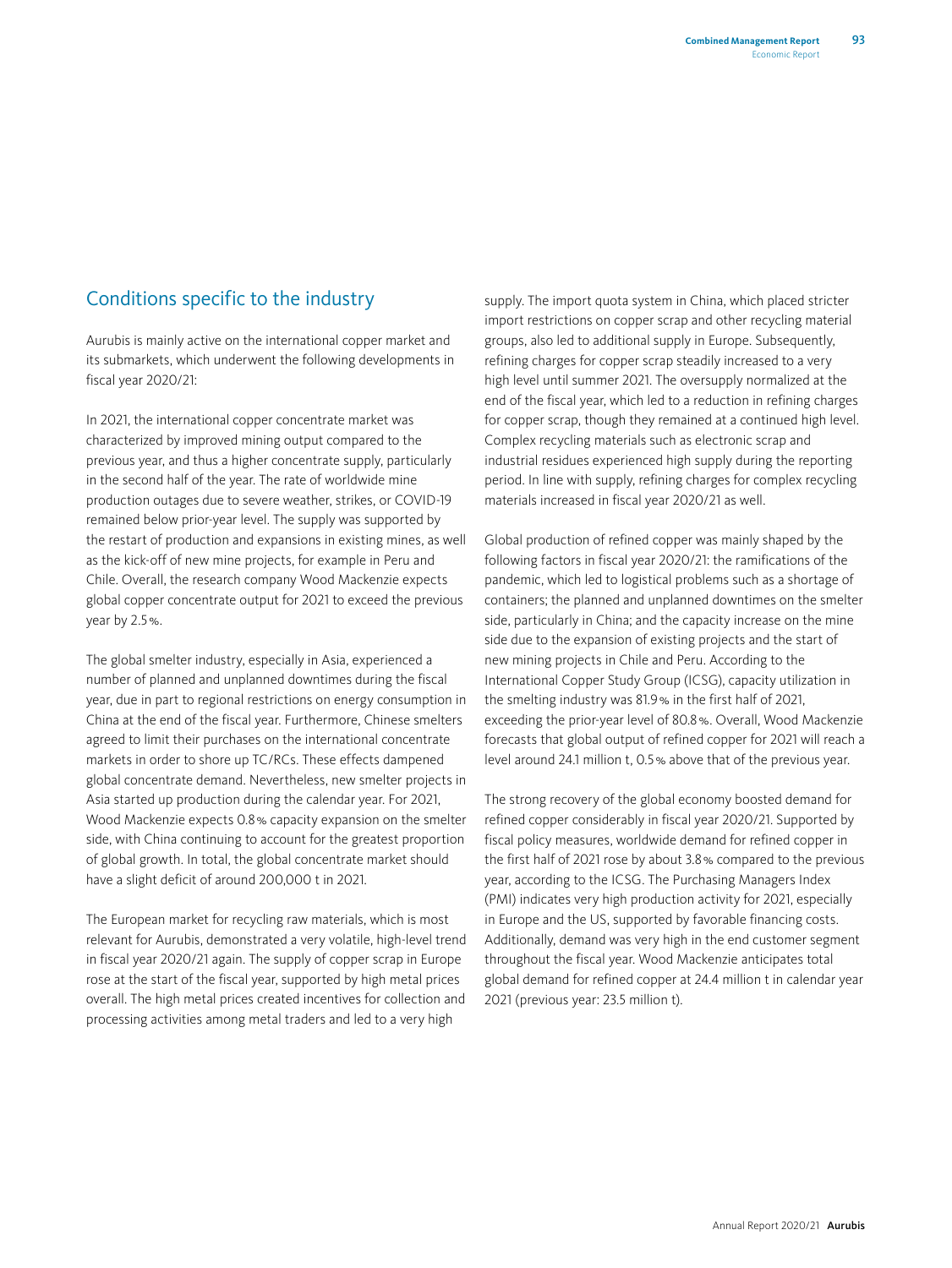Global exchange inventories of copper cathodes remained at historically low levels in 2021 again. At the beginning of the calendar year, the LME and COMEX held 74,200 t and 69,556 t, respectively, the lowest inventories since 2005. As the fiscal year went on, total inventories at the metal exchanges LME, COMEX, and SHFE recovered at a low level. About 317,000 t in total were stored at the end of the fiscal year, compared to 398,000 t at the start of the fiscal year.

Wood Mackenzie expects a deficit of about 240,000 t on the global refined copper market in calendar year 2021.

The international wire rod market is still the predominant outlet for refined copper. Wood Mackenzie estimates that approximately 74% of global cathode output goes to this market worldwide. This is expected to grow by around 5% in calendar year 2021, compared to a roughly 3% decrease in demand in 2020. Aurubis primarily supplies the European market. After very stable demand in Q1, a continued positive trend was apparent in the first half of 2021. Demand was confirmed across all customer segments, the construction and energy sectors as well as the automotive industry, as the fiscal year progressed.

Throughout the entirety of fiscal year 2020/21, the global sulfuric acid market experienced very stable demand with a tightening supply. With the significant decline in flights and road traffic due to COVID-19, the use of fuels and kerosene dropped sharply. Oil delivery rates decreased accordingly. Moreover, the obstruction of the Suez Canal affected the availability of crude oil in Europe. Because of the reduced output in oil refineries, the global supply of sulfur declined, which caused sulfur burners to produce less sulfuric acid or be shut down completely – with strong global demand due to the dynamic economic trend at the same time. As a result, spot market prices increased constantly over the entire fiscal year, both in Asia and North and South America. In Europe and Turkey, too, a tight supply with stable demand led to stark increases in spot market prices. Because of its customer and contract structure, Aurubis isn't completely exposed to developments on the spot market, and any impacts occur with a time lag.

The LME copper price increased notably in the course of fiscal year 2020/21. From US\$ 6,610/t [\(settlement](#page--1-0) Q Glossary, page 214) at the start of the fiscal year, it rose until mid-May and reached a ten-year high of US\$ 10,724/t on May 10, 2021. As the fiscal year went on, the copper price was volatile and ranged from US\$ 9,000/t to US\$ 10,000/t. Influences such as geopolitical risks, isolated outbreaks of COVID-19 infections, and strong demand for refined copper balanced each other out. The fiscal year closed with an LME copper price of US\$ 9,041/t (settlement). The average price for the fiscal year was US\$ 8,677/t (previous year: US\$ 5,857/t).

#### Copper price and metal exchange copper inventories

from October 1, 2020 to September 30, 2021

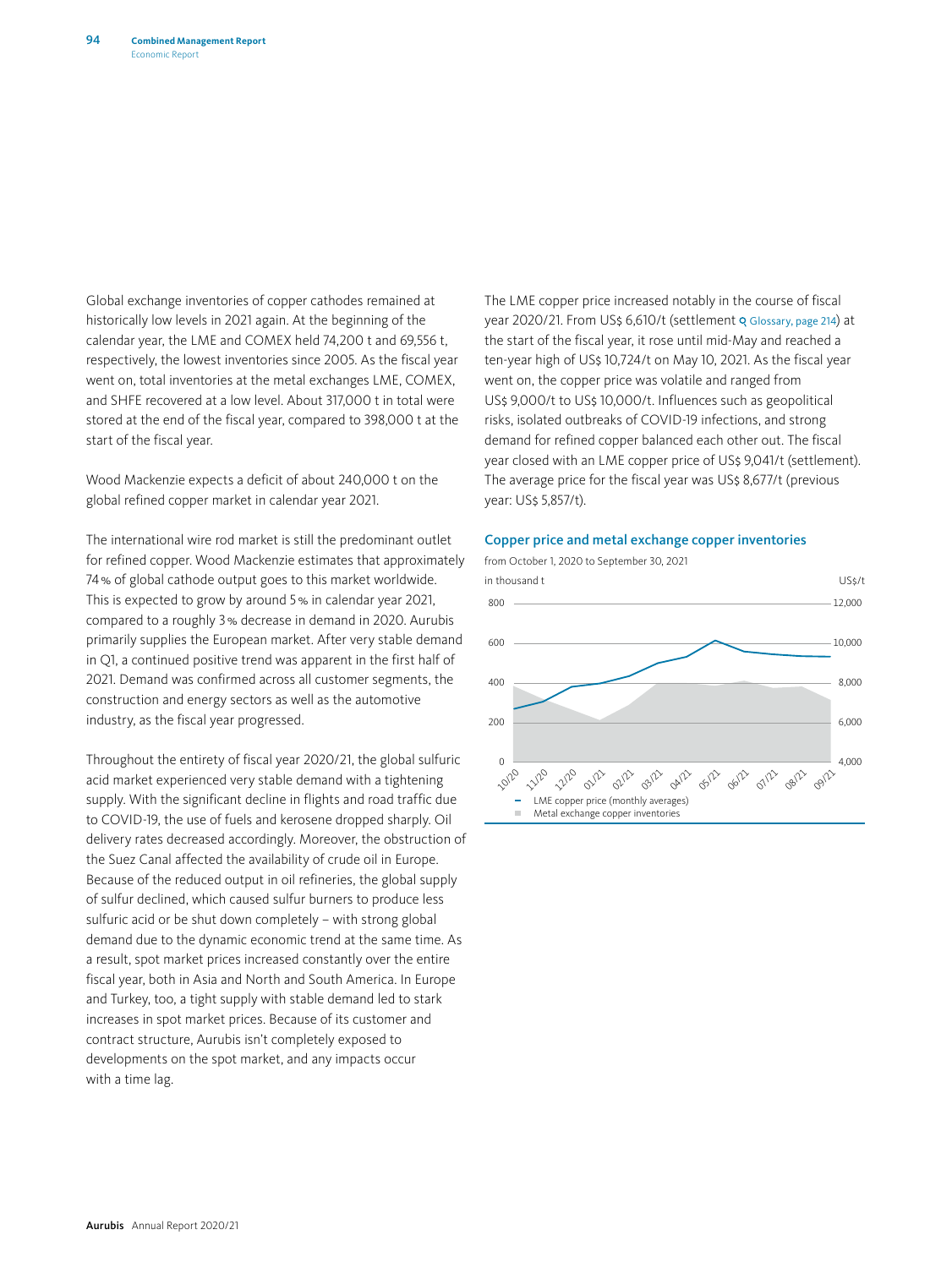# <span id="page-17-0"></span>Economic development within the Aurubis Group

#### **NOTABLE EVENTS DURING THE FISCAL YEAR**

#### **FINANCIAL PERFORMANCE, ASSETS, LIABILITIES, AND FINANCIAL POSITION OF THE AURUBIS GROUP**

The internal reporting and management of the Group are carried out on the basis of the operating result in order to present the Aurubis Group's success for internal management purposes in a manner that is independent of the measurement influences that are listed below. In consequence, its financial performance, assets, liabilities, and financial position are presented on the basis of operating figures.

The operating result is derived from the IFRS-based financial performance by:

- » Adjusting for measurement effects deriving from the application of IAS 2. In this context, the metal price fluctuations resulting from the application of the average cost method are eliminated. Likewise, non-permanent writedowns or write-ups in the value of metal inventories as at the reporting date are eliminated
- » Adjusting for reporting date-related effects deriving from market valuations of metal derivatives that haven't been realized, which concern the main metal inventories at our smelter sites
- » Eliminating any non-cash effects deriving from purchase price allocations
- » Adjusting for effects deriving from the application of IFRS 5

With effect from June 1, 2020, the Beerse and Berango sites of the former Metallo Group have been included in the financial performance, assets, liabilities, and financial position of the Aurubis Group. The financial performance for the previous fiscal year therefore includes these new Group companies for just four months.

With the signing of a term sheet in August 2021, assets and liabilities of four Group companies of Segment FRP are classified as held for sale in accordance with IFRS 5. The presentation and measurement rules specified in IFRS 5 must be applied for these assets and liabilities. These include, among other things, an aggregated disclosure of assets and liabilities held for sale in the consolidated statement of financial position.

The accounting impacts deriving from IFRS 5 in the financial statements are reversed in the reconciliation between the IFRS reporting and operating reporting, meaning that the assets and liabilities held for sale are effectively only disclosed in the IFRS consolidated statement of financial position.

#### **FINANCIAL PERFORMANCE**

In the past fiscal year, the Aurubis Group generated significantly higher operating earnings before taxes (EBT) of € 353 million in comparison to the previous year (€ 221 million). The operating return on capital employed (ROCE) was 15.6% (previous year: 9.3%). We therefore significantly exceeded our forecast, which we had increased in January 2021, which had predicted an operating EBT of between € 270 million and € 330 million and an operating ROCE of between 9% and 12%. IFRS earnings before taxes (EBT) amounted to € 825 million (previous year: € 367 million).

The following table shows how the respective operating results for the 2020/21 fiscal year and for the comparative prior-year period have been determined.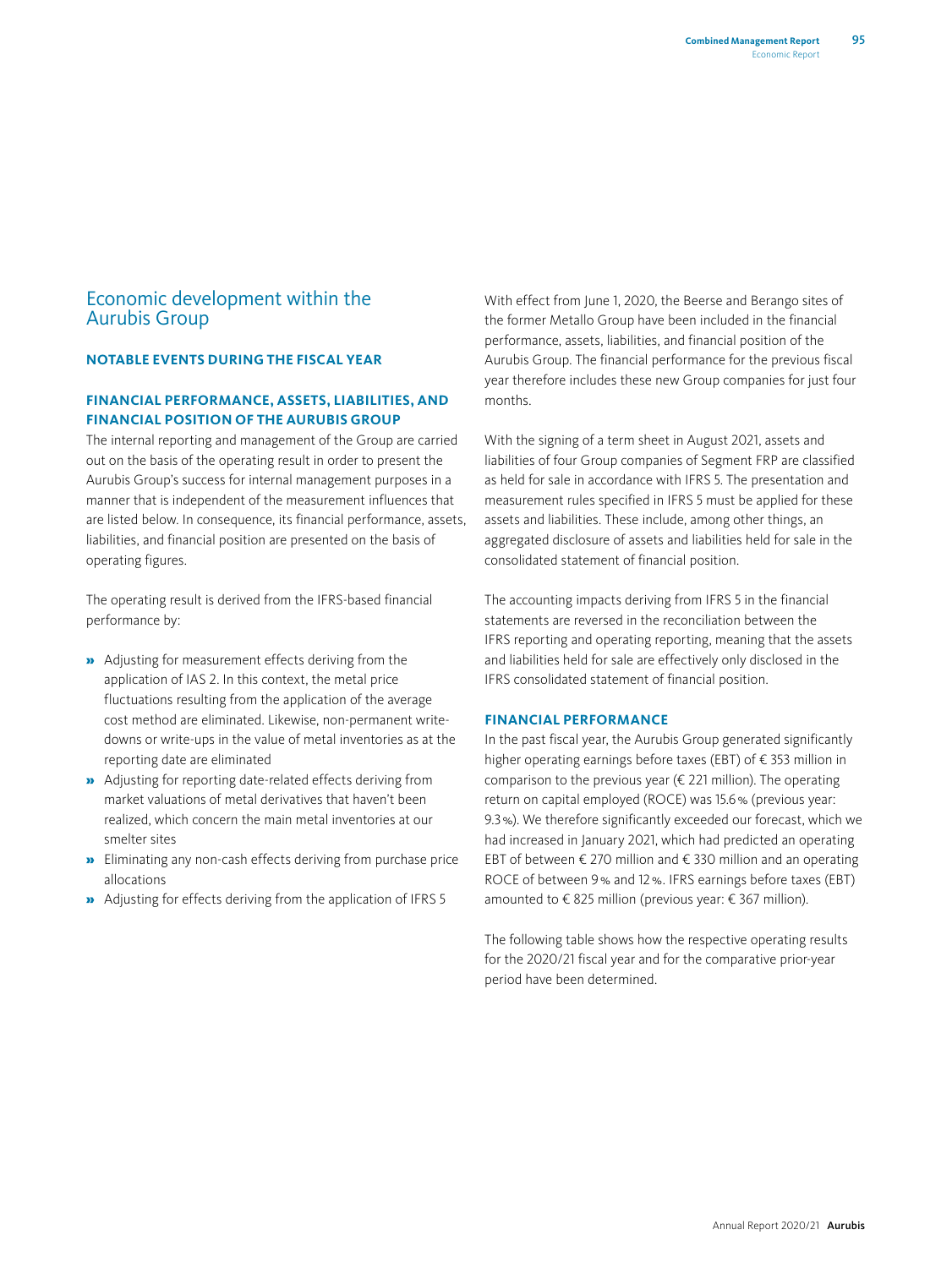#### Reconciliation of the consolidated income statement

|                                                                                         | 12 months 2020/21 |                              |                  |                | 12 months 2019/20     |                 |  |
|-----------------------------------------------------------------------------------------|-------------------|------------------------------|------------------|----------------|-----------------------|-----------------|--|
|                                                                                         |                   | <b>Adjustment</b><br>effects |                  |                | Adjustment<br>effects |                 |  |
|                                                                                         |                   | Inventories/                 |                  |                | Inventories/          |                 |  |
| iin $\epsilon$ million                                                                  | <b>IFRS</b>       | fixed assets                 | <b>Operating</b> | <b>IFRS</b>    | fixed assets          | Operating       |  |
| <b>Revenues</b>                                                                         | 16,300            | $\bf{0}$                     | 16,300           | 12,429         | 0                     | 12,429          |  |
| Changes in inventories of finished goods and<br>work in process                         | 146               | $-222$                       | $-76$            | 118            | $-108$                | 10              |  |
| Own work capitalized                                                                    | 32                | $\overline{0}$               | 32               | 23             | $\circ$               | 23              |  |
| Other operating income                                                                  | 73                | $\Omega$                     | 73               | 33             | $\circ$               | 33              |  |
| Cost of materials                                                                       | $-14.637$         | $-262$                       | $-14,899$        | $-11,199$      | $-63$                 | $-11,262$       |  |
| <b>Gross profit</b>                                                                     | 1,914             | $-484$                       | 1,430            | 1,404          | $-171$                | 1,233           |  |
| Personnel expenses                                                                      | $-554$            | $\overline{0}$               | $-554$           | $-553$         | 0                     | $-553$          |  |
| Depreciation of property, plant, and equipment<br>and amortization of intangible assets | $-219$            | 20                           | $-199$           | $-210$         | 18                    | $-192$          |  |
| Other operating expenses                                                                | $-311$            | $\Omega$                     | $-311$           | $-265$         | $\mathbf{0}$          | $-265$          |  |
| <b>Operational result (EBIT)</b>                                                        | 830               | $-464$                       | 366              | 376            | $-153$                | 223             |  |
| Result from investments measured using<br>the equity method                             | 18                | $-8$                         | 10               | 6              | 7                     | 13              |  |
| Interest income                                                                         | $\overline{4}$    | $\overline{0}$               | $\overline{4}$   | $\overline{7}$ | $\mathbf 0$           | $7\overline{ }$ |  |
| Interest expense                                                                        | $-18$             | $\Omega$                     | $-18$            | $-19$          | $\mathbf 0$           | $-19$           |  |
| Other financial expenses                                                                | $-9$              | $\Omega$                     | $-9$             | $-3$           | $\Omega$              | $-3$            |  |
| Earnings before taxes (EBT)                                                             | 825               | $-472$                       | 353              | 367            | $-146$                | 221             |  |
| Income taxes                                                                            | $-212$            | 125                          | $-87$            | $-102$         | 49                    | $-54$           |  |
| <b>Consolidated net income</b>                                                          | 613               | $-347$                       | 266              | 265            | $-97$                 | 167             |  |

[Explanations concerning the presentation and the adjustment effects can be found in](#page-17-0) Q Financial performance, assets, liabilities, and financial position of the Aurubis Group, pages 95–103.

Operating EBT in fiscal year 2020/21 was € 353 million (previous year: € 221 million) and was influenced by the following factors compared to the previous year:

- » Significantly higher refining charges for copper scrap and other recycling materials compared to the previous year
- » A considerably higher throughput of other recycling materials, due in part to the inclusion of the input materials for the Beerse and Berango sites
- » Slightly lower concentrate throughputs, coupled with lower treatment and refining charges for copper concentrates due to market factors; planned shutdowns in the Group influenced the result in both the reporting period (by some € -36 million in operating EBT) and the previous year (by some  $\epsilon$  -50 million in operating EBT). The reporting year's result was also negatively influenced by delays in the restarting of production processes following the planned shutdown in Q4 2020/21 at our site in Pirdop.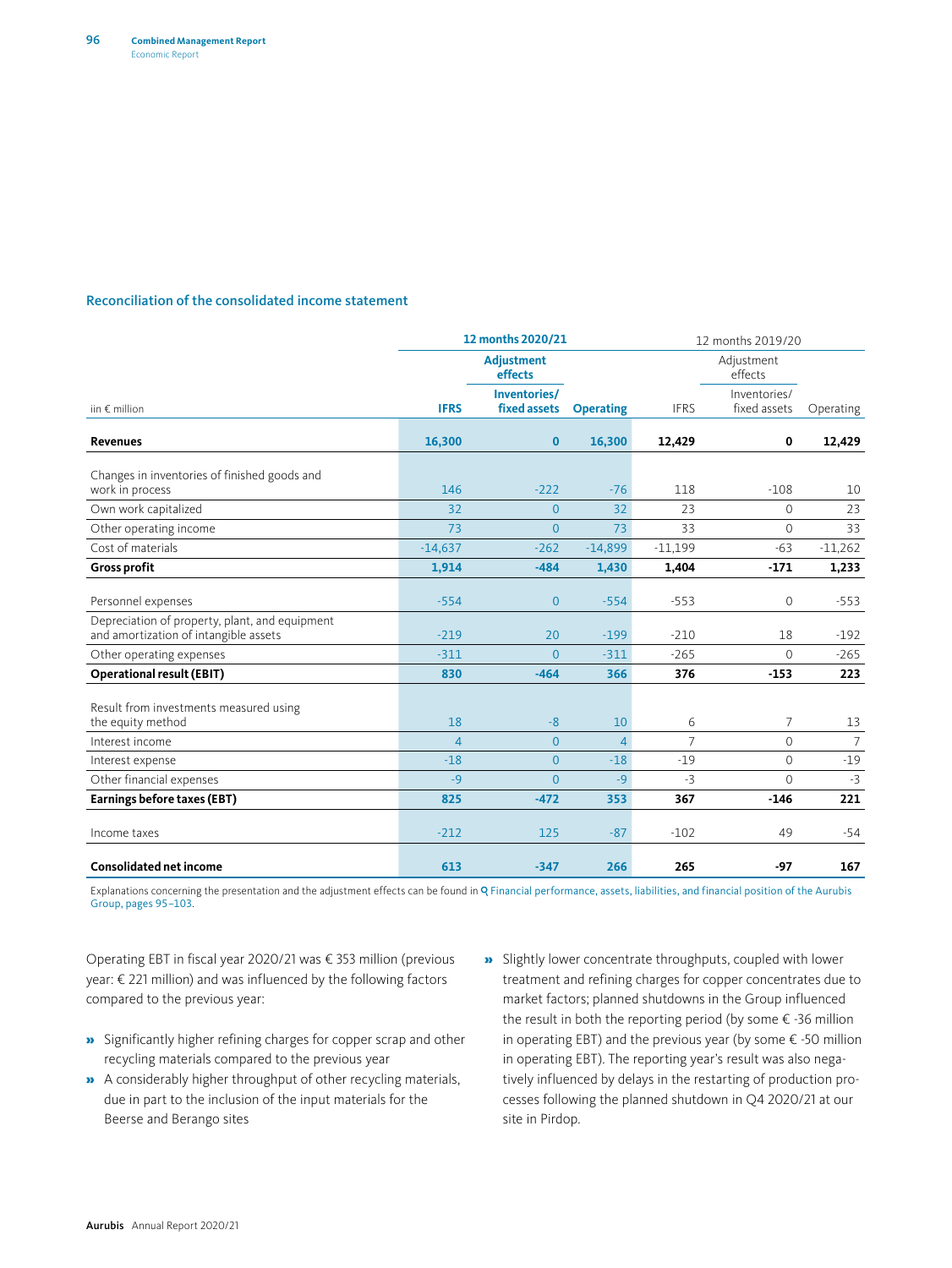- » A considerably higher metal result with a strong increase in metal prices
- » Significantly higher sulfuric acid revenues due to a strong increase in sales prices
- » Substantially higher demand for copper products,
- » Positive contributions to earnings deriving from our Performance Improvement Program (PIP)
- » Significantly higher energy costs, particularly for electricity and gas

The Group's revenues increased by € 3,871 million to € 16,300 million during the reporting period (previous year: € 12,429 million). This development was primarily due to higher copper prices in comparison to the previous year. Higher sales volumes for copper products coupled with a high price level also had a positive effect. In the breakdown by region, there was a partial shift in revenues deriving from sales of precious metals from Germany to other EU countries. In addition, the withdrawal of the United Kingdom from the from the European Union is also reflected.

#### Breakdown of revenues

| in %           | 2020/21 | 2019/20 |
|----------------|---------|---------|
|                |         |         |
| Germany        | 35      | 44      |
| European Union | 34      | 27      |
| Rest of Europe | 8       | 4       |
| Other          | 23      | 25      |
| <b>Total</b>   | 100     | 100     |

The € -76 million change in inventories of finished goods and work in process (previous year: € 10 million) was due to the reduction in intermediate products in connection with the maintenance shutdown at our site in Pirdop.

The cost of materials ratio rose increased from 90.5% in the previous year to 91.8%. The cost of materials deriving from metal purchases increased owing to higher metal prices, in a manner corresponding to the development of revenues and due to changes in inventories. Among other factors, significantly higher energy costs, due especially to higher electricity prices, were noticeable. Energy costs amounted to € 232 million in the reporting period (previous year: € 185 million).

The increase in own work capitalized to a level of  $\epsilon$  32 million in the fiscal year (previous year: € 23 million) was mainly the result of activities connected to the maintenance shutdown at the Pirdop site, as well as investments to reduce diffuse emissions at the Hamburg site.

Other operating income increased significantly by  $\epsilon$  40 million, to € 73 million, and included, among other items, income of € 27 million from cost reimbursements (previous year: € 20 million). Furthermore, € 15 million in income from insurance reimbursements connected to the severe weather impacts at the Stolberg site is also included. During the financial year reported, income from the sale of property, plant, and equipment to a joint venture (€ 6 million) and income deriving from reversals of impairment losses previously recognized against fixed assets (€ 6 million) were also recognized.

Overall, the operating gross profit generated was higher than the level achieved in the previous year and amounted to  $\epsilon$  1,430 million (previous year: € 1,233 million).

Personnel expenses increased slightly – from € 553 million in the previous year to € 554 million. This was due in particular to the first-time inclusion of the Beerse and Berango sites for an entire year. Furthermore, the fiscal year included higher costs incurred for a "coronavirus bonus" of  $\epsilon$  6 million, as well as performancebased bonuses and wage tariff increases. A counteracting effect within the personnel expenses for the fiscal year, amounting to € 14 million, resulted from the reversal of provisions previously set up for personnel-related restructuring expenses in connection with our Performance Improvement Program (PIP).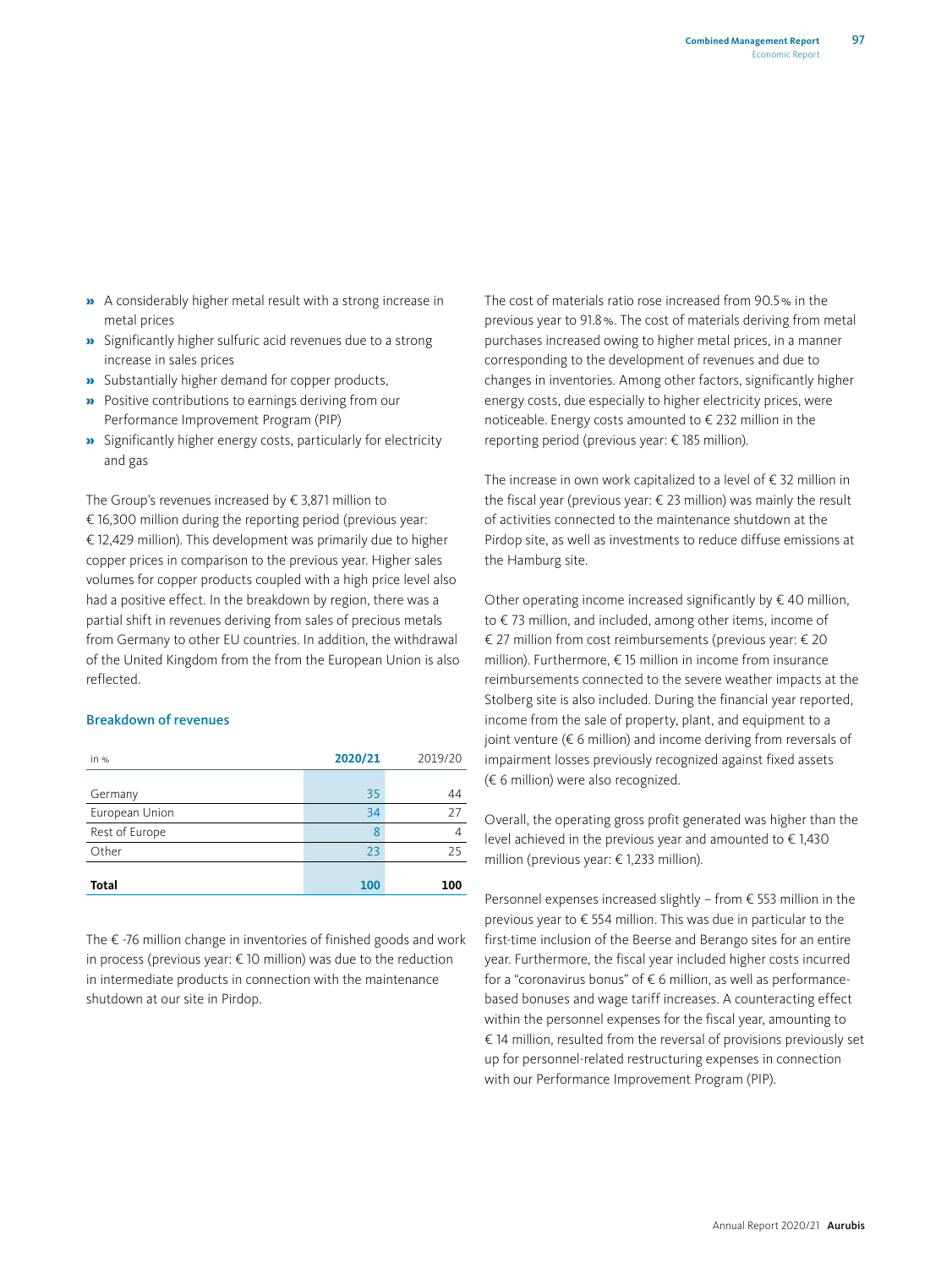#### Development of revenues by products

in € million



At a level of € 199 million, depreciation and amortization of fixed assets was higher than in the previous year (€ 192 million). The figure includes impairment losses of € 8 million recognized against Segment MRP's fixed assets. In addition, scheduled depreciation charges for the Beerse and Berango sites , which were fully included for the first time, accounted for an increase of about € 19 million. In contrast, the previous year included an impairment loss recognized against the goodwill attributable to the cash-generating unit Aurubis Hamburg Copper Products (€ 17 million), as well as recognition of additional impairment losses for Segment FRP.

The significant increase in other operating expenses to a new total level of € 311 million as at the reporting date (previous year: € 265 million) includes allocations to provisions to cover environmental risks (€ 10 million) and expenses in connection with severe weather impacts at the Stolberg site (€ 11 million). Furthermore, the inclusion of the Beerse and Berango sites (of some € 10 million) and higher selling expenses (of around € 10 million) contributed to this development.

Earnings before interest and taxes (EBIT) therefore amounted to € 366 million (previous year: € 223 million).

At a level of € -13 million, the financial result was well below that of the previous year ( $\epsilon$  -2 million) and was particularly influenced by impairment losses totaling € 8 million recognized against the carrying amounts of two non-consolidated companies.

Operating earnings before taxes (EBT) amounted to € 353 million (previous year: € 221 million), representing a considerable improvement on the figure for the previous year.

After taking income taxes into account, the operating consolidated net income after tax amounted to € 266 million (previous year: € 167 million). Operating earnings per share amounted to € 6.10 (previous year: € 3.73).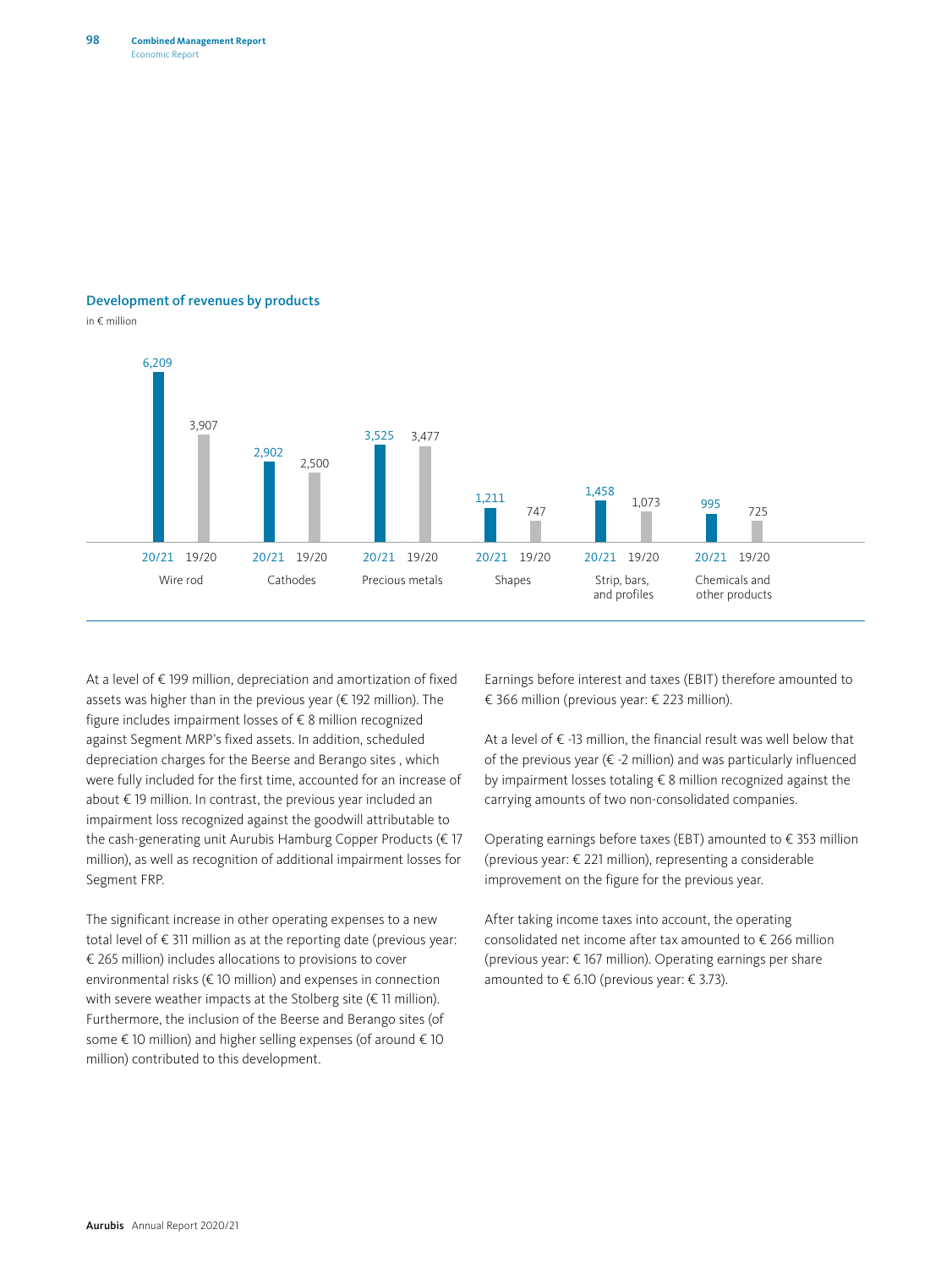The IFRS EBT of € 825 million (previous year: € 367 million) significantly exceeded that of the previous year. In addition to the effects on earnings already described in the explanation of the operating financial performance, the change in IFRS gross profit was also due to metal price developments. Use of the average cost method leads to metal price valuations that are close to market prices. Metal price volatility therefore has direct effects on changes in inventories/the cost of materials and hence on the IFRS gross profit. The IFRS gross profit in fiscal year 2020/21 includes inventory measurement effects of € 484 million (previous year: € 171 million). The substantial increase in the copper price throughout the fiscal year was a decisive factor. This volatility is not relevant for cash flow purposes and is not reflected in Aurubis' operating performance.

The reconciliation of depreciation and amortization includes an impairment loss of € 20 million recognized against assets held for sale, which are not included in the operating result. The recognition of this impairment loss did not impact the operating result as, from the date of their initial recognition, the assets involved have had a lower carrying amount than for IFRS purposes.

The IFRS consolidated net income amounted to € 613 million (previous year: € 265 million). This translates to IFRS earnings per share of € 14.03 (previous year: € 5.95).

#### **ASSETS AND LIABILITIES**

The table Q Reconciliation of the consolidated statement of financial position, [page 101](#page-23-0) shows the derivation of the operating statement of financial position as at September 30, 2021 and as at September 30, 2020.

Total assets (operating) increased from € 4,897 million as at September 30, 2020 to € 5,493 million as at September 30, 2021. This was due in particular to the considerable increase in cash and cash equivalents, as a result of the very good free cash flow of € 488 million for the fiscal year. In addition, current receivables increased from € 634 million to € 760 million. These included higher trade accounts receivable, which built up due to the sharp increase in copper prices and a high volume of copper product sales.

In contrast, inventories decreased by € 85 million, from € 1,855 million as at September 30, 2020 to € 1,770 million as at September 30, 2021. The reduction was especially marked in the input materials area, as a result of the reduced availability of recycling materials and intermediate products. In contrast, the previous year had been influenced by high inventories of input materials to secure the smelter network's supply during the pandemic.

The Group's equity increased by  $\epsilon$  245 million, from  $\epsilon$  2,403 million as at the end of the previous fiscal year to  $\epsilon$  2,648 million as at September 30, 2021. The increase was due to the operating consolidated total comprehensive income of € 321 million. The dividend distribution of € 57 million and the purchase of treasury shares, amounting to € 19 million, had a counteracting effect.

Current liabilities increased by € 469 million, from € 1,392 million to € 1,861 million. They particularly include trade accounts payable of € 1,406 million (previous year: € 1,149 million), which built up considerably due to the sharp increase in copper prices.

At a level of € 582 million as at September 30, 2021, borrowings were similar to the previous fiscal year (€ 583 million). A Schuldschein loan of € 103 million is scheduled to fall due in February 2022, and was therefore disclosed under current financial liabilities as at the reporting date.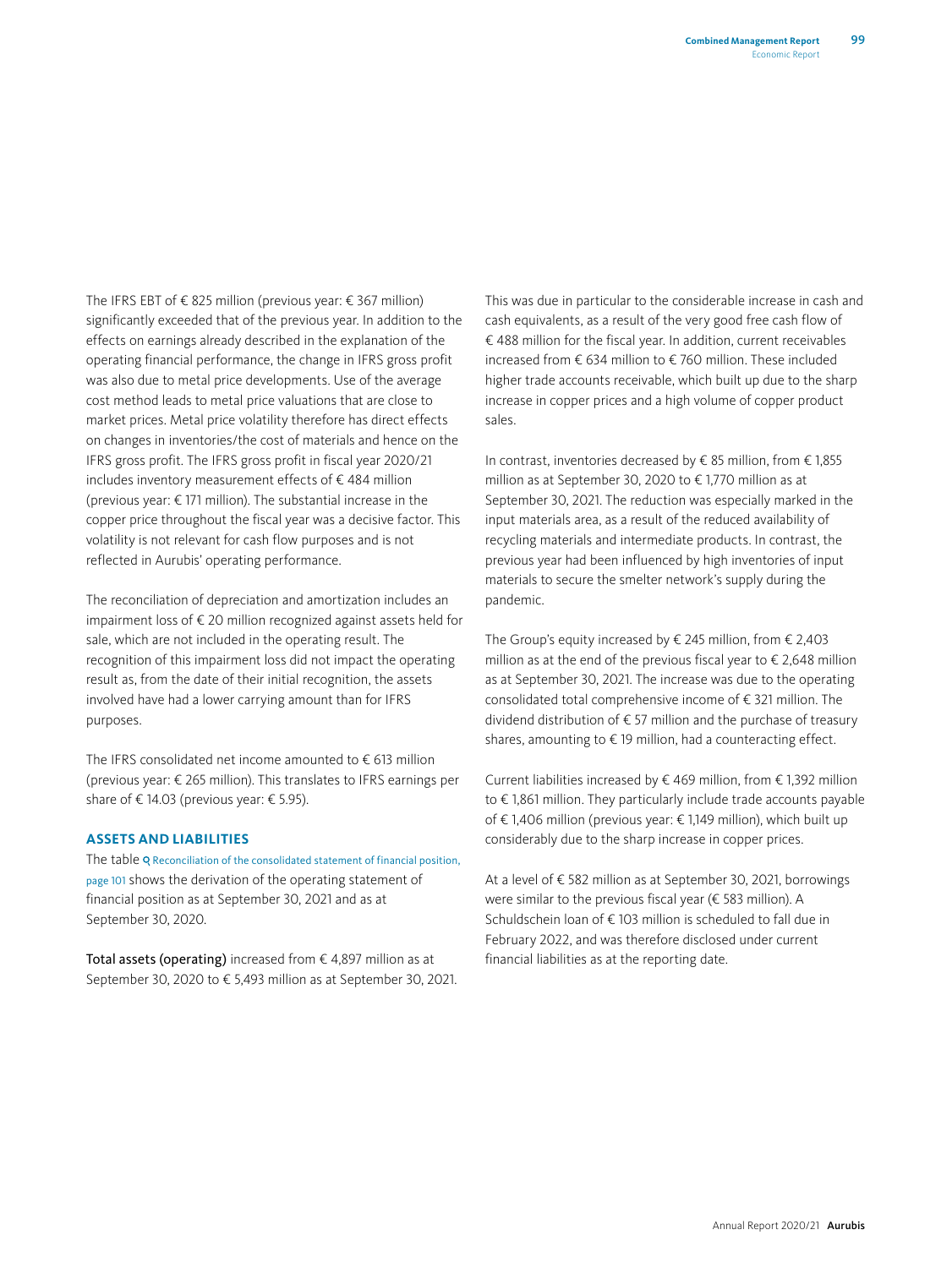The following table shows the development of borrowings.

#### Development of borrowings

| in $\notin$ million           | 9/30/2021 | 9/30/2020 |
|-------------------------------|-----------|-----------|
|                               |           |           |
| Non-current bank borrowings   | 400       | 503       |
| Non-current lease liabilities | 45        | 53        |
| Non-current borrowings        | 445       | 556       |
|                               |           |           |
| Current bank borrowings       | 127       | 15        |
| Current lease liabilities     | 11        | 12        |
| <b>Current borrowings</b>     | 138       | 27        |
|                               |           |           |
| <b>Total borrowings</b>       | 582       | 583       |

Overall, the operating equity ratio (the ratio of equity to total assets) was therefore 48.2%, compared to 49.1% as at the end of the previous fiscal year.

Total assets (IFRS) increased from € 5,534 million as at September 30, 2020 to € 6,613 million as at September 30, 2021. The very substantial increase was due to the  $\epsilon$  340 million increase in inventories, from € 2,464 million as at September 30, 2020 to € 2,804 million as at September 30, 2021; a considerable increase in contrast to the operating statement of financial position. A key factor for the IFRS figure was the high copper prices that prevailed throughout the entire fiscal year.

The Group's equity increased by € 592 million, from € 2,851 million as at the end of the previous fiscal year to  $\epsilon$  3,443 million as at September 30, 2021. The increase resulted in particular from the consolidated total comprehensive income of  $\epsilon$  667 million, which was higher than in the operating statement of financial position. Overall, the IFRS equity ratio was 52.1% as at September 30, 2021, compared to 51.5% as at the end of the previous fiscal year.

#### Structure of the IFRS statement of financial position for the **Group**

| in %                      | 9/30/2021 | 9/30/2020 |
|---------------------------|-----------|-----------|
|                           |           |           |
| Fixed assets              | 30        | 34        |
| Inventories               | 42        | 44        |
| Receivables, etc.         | 14        | 13        |
| Cash and cash equivalents | 14        | 9         |
|                           |           |           |
|                           | 100       | 100       |
|                           |           |           |
| Equity                    | 52        | 52        |
| Provisions                | 12        | 13        |
| Liabilities               | 36        | 35        |
|                           |           |           |
|                           | 100       | 100       |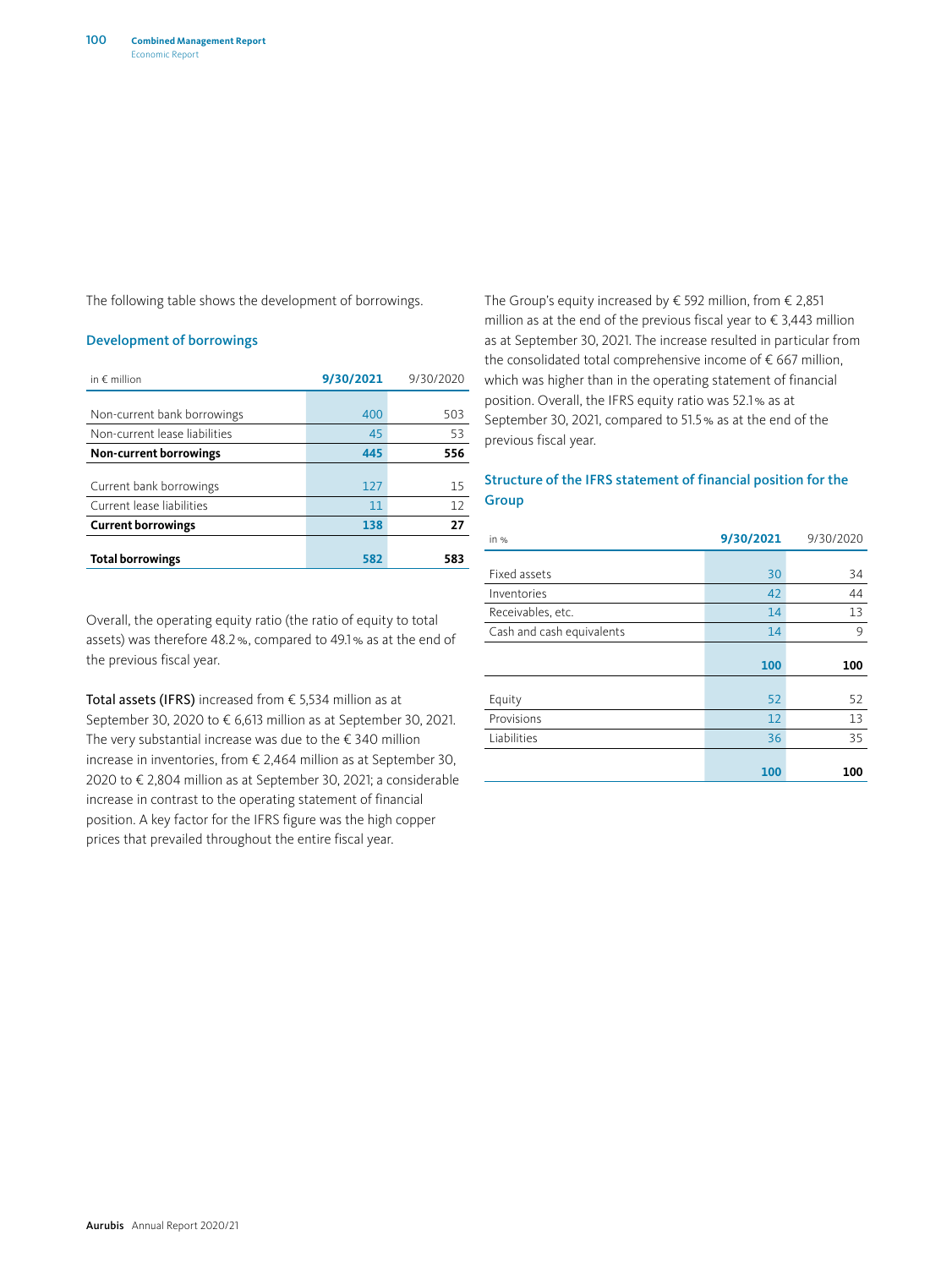|                                                   | 9/30/2021<br>9/30/2020 |                |                           |                |                  |                |                   |                    |                 |             |
|---------------------------------------------------|------------------------|----------------|---------------------------|----------------|------------------|----------------|-------------------|--------------------|-----------------|-------------|
|                                                   |                        |                | <b>Adjustment effects</b> |                |                  |                |                   | Adjustment effects |                 |             |
| in $\epsilon$ million                             | <b>IFRS</b>            |                | <b>IFRS 5 Inventories</b> | <b>Fixed</b>   | assets Operating | <b>IFRS</b>    | IFRS <sub>5</sub> | Inventories        | Fixed<br>assets | Operating   |
| <b>ASSETS</b>                                     |                        |                |                           |                |                  |                |                   |                    |                 |             |
| Fixed assets                                      | 1,958                  | 9              | $-20$                     | $-4$           | 1,943            | 1,904          | 3                 | $-11$              | $-25$           | 1,871       |
| Deferred tax assets                               | 18                     | $\overline{0}$ | $\overline{0}$            | $\overline{0}$ | 18               | 9              | $\overline{0}$    | 11                 | $\mathbf{0}$    | 20          |
| Non-current receivables<br>and other assets       | 37                     | $\mathbf{0}$   | $\Omega$                  | $\overline{0}$ | 37               | 36             | 0                 | $\mathbf{0}$       | $\mathbf{0}$    | 36          |
| Inventories                                       | 2,804                  | 62             | $-1,096$                  | $\Omega$       | 1,770            | 2,464          | 3                 | $-612$             | $\Omega$        | 1,855       |
| Current receivables and<br>other assets           | 716                    | 44             | $\overline{0}$            | $\overline{0}$ | 760              | 629            | 5                 | $\overline{0}$     | $\mathbf{0}$    | 634         |
| Cash and cash<br>equivalents                      | 942                    | 23             | $\overline{0}$            | $\Omega$       | 965              | 481            | $\Omega$          | $\Omega$           | $\Omega$        | 481         |
| Assets held for sale                              | 138                    | $-138$         | $\overline{0}$            | $\overline{0}$ | $\overline{0}$   | 11             | $-11$             | $\mathbf 0$        | $\mathbf{O}$    | $\mathbf 0$ |
| <b>Total assets</b>                               | 6,613                  | $\bf{0}$       | $-1,116$                  | $-4$           | 5,493            | 5,534          | 0                 | $-612$             | $-25$           | 4,897       |
| <b>EQUITY AND</b><br><b>LIABILITIES</b>           |                        |                |                           |                |                  |                |                   |                    |                 |             |
| Equity                                            | 3,443                  | $\overline{0}$ | $-793$                    | $-2$           | 2,648            | 2,851          | $\Omega$          | $-426$             | $-22$           | 2,403       |
| Deferred tax liabilities                          | 443                    | $\mathbf{0}$   | $-323$                    | $-2$           | 118              | 302            | $\mathbf{1}$      | $-186$             | $-3$            | 114         |
| Non-current provisions                            | 291                    | $\overline{2}$ | $\overline{0}$            | $\Omega$       | 293              | 332            | $\Omega$          | $\Omega$           | $\Omega$        | 332         |
| Non-current liabilities                           | 503                    | $\mathbf{1}$   | $\overline{0}$            | $\Omega$       | 504              | 578            | $\Omega$          | $\Omega$           | $\Omega$        | 578         |
| Current provisions                                | 67                     | $\overline{2}$ | $\overline{0}$            | $\overline{0}$ | 69               | 78             | $\Omega$          | $\overline{0}$     | $\Omega$        | 78          |
| Current liabilities                               | 1,828                  | 33             | $\overline{0}$            | $\overline{0}$ | 1,861            | 1,386          | 6                 | $\Omega$           | $\Omega$        | 1,392       |
| Liabilities deriving from<br>assets held for sale | 38                     | $-38$          | $\overline{0}$            | $\Omega$       | $\overline{0}$   | $\overline{7}$ | $-7$              | $\mathbf 0$        | $\mathbf{0}$    | $\mathbf 0$ |
| <b>Total equity and</b><br><b>liabilities</b>     | 6,613                  | $\mathbf{0}$   | $-1,116$                  | $-4$           | 5,493            | 5,534          | 0                 | $-612$             | $-25$           | 4,897       |

#### <span id="page-23-0"></span>Reconciliation of the consolidated statement of financial position

[Explanations concerning the presentation and adjustment effects can be found in the section](#page-17-0) Q Financial performance, assets, liabilities, and financial position of the<br>Aurubis Group, pages 95-103.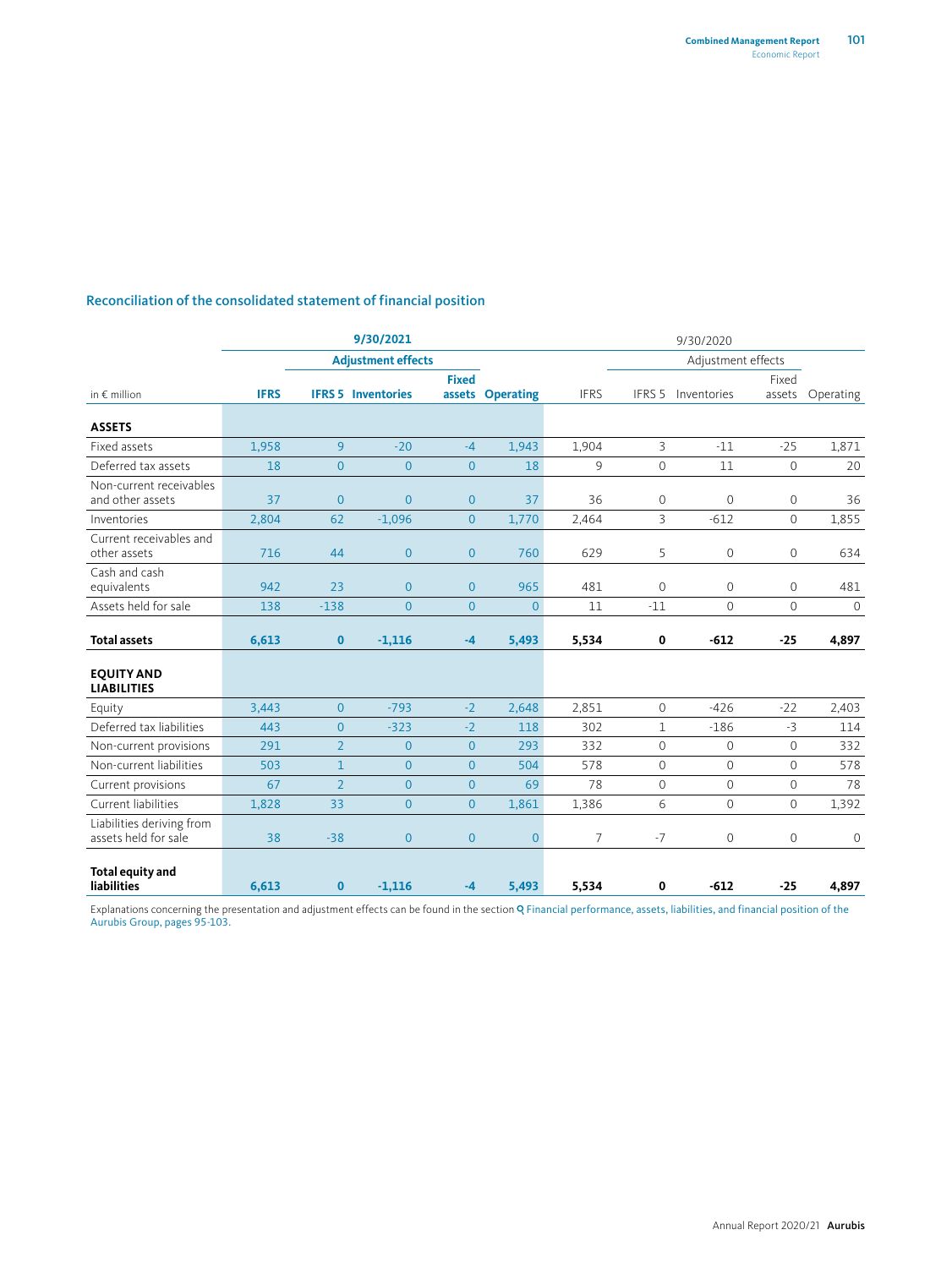#### RETURN ON CAPITAL (OPERATING)

The return on capital employed (ROCE) shows the return on the capital employed in the operating business or for an investment. It was determined taking the operating EBIT of the last four quarters into consideration.

Operating ROCE improved to 15.6%, compared to 9.3% in the previous year, especially as a result of the very good earnings performance.

#### Return on capital employed (ROCE) (operating)

| in $\epsilon$ million                  | 9/30/2021 | 9/30/2020      |
|----------------------------------------|-----------|----------------|
|                                        |           |                |
| Fixed assets, excluding financial      |           |                |
| fixed assets                           | 1,877     | 1,836          |
| Inventories                            | 1,770     | 1,855          |
| Trade accounts receivable              | 550       | 490            |
| Other receivables and assets           | 265       | 200            |
| - Trade accounts payable               | $-1.406$  | $-1,149$       |
| - Provisions and other liabilities     | $-642$    | $-500$         |
| Capital employed as at the             |           |                |
| reporting date                         | 2.415     | 2,731          |
|                                        |           |                |
| Earnings before taxes (EBT)            | 353       | 221            |
| Financial result                       | 13        | $\mathfrak{D}$ |
| <b>Earnings before interest</b>        |           |                |
| and taxes (EBIT)                       | 366       | 223            |
|                                        |           |                |
| Pro forma FBIT of Metallo <sup>1</sup> |           | 18             |
| Investments accounted for              |           |                |
| using the equity method                | 10        | 13             |
| <b>Earnings before interest and</b>    |           |                |
| taxes (EBIT) - adjusted                | 376       | 253            |
|                                        |           |                |
| Return on capital employed             |           |                |
| (operating ROCE)                       | 15.6%     | 9.3%           |

<sup>1</sup> Result for four months already included in EBIT in the previous year; pro forma result for eight months.

#### **FINANCIAL POSITION OF THE AURUBIS GROUP**

The Group's liquidity sourcing is secured through a combination of the Group's cash flow, short-term and long-term borrowings, as well as lines of credit available from our banks. Existing credit facilities and lines of credit can compensate for fluctuations in the cash flow development at any time. These fluctuations result from operating business activities in particular and primarily serve to finance net working capital.

We regularly monitor the development of the Aurubis Group's liquidity position on a timely basis. Control and monitoring are carried out on the basis of defined key ratios.

The main key financial ratio for controlling debt is debt coverage, which calculates the ratio of the net cash position (cash and cash equivalents less borrowings) to earnings before interest, taxes, depreciation, and amortization [\(EBITDA,](#page--1-0) Q page 215) and shows the number of periods required to redeem the existing borrowings from the Group's income – assuming an unchanged earnings situation.

The interest coverage ratio expresses how the net interest expense is covered by EBITDA.

Our long-term objective is to achieve a well-balanced debt structure. In this context, we consider debt coverage <3 and interest coverage >5 to be well balanced.

#### Group financial ratios (operating)

|                                                                  | 9/30/2021 | 9/30/2020 |
|------------------------------------------------------------------|-----------|-----------|
| Debt coverage = net cash position $\frac{1}{1}$<br><b>FBITDA</b> | $-0.7$    | በ ን       |
| Interest coverage = EBITDA/net interest                          | 38.0      | 314       |

 $<sup>1</sup>$  (-) Net cash surplus / (+) net borrowings</sup>

Additional control measures related to liquidity risks are outlined in th[e Risk and Opportunity Report in the Combined](#page-38-0)  Management Report Q pages 116-126.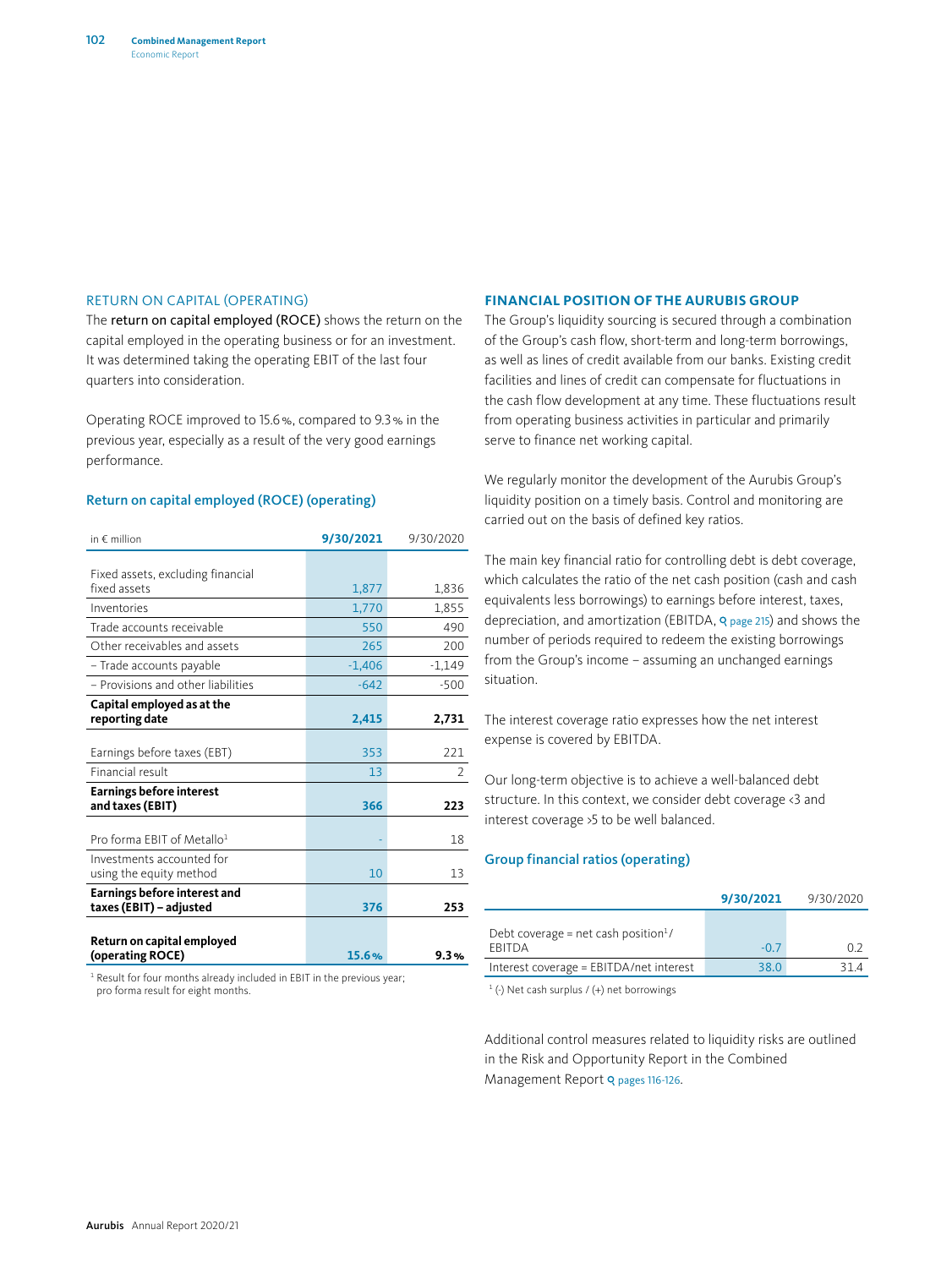#### ANALYSIS OF LIQUIDITY AND FUNDING

The cash flow statement shows the cash flows within the Group. It highlights how funds are generated and used.

The very good financial performance in the fiscal year and relatively low net working capital resulted in a significantly higher net cash flow of € 812 million compared to the prior-year level (€ 459 million).

The cash outflow from investing activities totaled  $\epsilon$  232 million (previous year: € 556 million) and, in contrast to the previous year, didn't include any payments for the acquisition of shares in affiliated companies (previous year: € 332 million for the acquisition of the Metallo Group). Payments during the fiscal year included investments in environmental protection measures to continue reducing diffuse emissions in Hamburg (€ 45 million) and in connection with the planned maintenance shutdown in Pirdop in August/September 2021 (€ 36 million).

After taking into account payments of  $\epsilon$  19 million for the purchase of treasury shares, interest payments totaling € 16 million, and the dividend distribution of € 57 million, the free cash flow of € 488 million was very good (previous year: € -208 million).

| in $\notin$ million                                          | 12 months<br>2020/21 | 12 months<br>2019/20 |
|--------------------------------------------------------------|----------------------|----------------------|
|                                                              |                      |                      |
| Cash inflow from operating activities<br>(net cash flow)     | 812                  | 459                  |
| Cash outflow from investing activities                       | $-232$               | $-556$               |
| Acquisition of treasury shares                               | $-19$                | $-39$                |
| Interest paid                                                | $-16$                | $-16$                |
| Dividend payment                                             | $-57$                | -56                  |
| <b>Free cash flow</b>                                        | 488                  | $-208$               |
| Proceeds and payments deriving<br>from financial liabilities | $-3$                 | 248                  |
| Net change in cash and<br>cash equivalents                   | 485                  | 40                   |
| Cash and cash equivalents as at<br>the reporting date        | 965                  | 481                  |

Cash and cash equivalents of € 965 million were available to the Group as at September 30, 2021 (September 30, 2020: € 481 million). The net cash position as at September 30, 2021 was € 383 million (previous year: € -102 million).

#### Net cash position of the Group

| in $\epsilon$ million     | 9/30/2021 | 9/30/2020 |
|---------------------------|-----------|-----------|
|                           |           |           |
| Cash and cash equivalents | 965       | 481       |
| <b>Borrowings</b>         | 582       | 583       |
| Net cash position         | 383       | $-102$    |

In addition to cash and cash equivalents, the Aurubis Group has unutilized credit line facilities and thus has adequate liquidity reserves. Parallel to this, within the context of factoring agreements, the Group makes use of the sale of receivables without recourse as an off-balance-sheet financial instrument.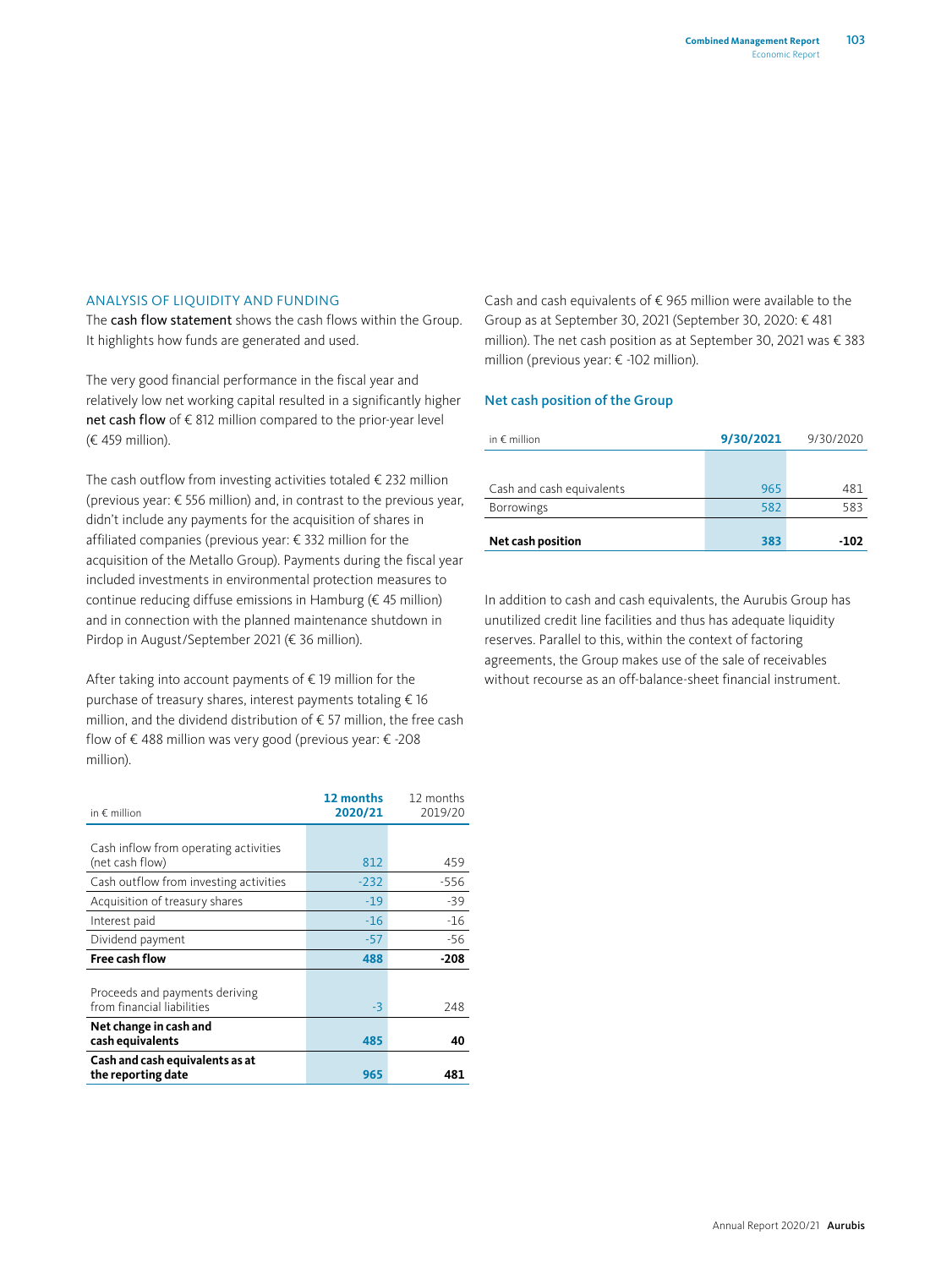## <span id="page-26-0"></span>Business performance in the segments

#### **SEGMENT METAL REFINING & PROCESSING** Key figures

| in $\notin$ million           | 2020/21<br>operating | 2019/20<br>operating <sup>1</sup> |
|-------------------------------|----------------------|-----------------------------------|
|                               |                      |                                   |
| Revenues                      | 15,079               | 11,488                            |
| Operating EBITDA              | 588                  | 461                               |
| Depreciation and amortization | $-180$               | $-170$                            |
| <b>Operating EBIT</b>         | 409                  | 291                               |
| Operating EBT                 | 399                  | 285                               |
| Capital expenditure           | 227                  | 202                               |
| Operating ROCE                | 18.9%                | 12.6%                             |
| Capital employed              | 2,151                | 2,438                             |
| Number of employees (average) | 5,237                | 4,935                             |

1 Metallo included for four months.

Certain prior-year figures have been adjusted.

#### BUSINESS PERFORMANCE AND EARNINGS TREND

The main factors driving earnings in Segment Metal Refining & Processing (MRP) are treatment and refining charges (TC/RCs) that are negotiated as deductions from the purchase price of the metals for converting raw materials and recycling materials into the exchange product – copper cathodes – and other metals. Additional earnings components include revenues from precious metal and sulfuric acid sales, as well as the metal gain. Furthermore, the Aurubis copper premium and the so-called product surcharge charged for processing copper cathodes into copper products are also significant earnings components.

The Beerse and Berango sites of the former Metallo Group have been included in the Aurubis Group since June 1, 2020. The prioryear figures thus only partially include the new Group companies.

Business activities connected with our long-term electricity supply contract for our German sites were bundled within Segment MRP for the first time in the reporting period. Prioryear figures have been adjusted accordingly.

Segment MRP generated total revenues of € 15,079 million during the reporting period (previous year: € 11,488 million). This development was primarily due to higher copper prices in comparison to the previous year. Significantly higher sales of copper products, with a high price level at the same time, had a positive impact as well.

Operating EBT for Segment MRP amounted to € 399 million during the reporting period, up significantly year-over-year (previous year: € 285 million). Substantially higher refining charges for copper scrap and other recycling materials with a higher throughput of other recycling materials, due in part to the inclusion of the Beerse and Berango sites, as well as a significantly higher metal result with a strong increase in metal prices, positively influenced the result.

Considerably higher sulfuric acid revenues thanks to a strong increase in sales prices, significantly higher demand for copper products, and contributions from the Performance Improvement Program (PIP) increased earnings as well.

A slightly lower concentrate throughput with lower treatment and refining charges for copper concentrates compared to the previous year, driven by market factors, negatively affected operating EBT. Planned shutdowns in the Group influenced the result in both the reporting period (about € -36 million operating EBT) and the previous year (about  $\epsilon$  -50 million operating EBT). Delays in the ramp-up after the planned shutdown at our site in Pirdop (Bulgaria) in Q4 2020/21 also weighed on the result.

High energy costs, especially for electricity and gas, likewise negatively affected the result.

Overall, at € 399 million, Segment MRP's operating result was 40% above the prior-year level (€ 285 million). At 18.9% (previous year: 12.6%), the segment's operating ROCE also developed positively, considerably exceeding the 15.0% target.

#### RAW MATERIAL MARKETS

#### Lower treatment and refining charges for copper concentrates due to market factors

The global copper concentrate market indicated higher mine output in 2021 year-over-year. Compared to the previous year, there were fewer production losses, particularly because of reduced losses related to COVID-19. Expansions of existing mines and new mine projects in Chile and Peru positively influenced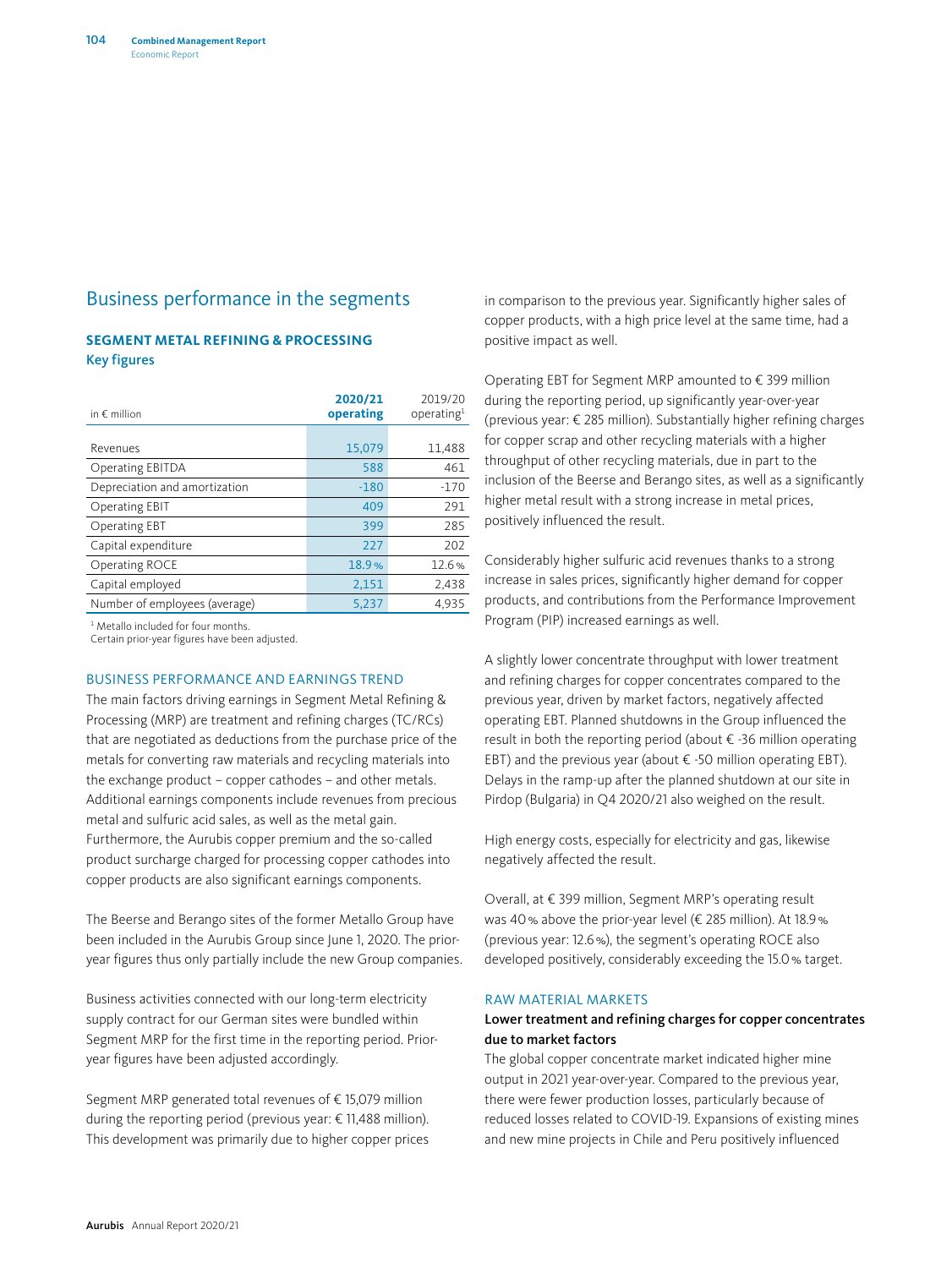the concentrate supply as well. On the global smelter industry side, planned downtimes dampened demand for copper concentrates, particularly in China starting in Q3 of fiscal year 2020/21. In alignment with this trend, the development of TC/RCs for standard copper concentrates on the spot market was consistently positive starting in May 2021. Previously, they had fallen at the start of the fiscal year until March 2021, to US\$ 30/t and 3.0 cents/lb, because of strong demand from the Asian smelter industry. As a result of the numerous downtimes and more restrained demand from Chinese smelters, the TC/RCs at the end of the fiscal year were US\$ 62/t and 6.2 cents/lb.

Aurubis has a diversified supplier portfolio and long-term delivery contracts. Through active raw material management, we were thus able to secure a continuous supply for our production facilities during the entire fiscal year and were only active on the spot market to a limited extent.

For 2021 annual contracts, the benchmark TC/RC for processing standard copper concentrates was US\$ 59.5/t and 5.95 cents/lb (2020: US\$ 62/t and 6.2 cents/lb). The spot market was under the benchmark at the beginning of the fiscal year. Because of the positive trend in the concentrate supply and Chinese smelters' buying restraint on the market, the spot prices at fiscal year-end indicated substantial recovery tendencies above the benchmark.

#### Very high level of refining charges for copper scrap and other recycling materials

In fiscal year 2020/21, the market for copper scrap and complex recycling materials had a very good supply due to dynamic economic circumstances and strong increases in metal prices. The recovery of the European economy and rising metal prices led to high collection rates and a good supply of copper scrap accordingly. Copper scrap exports to Asia were lower, especially at the start of the fiscal year, due to the new import restrictions. This had a positive impact on the volumes available in Europe. Starting in Q4 of the fiscal year, Asian demand for copper scrap gained momentum and caused a shift in material flows. All in all, refining charges for copper scrap developed very positively in the course of fiscal year 2020/21 due to the good supply and surpassed the prior-year level considerably.

Complex recycling raw materials were available on the market with very good refining charges during the entire fiscal year. In this context, high demand for metal products and rising industrial production, for example, positively influenced the availability of complex recycling materials. Despite the logistical challenges that COVID-19 posed, Aurubis secured the supply for its production facilities throughout the whole fiscal year.

#### PRODUCTION

#### Concentrate throughput lower due to shutdown

Production at our smelter sites was at a good level overall in the fiscal year. At 2,250,000 t, concentrate throughput for fiscal year 2020/21 was slightly below the previous year (2,378,000 t) owing to delays in the ramp-up after the planned shutdown at our site in Pirdop (Bulgaria) in Q4 2020/21. Shutdowns impacted throughput in the previous year as well.

#### Concentrate throughput



#### Copper scrap/blister copper input significantly exceeds previous year

During the reporting year, our production sites benefited from a very good supply of copper scrap[, blister copper](#page--1-0) Q Glossary, page 212, and other recycling materials. Overall, the Group-wide input of copper scrap and blister copper in fiscal year 2020/21, at 436,000 t, was much higher than the prior-year level (368,000 t), due in part to the inclusion of the Beerse (Belgium) and Berango (Spain) sites.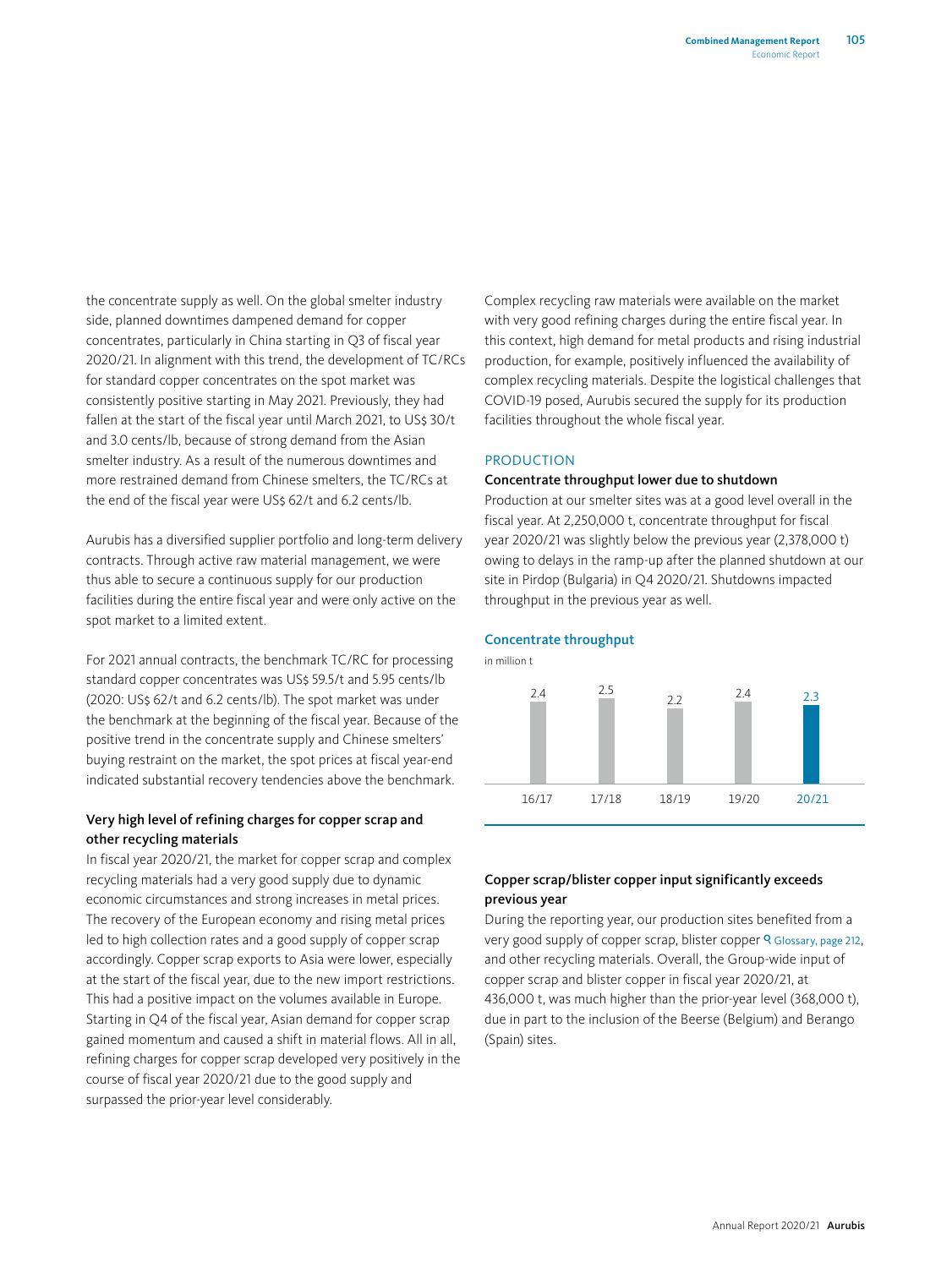



The input of other recycling materials such as industrial residues, slimes, shredder materials, and electrical and electronic scrap increased by 41% during the reporting period, to 566,000 t (previous year: 401,000 t), due in part to the first-time inclusion of the input volumes of the Metallo sites Beerse and Berango for the entire fiscal year.



#### Cathode output at a very good level

At 1,113,000 t in 2020/21, copper cathode output in Segment MRP significantly exceeded the prior-year level (1,031,000 t) due to good production and stable capacity utilization in the tankhouses. The previous year was strained by production limitations caused by crane damage in the tankhouse in Olen.

At 149,000 t, cathode output at our site in Lünen in fiscal year 2020/21 was down significantly on the prior-year level (173,000 t) as a result of the ongoing renovation measures in the tankhouse.

The international cathode markets recorded high demand overall in the first half of fiscal year 2020/21. The recovery in demand compared to the previous year was apparent in Europe and the US especially. Spot premiums in Europe proved to be stable over the entire fiscal year. Quotations in Shanghai were low during most of the fiscal year but rose significantly at the end of the fiscal year due to a tighter supply and arbitrage options. At US\$ 96/t, the Aurubis copper premium for calendar year 2021 was the same as in the previous year.

#### Cathode output in the Group

in thousand t





in thousand t

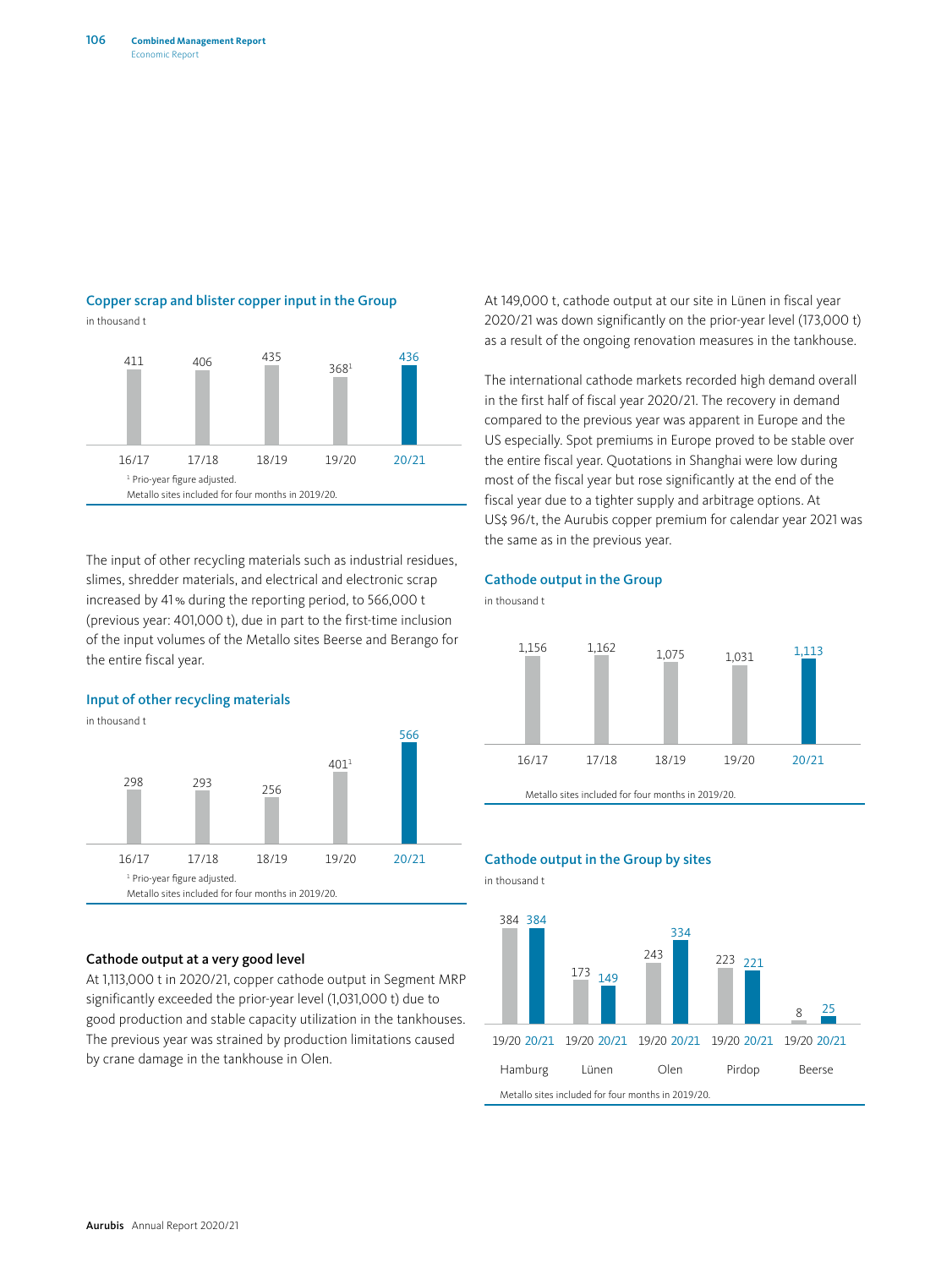#### Metal sales volumes

The sales volumes of the metals Aurubis produces were as follows in fiscal year 2020/21:

#### Sales volumes of other metals

|                                 |    | 2020/21 | 2019/201 |
|---------------------------------|----|---------|----------|
|                                 |    |         |          |
| Gold                            |    | 51      | 47       |
| Silver                          |    | 949     | 972      |
| Lead                            |    | 40,717  | 28,014   |
| Nickel                          |    | 3,900   | 3,395    |
| Tin                             | t  | 10,043  | 4,213    |
| Zinc                            |    | 8,809   | 3,565    |
| Minor metals                    |    | 977     | 807      |
| Platinum group metals<br>(PGMs) | kg | 8,722   | 8,935    |

1 Metallo sites included for four months.

The recovery of our metals depends on the metal contents in the processed copper concentrates and recycling materials. Lower concentrate throughputs therefore impact the volumes of the different metals that are recovered. A portion of the metals is sold as intermediate products. The inclusion of the Beerse and Berango sites led to higher metal sales volumes, especially for tin, zinc, nickel, and lead.

#### Wire rod output at a very high level due to demand

Continuous cast wire rod is used as a preliminary product for processing, especially in the cable and wire industry, as well as for special semifinished products. Demand for wire rod developed very positively in all customer segments in light of the economic rebound. The recovery in demand that took hold in Q4 2019/20 continued in the first half of 2020/21 and remained at a stable, high level in the second half-year. Demand from the energy sector and construction industry remained very high over the entire fiscal year.

#### Wire rod output

in thousand t



#### Notable increase in shapes output compared to previous year

Demand for high-purity shapes recovered considerably year-overyear. The order situation was at a stable, high level throughout the fiscal year, due in large part to high demand from the flat rolled products sector.

#### Shapes output

in thousand t

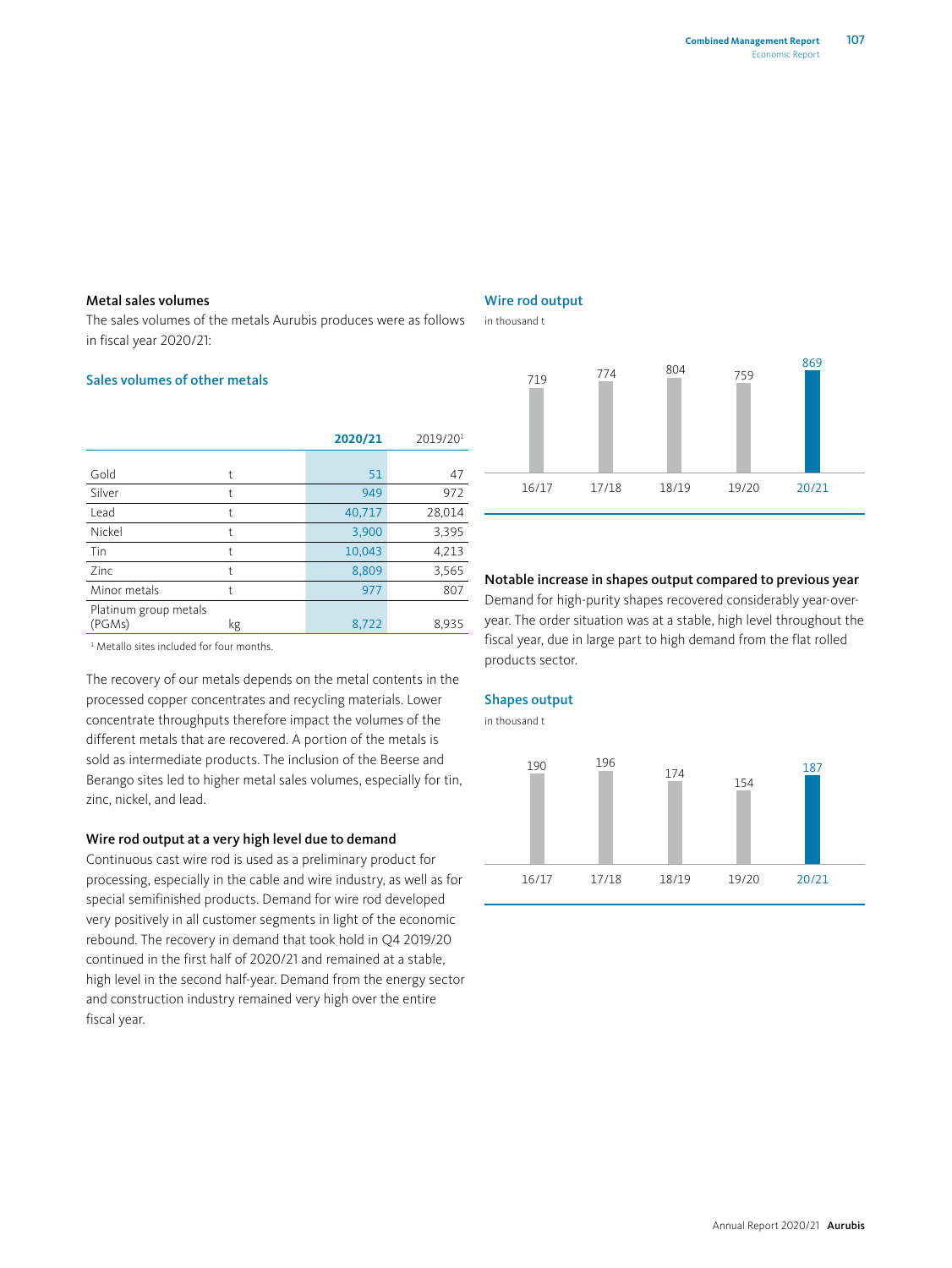#### Sulfuric acid output below prior-year level due to reduced concentrate throughput

Corresponding to the concentrate throughput, the sulfuric acid output was 2,107,000 t, below the prior-year level (2,272,000 t). Throughout the entirety of fiscal year 2020/21, the global sulfuric acid market experienced very stable demand with a tightening supply. The decline in flight traffic especially, due to the shutdowns caused by COVID-19, led to reduced oil output. Moreover, logistical bottlenecks such as the obstruction of the Suez Canal reduced the availability of crude oil in Europe. The supply of sulfur, a by-product in oil refinery production, decreased accordingly with strong global demand, leading to lower sulfuric acid availability since sulfur burners produced less sulfuric acid or had to shut down completely. Spot market prices on the global markets for sulfuric acid thus increased over the entire fiscal year 2020/21. In Europe and Turkey, our main sales markets, a tight supply with stable demand led to stark increases in spot market prices as well. Because of its customer and contract structure, Aurubis isn't completely exposed to developments on the spot market, and any impacts occur with a time lag.

#### CAPITAL EXPENDITURE

Capital expenditure in Segment MRP amounted to € 227 million (previous year: € 202 million). Significant investments were made in connection with the maintenance shutdown in Pirdop (Bulgaria), the environmental protection measures in Hamburg to further reduce diffuse emissions, and the modernization of the tankhouse in Lünen.

#### **SEGMENT FLAT ROLLED PRODUCTS** Key figures

| in $\notin$ million           | 2020/21<br>operating | 2019/20<br>operating |
|-------------------------------|----------------------|----------------------|
|                               |                      |                      |
| Revenues                      | 1,432                | 1,086                |
| <b>Operating EBITDA</b>       | 23                   | 15                   |
| Depreciation and amortization | $-16$                | $-19$                |
| <b>Operating EBIT</b>         | 7                    | $-3$                 |
| <b>Operating EBT</b>          | 13                   | 1                    |
| Capital expenditure           | 15                   | 18                   |
| Operating ROCE                | 6.6%                 | 3.0%                 |
| Capital employed              | 289                  | 316                  |
| Number of employees (average) | 1.615                | 1.632                |

#### BUSINESS PERFORMANCE AND EARNINGS TREND

Segment Flat Rolled Products (FRP) processes copper and copper alloys – primarily brass, bronze, and high-performance alloys – into flat rolled products and specialty wire. The main production sites are Stolberg (Germany), Pori (Finland), Zutphen (Netherlands), and Buffalo (US). Furthermore, the segment also includes slitting and service centers in Birmingham (UK), Dolný Kubín (Slovakia), and Mortara (Italy), as well as sales offices worldwide.

Segment FRP generated total revenues of € 1,432 million during the reporting period (previous year: € 1,086 million). After low sales volumes in the previous year due to the COVID-19 pandemic, demand for strip products stabilized again in the course of fiscal year 2020/21. With higher metal prices, sales increased significantly despite the production stop at our plant in Stolberg caused by the flooding disaster in Q4 2020/21.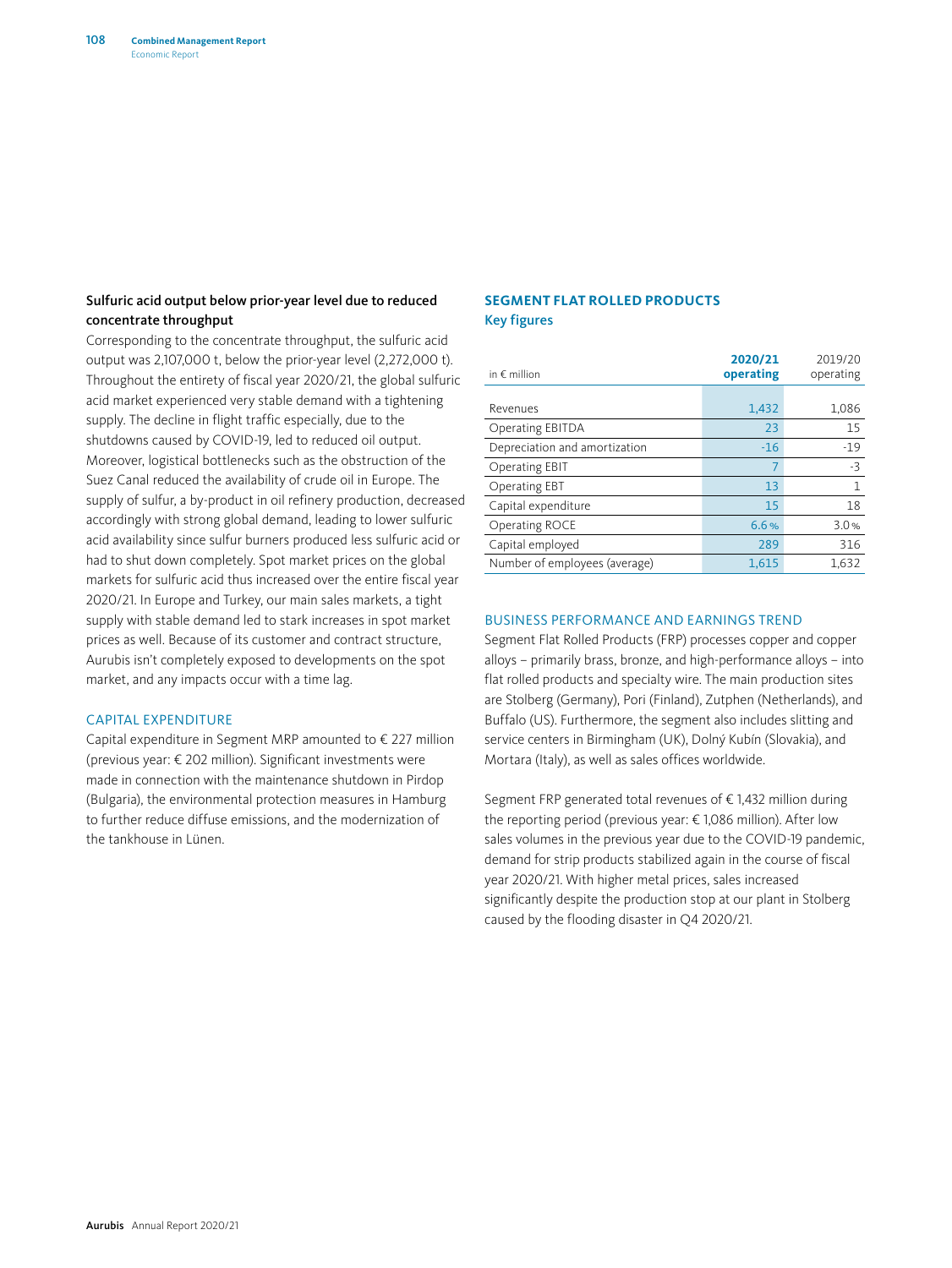Segment FRP generated operating earnings before taxes (EBT) of € 13 million (previous year: € 1 million). This notably improved result compared to the previous year was based on the recovery of demand for strip products and the continued implementation of our strict cost management. Negative effects from rebuilding costs for our plant in Stolberg following the flooding disaster are offset by insurance payments.

At 6.6%, operating ROCE (taking the operating EBIT of the last four quarters into consideration) improved considerably compared to the previous year (3.0%).

On July 14, 2021, production at Aurubis Stolberg GmbH had to be stopped due to severe weather impacts. As a result, Aurubis Stolberg GmbH & Co. KG had to declare force majeure on July 16, 2021. After extensive clean-up and repair work, we restarted production at Aurubis Stolberg again in early November.

On August 9, 2021, Aurubis announced the signing of a term sheet with Intek Group S.p.A., Italy, regarding a partial sale of Segment Flat Rolled Products. Aurubis AG intends to sell the FRP plant in Zutphen (Netherlands) as well as the slitting centers in Birmingham (United Kingdom), Dolný Kubín (Slovakia), and Mortara (Italy) with a total of about 360 employees. The sale is subject to approval by the responsible antitrust authorities. The plants in Stolberg (Germany), Pori (Finland), and Buffalo (US) will remain in the Aurubis Group.

#### PRODUCT MARKETS

The market for flat rolled products improved compared to the previous year, which had been negatively influenced by the COVID-19 pandemic. Demand for strip products exceeded capacities and couldn't be completely fulfilled in Q4 2020/21 due to the production stop in Stolberg following the flooding disaster. All segments, particularly the automotive sector, developed positively. Submarine cable, material for power electronics, connectors, and cooling systems were in especially high demand.

#### RAW MATERIALS

The availability of input materials and the corresponding refining charges were very high during fiscal year 2020/21. The conditions improved significantly year-over-year.

#### PRODUCTION

Output of flat rolled products and specialty wire increased to 191,000 t due to demand (previous year: 178,000 t). Q4 2020/21 was affected by the production stop in Stolberg following the flooding disaster. All of the sites implemented programs to increase the output quantity.





#### CAPITAL EXPENDITURE

Capital expenditure in Segment FRP amounted to € 15 million (previous year: € 18 million). This was primarily used for replacement investments.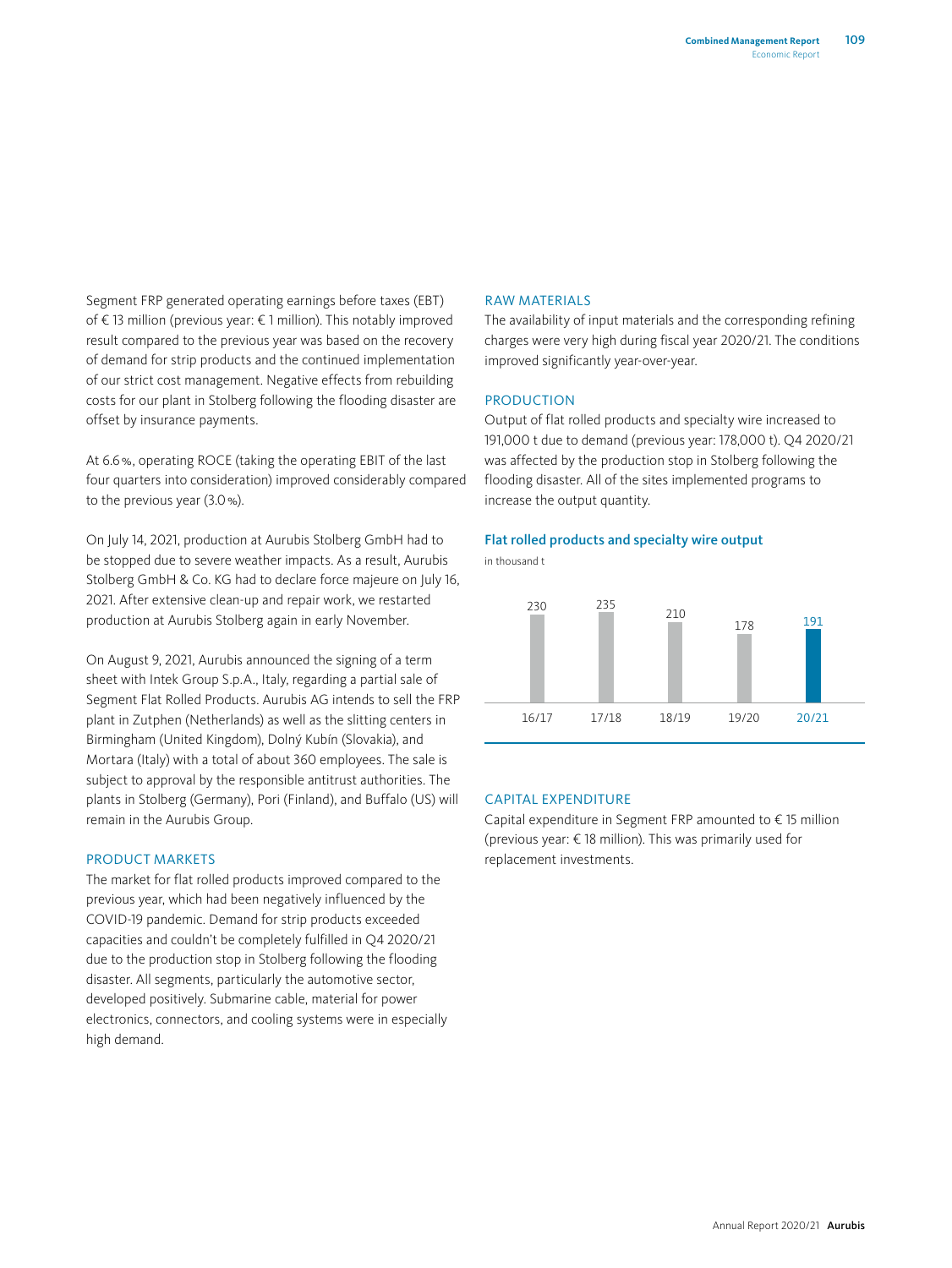# <span id="page-32-0"></span>Executive Board assessment of the Aurubis Group during fiscal year 2020/21

Despite the ongoing COVID-19 pandemic, the Aurubis Group generated the best annual result in the company's history in the past fiscal year. An excellent development that was only possible thanks to the commitment, flexibility, and discipline of our employees, together with dedicated crisis management, which continued to ensure that infection numbers were kept at a very low level so that we could continue production at our sites virtually unaffected throughout the entire fiscal year. At the same time, we were in a position to profit from good market conditions, though stark increases in energy costs strained the result.

With operating earnings before taxes of € 353 million in fiscal year 2020/21, the Aurubis Group yet again exceeded the forecast for 2020/21, which we had already raised to an operating EBT between € 270 million and € 330 million in January 2021 (previously: operating EBT between € 210 million and € 270 million). Compared to the previous year, we increased operating earnings before taxes by € 132 million. At the end of the reporting year, operating ROCE reached 15.6% (previous year: 9.3%) and was thus above our target and the forecast interval of 9% to 12%.

Due to the very good financial performance and a relatively low net working capital at year-end, operating net cash flow was € 812 million as at September 30, 2021 (previous year: € 459 million), significantly above the prior-year cash flow.

The equity ratio (operating) was 48.2% as at September 30, 2021 (previous year: 49.1%). The net financial position as at September 30, 2021 was € 383 million (previous year: € -102 million). The Aurubis Group's balance sheet structure thus continues to be very robust. Aurubis purchased additional treasury shares within the context of the share buyback program initiated in March 2020. As at September 30, 2020, the company held 1,297,693 treasury shares and thus 2.89% of the issued shares.

The good performance of our facilities, the first-time inclusion of the Beerse and Berango sites for the entire fiscal year, the leveraging of synergies from the acquisition of these two sites, and the consistent execution of our Performance Improvement

Program (PIP) were additionally supported by very favorable market conditions on all of our markets during the reporting period.

During the course of the fiscal year, the operating performance and the concentrate throughput in our primary smelters in Hamburg and Pirdop were satisfactory and made a substantial contribution to the very good fiscal year result.

Planned shutdowns in the Group influenced the result in both the reporting period (about € -36 million operating EBT) and the previous year (about € -50 million operating EBT). Delays in the ramp-up after the planned shutdown at our site in Pirdop (Bulgaria) had a negative impact in Q4 2020/21. Investment costs for this shutdown at Aurubis Bulgaria amounted to about € 45 million.

Treatment and refining charges on the spot markets for copper concentrates were under strong pressure at times due to high demand from the Asian smelter industry in the first half of 2020/21, with a good supply from the mine side. Planned shutdowns in the global smelter industry reduced demand for standard copper concentrates as the year continued, and the spot prices indicated a notable recovery to a level above the benchmark until the end of the fiscal year. Through our diversified supplier portfolio, long-term supply contracts, and active raw material management, we were able to secure the supply for our production facilities during the entire fiscal year and were only active on the spot market to a limited extent.

In fiscal year 2020/21, the market for copper scrap and complex recycling materials had a very good supply due to dynamic economic circumstances and strong increases in metal prices. Lower copper scrap exports to Asia – especially at the start of the fiscal year due to the new import restrictions – also had a positive impact on the supply in Europe. Refining charges for copper scrap and other recycling materials developed very positively during the past fiscal year and surpassed the prior-year level considerably. In fiscal year 2020/21, Aurubis processed more than 1 million t of recycling materials for the first time thanks to the inclusion of the Beerse and Berango sites for twelve months.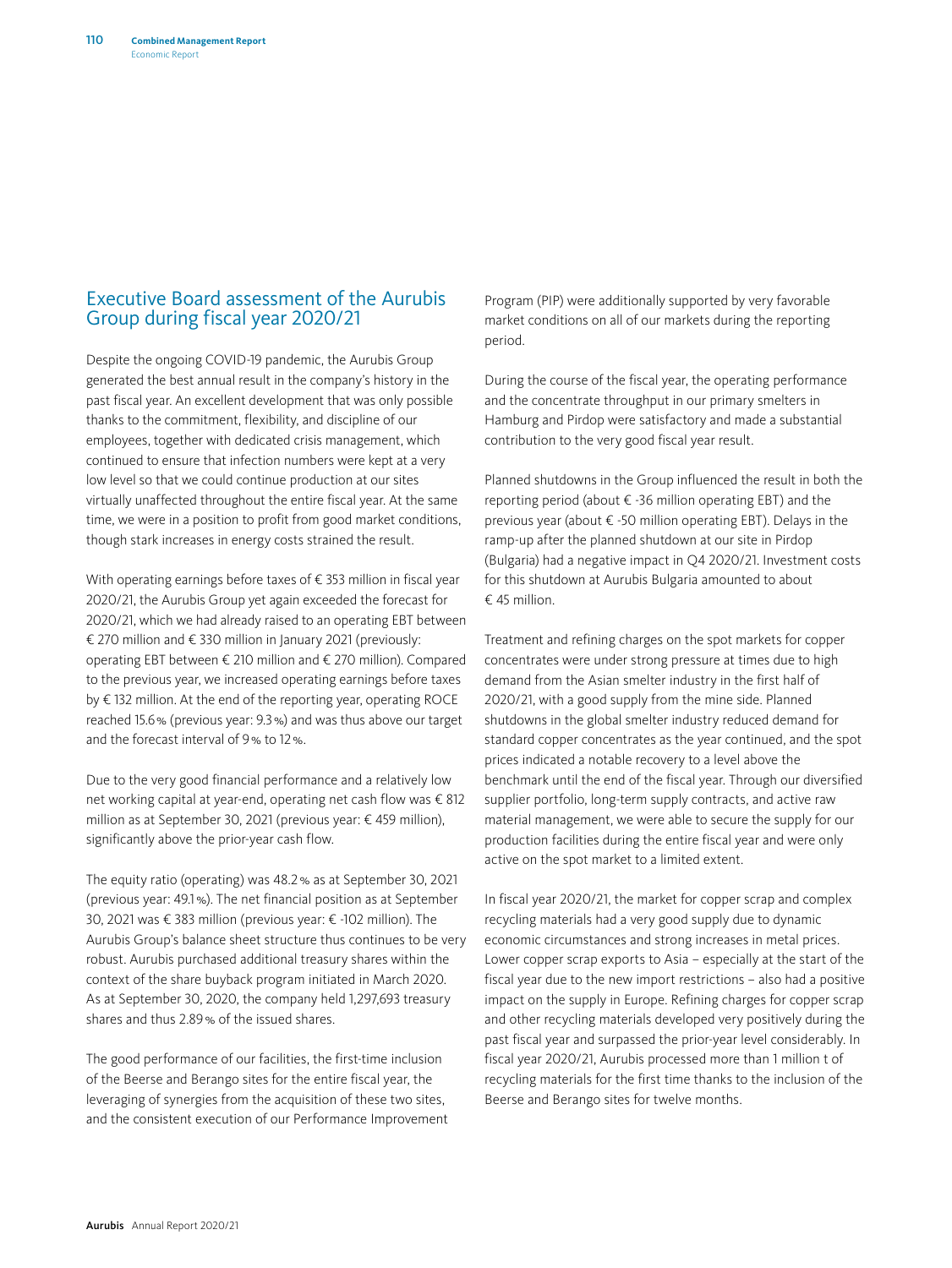Throughout the entirety of fiscal year 2020/21, the global sulfuric acid market experienced very stable demand with a tightening supply. As a result, spot market prices increased constantly over the entire fiscal year. In Europe and Turkey, our main sales markets, a tight supply with stable demand also led to stark increases in spot market prices, which were well above prior-year level at fiscal year-end.

The operating result in fiscal year 2020/21 was positively influenced by a very good metal gain with strong increases in metal prices, especially for nickel and tin.

On the product side, demand for wire rod developed very positively in all customer segments compared to the previous year in light of the economic rebound. Demand from the energy sector and construction industry were very high in particular. Demand for high-purity shapes also recovered notably, due in part to high demand from the flat rolled products sector, which was primarily influenced by higher demand from the automotive industry.

At € 399 million, the operating EBT for Segment Metal Refining & Processing (MRP) during the reporting period was significantly above that of the previous year ( $\epsilon$  285 million). The description of the Group business performance also largely applies to that of Segment MRP.

Operating EBT for Segment Flat Rolled Products (FRP) amounted to € 13 million for the reporting period (previous year: € 1 million). This notable improvement in the result was based on the recovery of demand for strip products and the continued implementation of our strict cost management. In mid-July 2021, production at Aurubis Stolberg GmbH & Co. KG was so strongly impacted by the damage caused by the flooding in the German state of North Rhine-Westphalia that Aurubis Stolberg GmbH & Co. KG had to declare force majeure. This meant that delivery to customers and acceptance of incoming deliveries was impossible for a time. The plant was evacuated in time and no employees were injured. The site was able to gradually restart production in early November 2021. The damage (operational failure and property damage) is fully covered by the appropriate insurance.

On August 9, 2021, Aurubis announced the signing of a term sheet with Intek Group S.p.A., Italy, regarding a partial sale of Segment Flat Rolled Products. The sale of the FRP plant in Zutphen (Netherlands) as well as the slitting centers in Birmingham (United Kingdom), Dolný Kubín (Slovakia), and Mortara (Italy) is subject to approval by the relevant competition authorities.

The integration of the former Metallo Group has gone extremely well thus far, which means by fiscal year 2020/21, we were already able to achieve our goal (originally set for 2022/23) of generating synergies of € 15 million (EBITDA) from the integration of the acquired Beerse and Berango sites. In July 2021, we announced that we are investing € 27 million in ASPA (Advanced Sludge Processing by Aurubis) at the Beerse site, a state-of-the-art hydrometallurgical facility that will allow us to process more precious metal-rich anode sludge starting in 2024/25.

We continued implementing our Performance Improvement Program (PIP) in fiscal year 2020/21. It contributed about € 80 million to the result and is therefore well above our goal. We anticipate a permanent improvement in results amounting to at least € 100 million from cost reduction and an improvement in throughput until fiscal year 2022/23 compared to the reference year 2018/19.

During the past fiscal year, we initiated important sustainability projects, in particular to achieve our climate goals:

In June, the Science Based Targets Initiative (SBTi) validated Aurubis AG's CO<sub>2</sub> reduction targets. This confirms that our targets contribute to limiting global warming to 1.5°C pursuant to the Paris Agreement. We have set out to reduce our absolute Scope 1 and Scope 2 emissions, meaning CO<sub>2</sub> emissions generated by burning fuels in internal facilities and those related to purchased energy, by 50% until 2030 compared to the base year 2018. We want to reduce Scope 3 emissions, which arise in the upstream and downstream stages of the value chain, by 24% during the same period as well.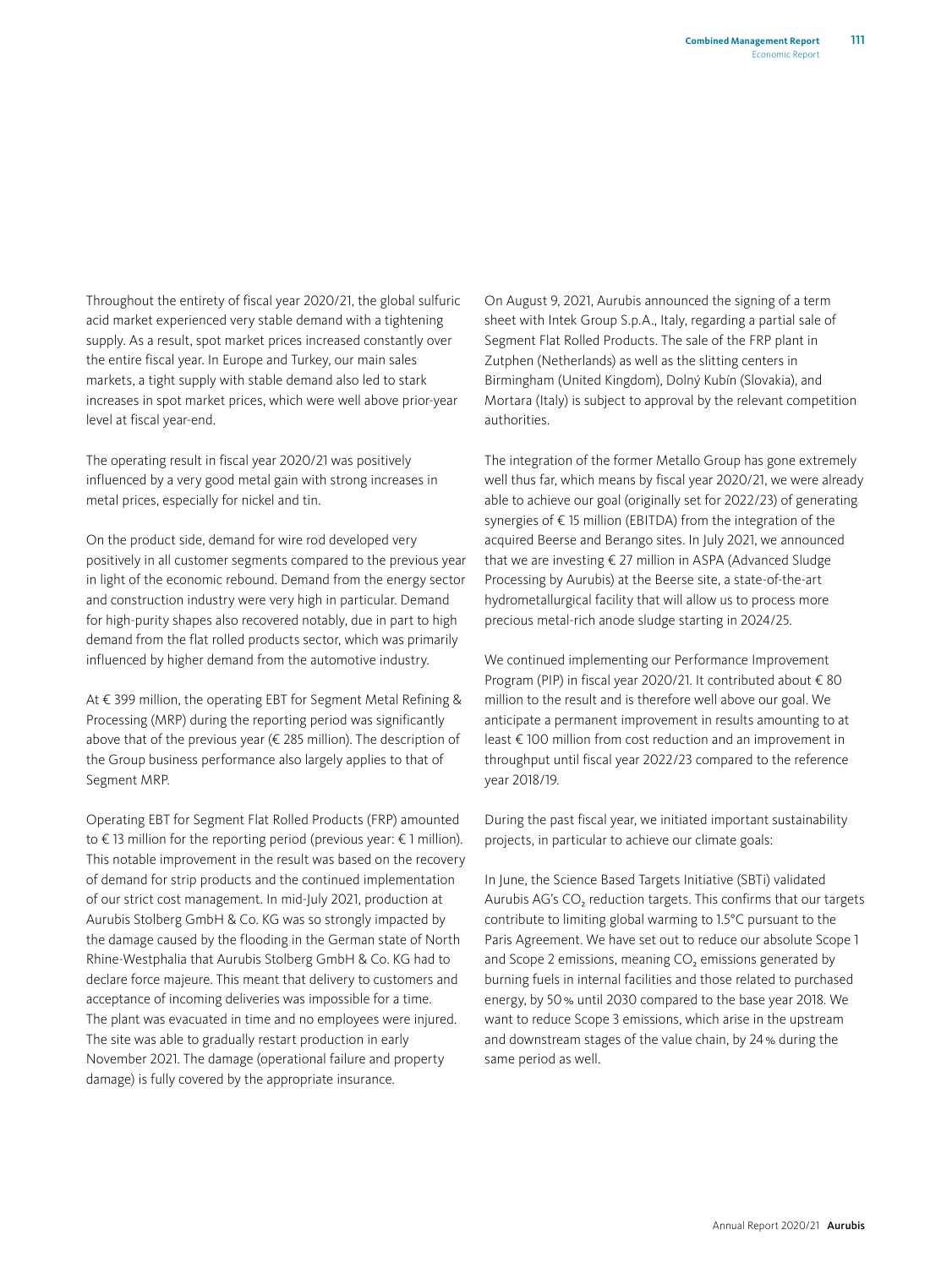<span id="page-34-0"></span>In late 2019, Aurubis joined the UN Global Compact initiative Business Ambition for 1.5°C, which requires the Group to develop science-based CO<sub>2</sub> reduction targets.

We have already substantially reduced the carbon footprint of our copper cathodes with the measures implemented over the past several years: the life cycle assessment for the Aurubis copper cathode has now been updated, and the latest calculations show that 1,690 kg of CO<sub>2</sub> per ton of copper are emitted over the entire life cycle of the cathode. This is a reduction of approximately 25% compared to the figures from 2013.

In May, a series of tests started for hydrogen use on an industrial scale in copper anode production at the Hamburg plant. In the medium term, hydrogen could replace fossil fuels in the production process. Due to hydrogen's chemical properties, Aurubis expects enhanced efficiency as well. With this project, Aurubis won the Responsible Care competition of the German Chemical Industry Association (VCI) in 2021.

An additional milestone was achieved by Aurubis Bulgaria in June 2021 with the construction kick-off of a 10 MW solar plant near the site. This will be the country's largest solar plant for internal electricity production in a company. The Pirdop site's goal is to cover 20% of its energy needs from its own renewable sources by 2030.

After Aurubis Bulgaria received the Copper Mark in April 2021 – the copper industry's quality seal for responsible copper production – Aurubis Hamburg and Aurubis Lünen likewise committed in late June 2021 to undergoing the evaluation process. Preparations for the audit are already underway.

Our progress in all areas of sustainability is confirmed by rating agencies. In August 2021, the independent sustainability agency EcoVadis awarded Aurubis Platinum status for the first time. Aurubis thus belongs to the best one percent of companies in the global non-ferrous metals industry. In 2020, Aurubis successfully placed a Schuldschein loan with a sustainability component – the first European company in the basic materials industry to do so – for € 400 million. The conditions of the loan are tied to the EcoVadis rating.

The past fiscal year showed that Aurubis is in a very good position – from both a financial and an operational perspective. The best conditions for implementing our updated strategy. By focusing the core business and pursuing growth options, we highlight key aspects of the Group's future success. The recycling business is going to be an even stronger emphasis of our activities than before. This direction demonstrates that profitable growth and sustainability go hand in hand at Aurubis.

# Financial performance, assets, liabilities, and financial position of Aurubis AG

#### **GENERAL INFORMATION**

In order to supplement our Aurubis Group reporting, we explain Aurubis AG's development in the following section. Aurubis AG is the parent company of the Aurubis Group and is based in Hamburg, with production sites in Hamburg and Lünen. Apart from managing the Aurubis Group, the business activities of Aurubis AG also particularly include primary copper production and recycling, as well as copper product and precious metal production. The separate financial statements of Aurubis AG have been prepared in accordance with the requirements of the German Commercial Code (Handelsgesetzbuch, HGB) and the German Stock Corporation Act (Aktiengesetz, AktG). The significant differences from the Group financial statements prepared in accordance with IFRS principles are in the accounting treatment of fixed assets, the measurement of inventories, the measurement of financial instruments, as well as in the accounting treatment of pension provisions.

The Aurubis Group is managed across all companies at Group level through segments, using operating EBT and operating ROCE as the financial performance indicators. These indicators are also used for Aurubis AG's operating activities, which are a significant component of the Group. To this extent, the development of and forecasts for the financial performance indicators at the segment and Group levels at the same time represent the development and forecast for Aurubis AG as an individual company.

The analysis of the development for the financial performance indicators outlined above during the fiscal year and the related forecasts for the following year are provided in the Economic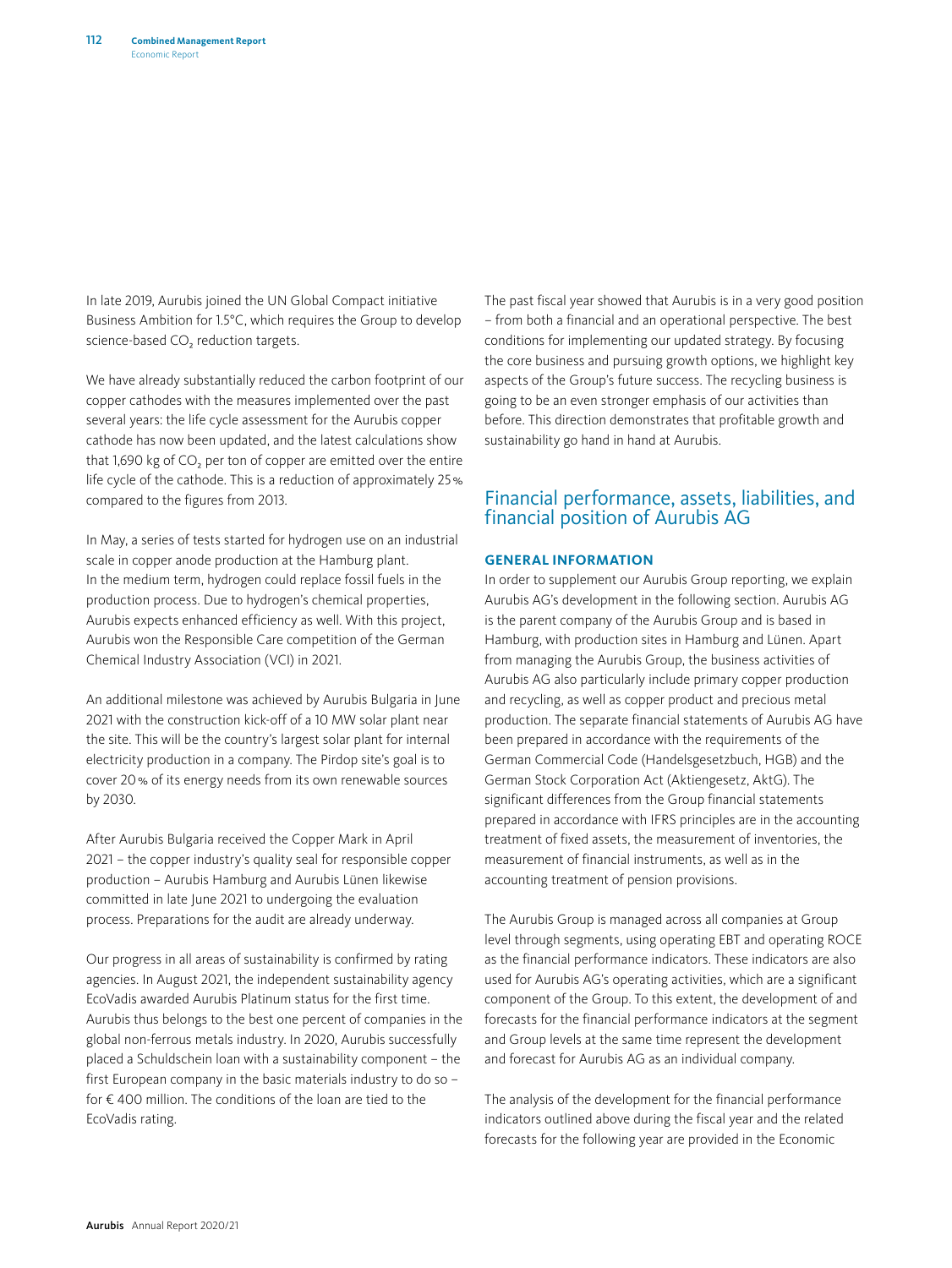Report and the Forecast Report for the entire Group. Statements regarding the risk situation and opportunities can be found in the [Group's Risk and Opportunity Report](#page-38-0) Q pages 116-126.

#### **FINANCIAL PERFORMANCE** Income statement

| in $\notin$ million                                        | 2020/21   | 2019/20  |
|------------------------------------------------------------|-----------|----------|
| <b>Revenues</b>                                            | 11,612    | 9,005    |
| Changes in inventories/<br>own work capitalized            | 40        | 24       |
| Other operating income                                     | 124       | 50       |
| Cost of materials                                          | $-11,129$ | $-8,481$ |
| <b>Gross profit</b>                                        | 647       | 598      |
| Personnel expenses<br>Depreciation of property, plant, and | $-297$    | $-282$   |
| equipment and amortization of<br>intangible assets         | $-66$     | $-60$    |
| Other operating expenses                                   | $-155$    | $-148$   |
| <b>Operational result (EBIT)</b>                           | 129       | 108      |
| Financial result                                           | 135       | 105      |
| <b>Result from normal business activities</b><br>(EBT)     | 264       | 213      |
| Taxes                                                      | $-33$     | -36      |
| Net income for the year                                    | 231       | 177      |

Compared to the previous year, the business performance of Aurubis AG in fiscal year 2020/21 was positively influenced by a good ongoing supply on both the primary raw material side – concentrates – and the secondary raw material side – recycling materials. Strong increases in refining charges for copper scrap and other recycling materials positively impacted the result as well. Furthermore, Aurubis benefited from a good metal result as in the previous year, accompanied by a strong increase in metal prices. High demand for products also supported the result. Sharply increased energy costs had a counteracting effect.

Revenues increased by € 2,607 million to € 11,612 million in the year reported (previous year: € 9,005 million). This development can be attributed primarily to the increased sales revenues for copper products and other metals due to higher metal prices.

The cost of materials ratio (cost of materials / (revenues + changes in inventories)) rose by 1.6%, from 93.9% in the previous year to 95.5% in the past fiscal year. While both revenues and the costs of materials increased considerably compared to the previous year, due to disproportionate increases in copper prices, other revenue components in the copper sector changed only marginally. This different development negatively impacted the cost of materials ratio. Moreover, the sharp increase in energy costs also had a negative influence on the cost of materials ratio.

The increase in other operating income resulted particularly from the reversal of an impairment loss previously recognized against a loan of € 60 million to Aurubis Netherlands BV, as well as the reversal of provisions, amounting to €14 million, which had been originally recognized in the context of the Performance Improvement Program. After taking own work capitalized into account, the gross profit thus increased by a total of  $\epsilon$  49 million to € 647 million (previous year: € 598 million).

Personnel expenses increased in the fiscal year reported, by € 15 million to € 297 million (previous year: € 282 million) – particularly due to higher provisions for bonus payments, wage tariff increases, and pension expenses.

Depreciation and amortization of fixed assets increased by  $\epsilon$  6 million to € 66 million (previous year: € 60 million). This particularly concerned intangible assets, technical equipment and machinery, as well as buildings.

The increase in other operating expenses mainly derived from expenses for CO<sub>2</sub> certificates, as well as from an increase in the provision for the renaturation of a landfill site in Lünen. In contrast, expenses for consulting services declined in particular.

Taking personnel expenses, depreciation and amortization, and other operating expenses into account, the operational result (EBIT) amounted to € 129 million (previous year:  $€$  108 million).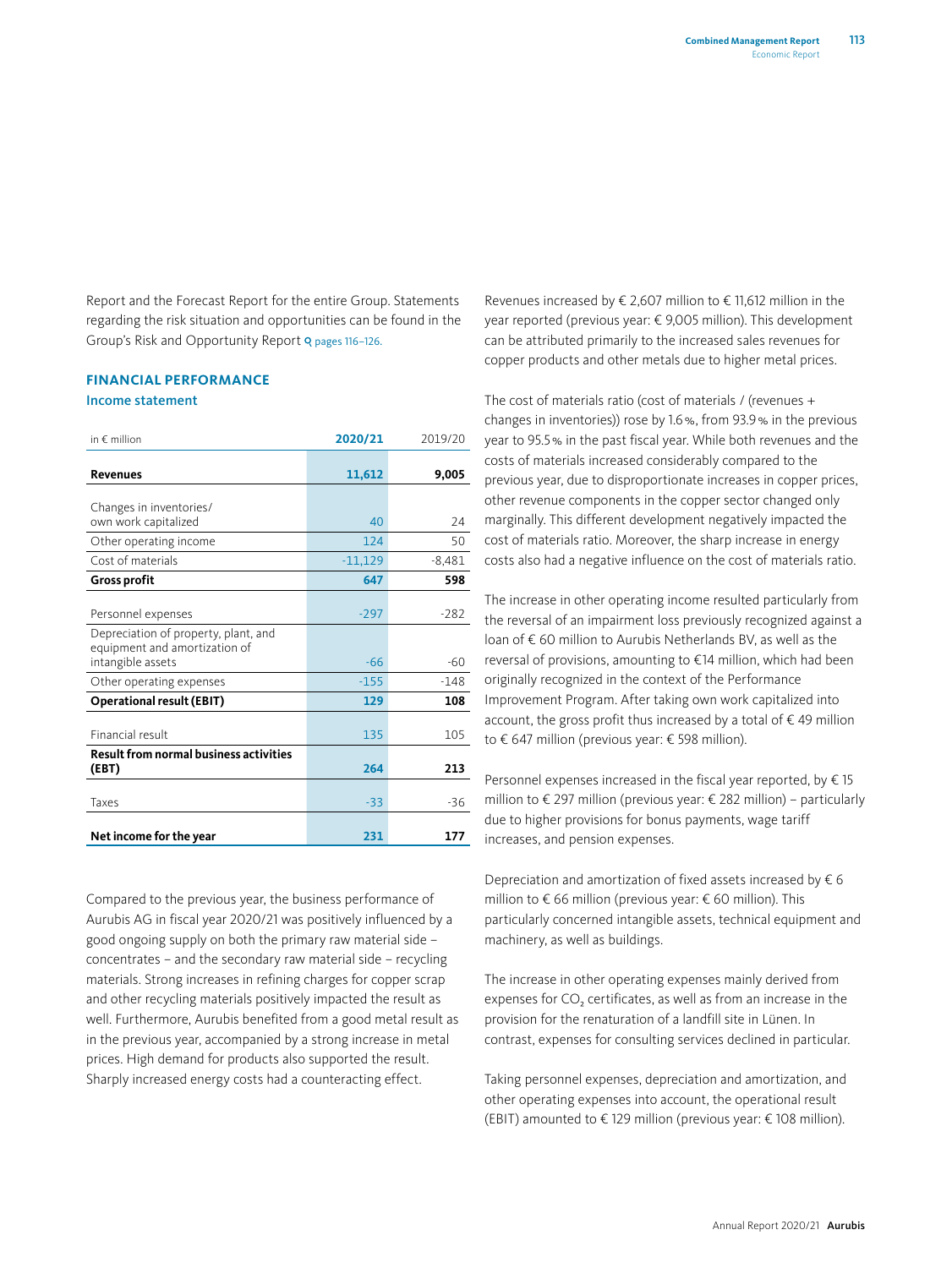The financial result for the year reported was  $\epsilon$  135 million (previous year:  $\epsilon$  105 million). In addition to dividends of  $\epsilon$  137 million from subsidiaries (previous year: € 130 million), this item includes write-ups of the carrying amount of the investments in Deutsche Giessdraht GmbH, amounting to € 3 million, in Aurubis Italia Sr., amounting to € 4 million, and in Peute Baustoff GmbH, amounting to € 1 million; it also includes write-downs of the carrying amount of the investments in azeti GmbH, amounting to € 6 million, and America Holding Inc., amounting to  $€$  2 million, as well as the net interest result of € -14 million (previous year: € -10 million) and write-ups of securities classified as fixed assets at the reporting date, amounting to € 12 million (previous year: € -2 million).

After taking a tax expense of € 33 million (previous year: € 36 million) into account, the net income for the year amounted to € 231 million (previous year: € 177 million). The reduction in the tax expense despite higher earnings before taxes is mainly due to the difference between the profit disclosed in the financial statements prepared for commercial law purposes and the profit for tax-based purposes, due mainly to differences in the amounts recognized for provisions and receivables.

#### **ASSETS AND LIABILITIES**

Fixed assets increased in the fiscal year by  $\epsilon$  54 million to a level of € 2,489 million (previous year: € 2,435 million). Additions to intangible assets and property, plant, and equipment amounted to € 113 million in the year reported. They primarily include investments in the renovation of the tankhouse in Lünen, the ridge turret suctioning equipment for the primary smelter in Hamburg, and investments made in connection with the shutdown of primary copper production in Hamburg. In fiscal year 2020/21, Aurubis AG – together with TSR Recycling GmbH & Co. KG and Cablo Metall-Recycling GmbH – founded Cablo GmbH under the terms of a joint venture agreement. The objective is to leverage synergy potential in the value chain for used cable recycling. Aurubis holds a 40% share interest in Cablo GmbH. In this context, the assets of Cablo Metall-Recycling & Handel GmbH were transferred to Cablo GmbH as part of an asset deal during the fiscal year reported. An investment of € 3 million was made to provide capital for the company. Furthermore, increases

in capital were provided for azeti GmbH ( $\epsilon$  9 million) and America Holding Inc. ( $\epsilon$  2 million), which in the case of azeti was written down by € 6 million and in the case of America Holding Inc. by € 2 million as at the fiscal year-end. The impairment test of the financial assets also resulted in the recognition of write-ups on the investment carrying amounts of Deutsche Giessdraht GmbH (€ 3 million), Aurubis Italia Srl (€ 4 million), and Peute Baustoff GmbH Inc. (approximately  $\in$  1 million).

Inventories increased by € 84 million in the fiscal year reported, to a level of € 950 million (previous year: € 866 million). The increase results primarily from a € 56 million build-up in raw materials and a € 10 million build-up in work in process. The higher value for the inventory of raw materials is due in particular to the build-up of copper-bearing and precious metal-bearing concentrates at the Hamburg site to secure the supply for production purposes.

Trade accounts receivable decreased by  $\epsilon$  5 million compared to the previous year. Whereas receivables in precious metals decreased as at the period end date, receivables in copper products increased due to metal price developments.

Overall, total assets increased by € 690 million, as compared to the previous year, to a level of  $\epsilon$  5,117 million (previous year: € 4,427 million). As a consequence, the comparative share of total assets that is attributable to fixed assets was 49% (previous year: 55%), while inventories accounted for 19% (previous year: 20%) and receivables and other assets accounted for 15% of total assets (previous year: 15%).

The share of total assets attributable to cash and cash equivalents increased from 10% in the previous year to 17% in the fiscal year reported.

Equity amounted to € 1,800 million as at September 30, 2021 (previous year: € 1,645 million). The change in equity is due on the one hand to the net income of € 231 million for the fiscal year reported and on the other hand to the distribution of € 57 million in dividends, as well as the purchase of treasury shares in the amount of  $\epsilon$  19 million. The equity ratio is 35% (previous year: 37%).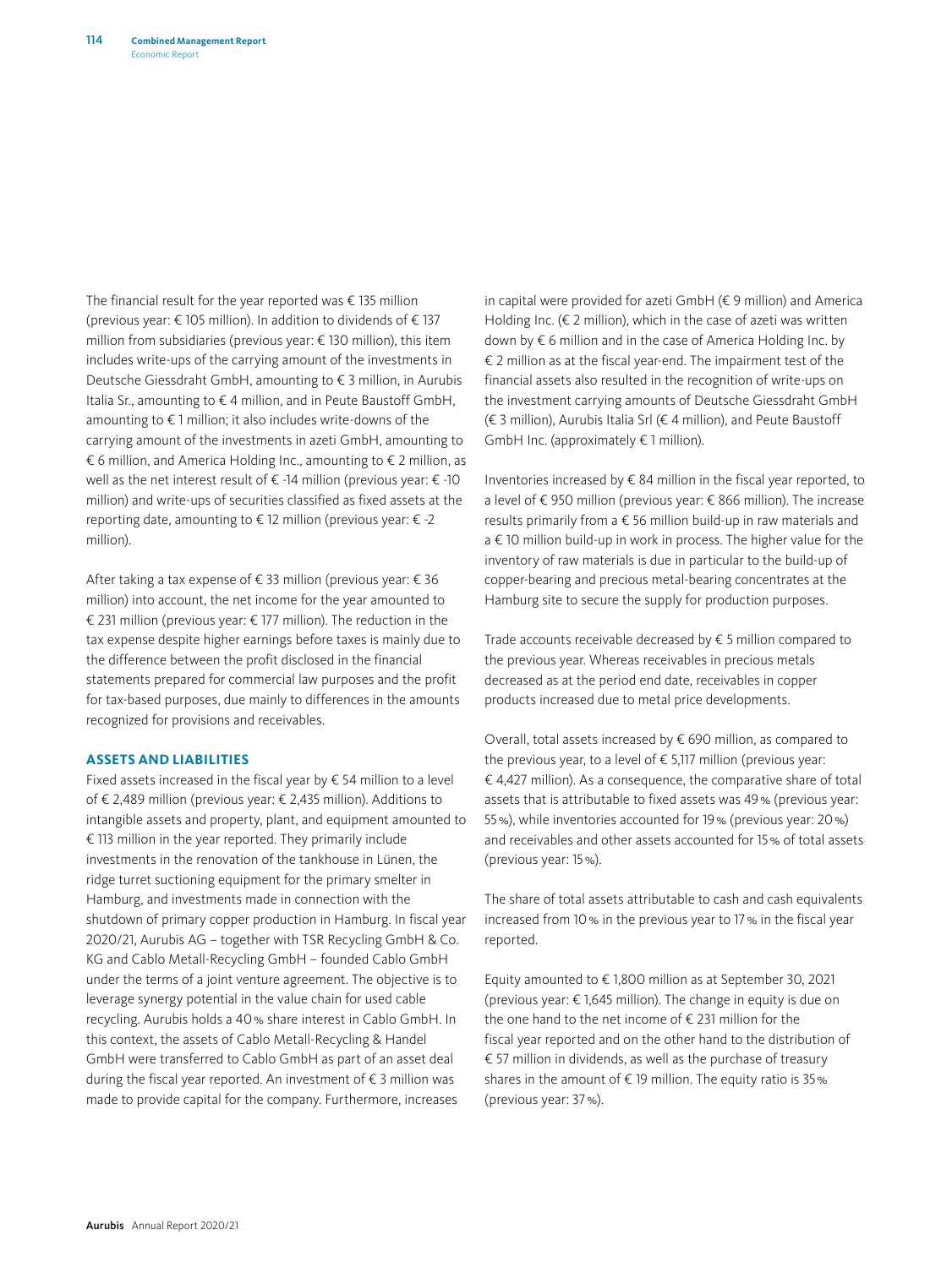Provisions and accrued liabilities increased by a total of  $\epsilon$  74 million, to € 410 million. This can be attributed to higher provisions for onerous transactions relating to an electricity supply contract, which increased by  $\epsilon$  62 million to  $\epsilon$  82 million, as well as to the increase in pension provisions. Moreover, higher provisions were set up for outstanding invoices and for the renaturation of a landfill site in Lünen. Personnel-related provisions had a counteracting effect; the reduction can mainly be attributed to the reversal of the € 14 million in provisions originally recognized in the context of the Performance Improvement Program (PIP).

Bank borrowings increased slightly by € 9 million in comparison to the previous year.

Trade accounts payable increased from € 597 million to € 888 million in connection with efforts to secure the raw material supply for production, as well as due to higher copper prices. Payables to affiliated companies primarily comprise financing liabilities, which increased within the context of normal financial transactions, from € 1,172 million to € 1,328 million.

#### Balance sheet structure of Aurubis AG

| in %                               | 9/30/2021 | 9/30/2020 |
|------------------------------------|-----------|-----------|
|                                    |           |           |
| Fixed assets                       | 49        | 55        |
| Inventories                        | 19        | 20        |
| Receivables, etc.                  | 15        | 15        |
| Cash and cash equivalents          | 17        | 10        |
|                                    |           |           |
|                                    | 100       | 100       |
| Equity                             | 35        | 37        |
| Provisions and accrued liabilities | 8         | 8         |
| Liabilities                        | 57        | 55        |
|                                    |           |           |
|                                    | 100       | 100       |

Aurubis uses assets under the terms of leasing agreements that are not recognized as assets in the balance sheet. Future financial commitments deriving from leases amount to € 10 million.

#### **FINANCIAL POSITION**

Net financial liabilities amounted to € 547 million as at September 30, 2021 (previous year: € 909 million). They resulted from bank borrowings of € 527 million (previous year: € 518 million), the net amount of receivables due from and payables due to subsidiaries, amounting to € 941 million (previous year: € 844 million), deriving from refinancing arrangements – and after deducting cash and cash equivalents of € 921 million (previous year: € 453 million).

Cash pooling arrangements exist between Aurubis AG and its subsidiaries. For a further analysis of Aurubis AG's liquidity situation, refer to the explanations concerning the Aurubis Group's financial position. Aurubis AG's financing was secured at all times.

In addition to cash and cash equivalents, Aurubis AG had access to unutilized credit line facilities and thus has adequate liquidity reserves. Furthermore, within the context of factoring agreements, Aurubis AG sold receivables without recourse as a financing instrument.

#### Capital expenditure

In the past fiscal year, capital expenditure investment of  $\epsilon$  113 million was made in intangible assets and property, plant, and equipment at the Hamburg and Lünen sites (previous year: € 92 million). The capital expenditure primarily included investments in the renovation of the tankhouse in Lünen, the project Reducing Diffuse Emissions (RDE) in the primary smelter in Hamburg, as well as investments made in connection with the planned shutdown of primary copper production in Hamburg in fiscal year 2021/22. Furthermore, investments were made in various infrastructure and improvement measures at the Hamburg and Lünen plants.

In fiscal year 2020/21, Aurubis AG – together with TSR Recycling GmbH & Co. KG and Cablo Metall-Recycling & Handel GmbH – founded Cablo GmbH under the terms of a joint venture agreement. The objective is to leverage synergy potential in the value chain for used cable recycling. Aurubis holds a 40% share interest in Cablo GmbH. In this context, the assets of Cablo Metall-Recycling & Handel GmbH were transferred to Cablo GmbH as part of an asset deal. An investment of € 3 million was made to provide capital for the company.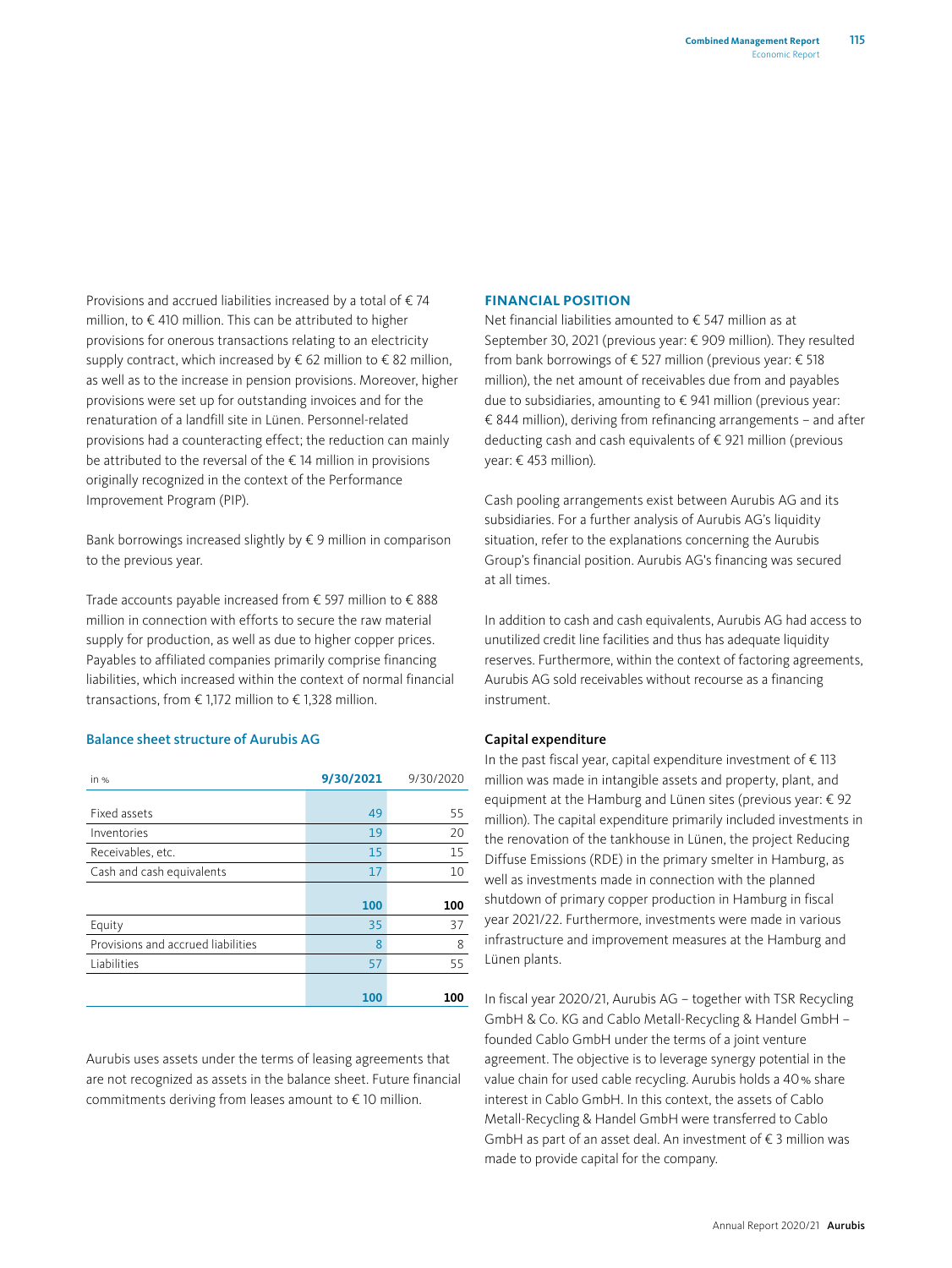# <span id="page-38-0"></span>Risk and Opportunity Report

# Integrated risk and opportunity management

Risks and opportunities are elements of our business activities and are essential to the company's success. As part of our operating business and our strategic management, we weigh opportunities and risks against one another and ensure that they remain balanced. We aim to identify and evaluate risks and opportunities as early as possible.

Aurubis AG's risk and opportunity situation is strongly influenced by the Aurubis Group's risk and opportunity situation. In this respect, the statements of the company's management on the overall assessment of risks and opportunities also serve as a summary of Aurubis AG's risks and opportunities.

### Risk management system

Our objective in risk management is to manage and monitor the risks associated with our business with the help of a risk management system (RMS) suited to our activities. Identifying and observing risk development early on is of major importance. Furthermore, we strive to limit negative effects on earnings caused by risks by implementing appropriate and economically sound countermeasures.

Risk management is an integral component of the centralized and decentralized planning, management, and monitoring processes and covers all of the Aurubis Group's main sites, business sectors, and central functions. The planning and management system, risk reporting, open communication culture, and risk reviews at the sites create risk awareness and transparency with regard to our risk situation and promote our risk culture.

Risk management officers have been appointed for all sites, business sectors, and central functions, and they form a network within the Group. The Group headquarters manages the network. The RMS is documented in a corporate policy.

Standard risk reporting takes place bottom-up each quarter using a uniform, Group-wide reporting format. Within this format, the identified risks and risks beyond a defined threshold are explained and evaluated on the basis of their probability of occurrence and their business significance. Measures to manage them are then

outlined. The risks registered with Group headquarters are qualitatively aggregated into significant risk clusters by Corporate Risk Management and reported to the entire Executive Board. The report also establishes the basis for the report to the Audit Committee as well as external risk reporting.

#### Potential effect on earnings

| in $\epsilon$ million | د د    | 5 د    | > 20   | 50 د   |
|-----------------------|--------|--------|--------|--------|
| Likelihood            |        |        |        |        |
| high                  | medium | medium | high   | high   |
| medium                | low    | medium | medium | high   |
| low                   | low    | low    | medium | medium |
| unlikely              | low    | low    | low    | medium |

In the report to the Executive Board and the Audit Committee, the qualitatively aggregated risk clusters are assessed with due regard to risk management measures (net perspective) based on their probability of occurrence and the potential effect on earnings pursuant to the spreads included in the table, and are classified as low, medium, or high.

# Independent monitoring

The RMS is subject to routine monitoring and review. Internal Audit monitors risk management and compliance with the internal control system using systematic audits. As a process-independent authority, it contributes to the correctness and improvement of the business processes, and to the effectiveness of the installed systems and controls.

In addition, the auditors review our early risk detection system to ensure that it adheres to legal requirements. They report the audit results to the Executive Board and the Supervisory Board (Audit Committee).

Furthermore, the Audit Committee deals intensively with risk management issues. The Group risk management officer regularly informs the committee and the Executive Board about current developments.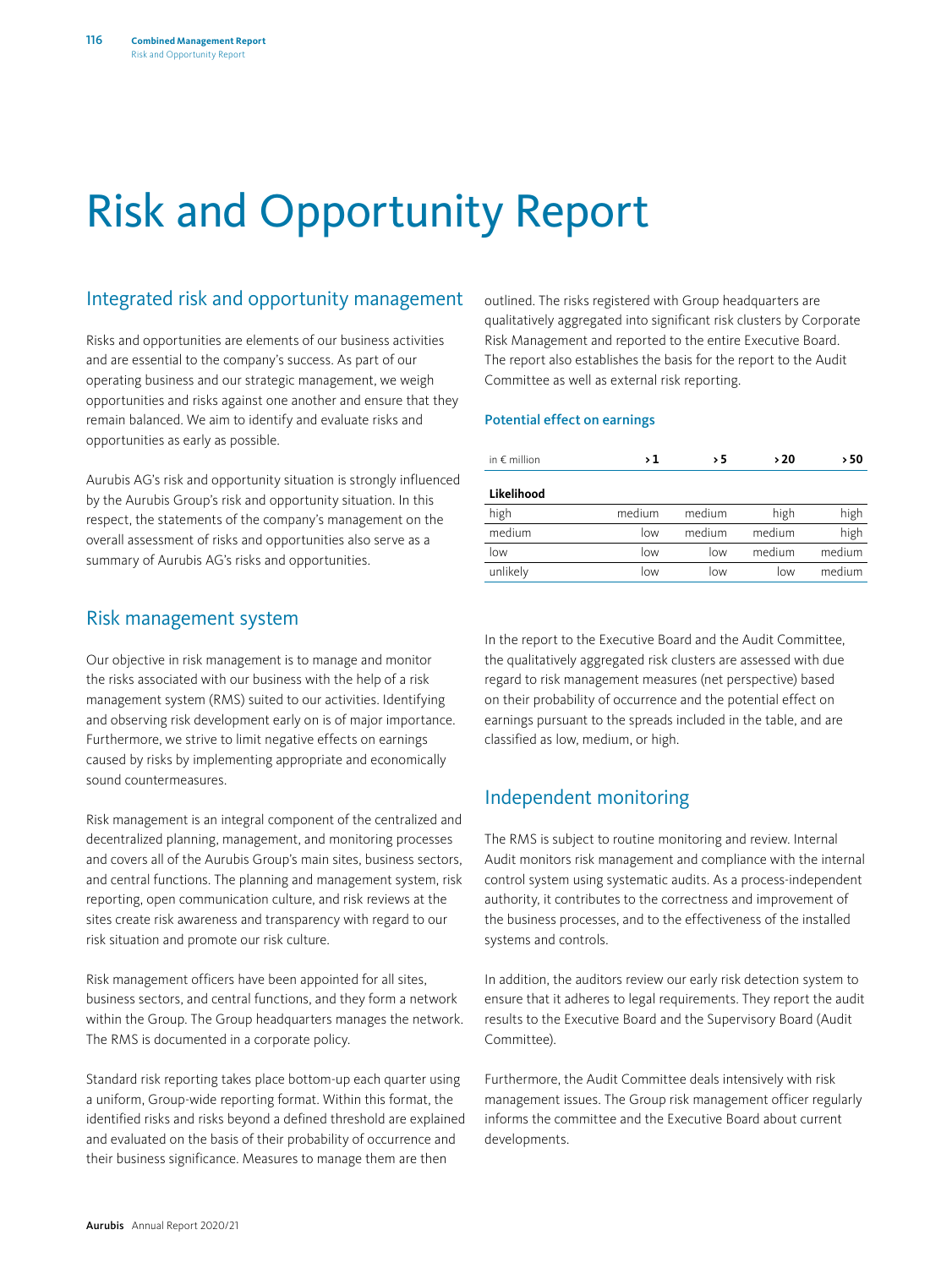# <span id="page-39-0"></span>Explanation of relevant risks

In the following sections, the risks associated with our business are explained according to our risk clusters. The main measures and instruments we use to counter these risks are also described here. We have separately indicated risks and risk-relevant issues that we currently classify as potentially medium to high.

#### **SUPPLY AND PRODUCTION**

The ability to keep the production facilities supplied with raw materials and the availability of the facilities are of central importance for the Aurubis Group. We limit the associated risks by implementing a range of specific measures:

To ensure the supply of copper concentrates for our facilities, we have entered into long-term agreements with a number of concentrate suppliers from various countries. In this way, we are able to reduce the risk of production interruptions caused by possible delivery failures. Despite the strain on many mines' production processes and logistics due to the coronavirus, we were able to fully supply our primary smelters with concentrates during the past fiscal year. The long-term orientation of our supply agreements also limits the risk of volatile treatment and refining charges on the spot market.

Despite a brief decline in raw material availability due to the coronavirus, we fully supplied our recycling facilities during the past fiscal year thanks to our extensive international supplier network. Due to the integration of the former Metallo Group's procurement organization, we continued improving our market cultivation and diversification in fiscal year 2020/21. From today's standpoint, we also expect a very good supply situation and full utilization of the facilities for fiscal year 2021/22. Nevertheless, the ability to predict the availability of recycling materials remains limited due to the short-term nature of agreements on these markets. There are still possible volatilities in refining charges for copper scrap due to the metal price trend, the collecting behavior and inventory management of the metal trade, the international economic situation, and the way the competition behaves, especially Asian competitors.

The material for the facilities producing copper products mainly comes in the form of copper cathodes manufactured within the Group. This allows us to simultaneously generate higher added

value and control the quality of copper products during the entire process. We also procured a sufficient volume of copper-bearing raw materials for the production plants belonging to Segment Flat Rolled Products. In this case, we also expect a similar situation for the coming fiscal year.

We address production risks with asset life cycle management and forward-looking maintenance work with the intention of reducing unplanned production shutdowns. We also address the risk of malfunctions by carrying out regular maintenance work and by keeping critical replacement parts on hand. In fiscal year 2020/21, we fully mitigated the impacts of the COVID-19 pandemic on our business. In the new fiscal year 2021/22, we still can't completely rule out risks for production due to COVID-19 infections. The main factors that help counter this risk are the vaccination campaigns at the individual sites, which are well advanced already, the sites' own capacities for carrying out COVID-19 tests, as well as the hygiene and distancing concepts that are still in place in regard to vaccination status.

We also took organizational measures to handle potential incidents that could result from events such as flooding or fire. Due to flooding caused by severe weather, we had to stop production at our site in Stolberg on July 14, 2021 and declare force majeure. The damage that arose is covered by the relevant insurance. Because of this incident, we are inspecting all sites with respect to possible risks related to strong rain and flooding. For instance, our parent plant in Hamburg is located near the Hamburg harbor and is protected by extensive flood control measures (referred to as polders) to prevent high water levels. Moreover, emergency plans are in place, and we carry out regular drills for the purpose of training our employees. We also addressed the risk of malfunctions by carrying out regular maintenance work and by keeping critical replacement parts on hand.

Taking into account the measures described above, we regard the risk of insufficient supply as "medium." We continued to classify the risk of strongly limited availability of our production facilities as "medium."

We deal with logistics risks by implementing a thorough, multistep selection and evaluation process for service providers, by avoiding single sourcing as far as possible, and by preventively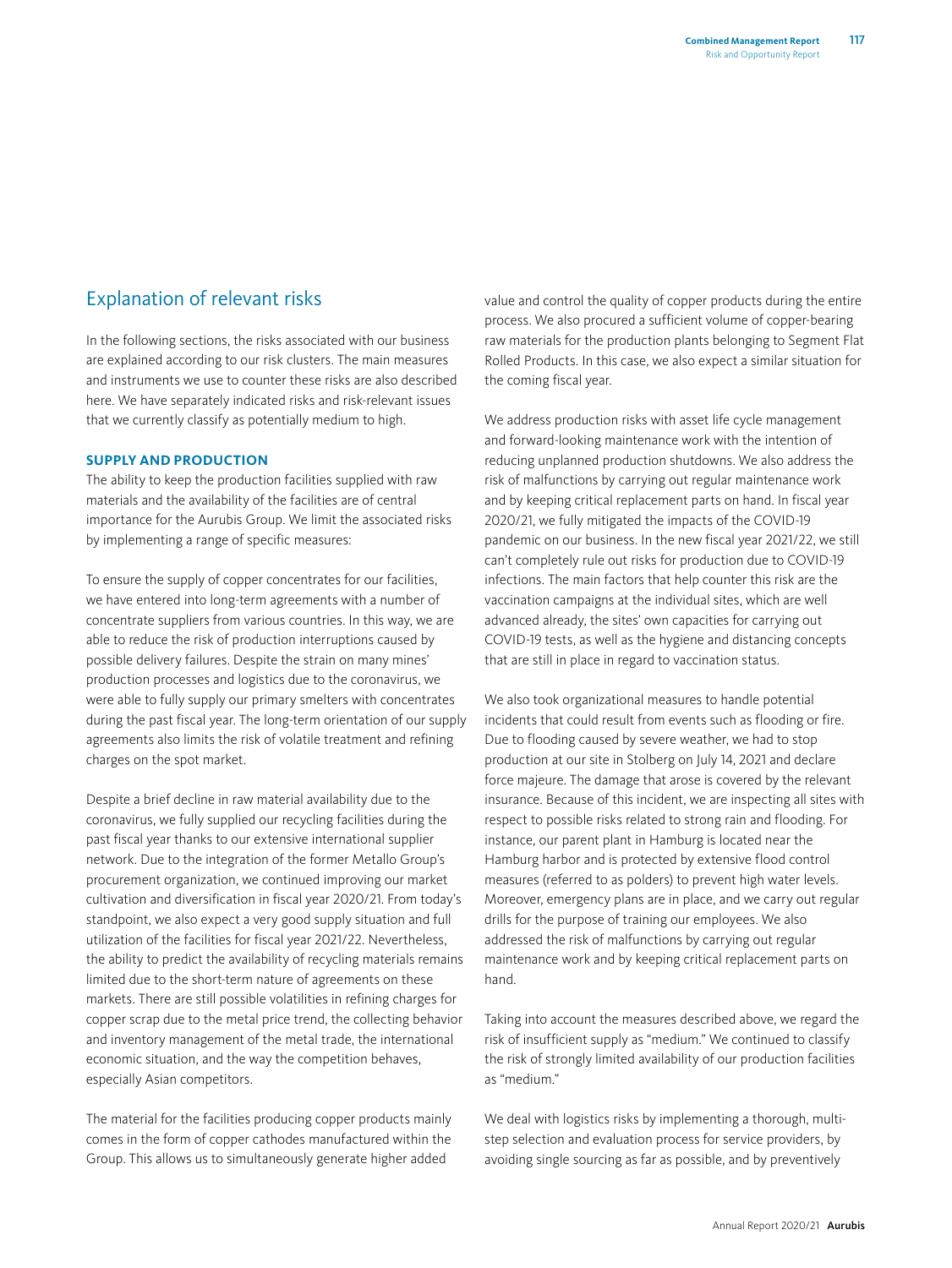developing backup solutions. We are currently feeling the impacts of worldwide delivery bottlenecks but are working intensively on this issue by processing information more quickly in the supply chain to have alternative scenarios available that would enable an optimized supply in different cases. We continuously monitor the movements of bulk carriers and container ships to be aware of delayed arrivals early on and minimize their effects. We also have an international network of qualified service providers at our disposal. This helps us to prevent weather-related or capacityrelated risks in the transport chain, for example by contractually arranging a selection of appropriate transport alternatives.

#### **SALES**

In addition to supply and production risks, the Aurubis Group also faces sales risks, which we classify as "medium."

Generally speaking, risks can arise from negative deviations from our predictions of the markets' economic development, which we have outlined in the Forecast Report. Despite the negative impacts of the coronavirus pandemic in many sectors of the economy, we observed a very positive trend in sales volumes of our copper products wire rod, shapes products, and flat rolled products in fiscal year 2020/21. While this trend generally doesn't seem to be leveling off at the moment, a temporary decline in demand from the automotive industry has to be anticipated. When it comes to sulfuric acid, there are inherent risks due to negative price trends in the case of market fluctuations caused by economic factors. To minimize this risk, we maintain a very broad customer portfolio with long-term contracts in the European market.

Thanks to economic analyses and estimates regarding economic trends, we are in a position to adjust our individual sales strategies to changing conditions as needed, thus countering any risks that arise.

We sell cathodes that are not further processed internally by Aurubis on the international cathode market.

#### **SUSTAINABILITY**

Supply chain risks (e.g., environmental pollution or human rights violations among suppliers) can mean damage to Aurubis' image and reputation, as well as possible negative impacts on our share price and product sales. We counter this risk with our Business Partner Screening in particular. With this instrument, we analyze existing and potential business partners, in some cases at regular intervals, to assess their integrity regarding social and ecological criteria. The focus of our interest is on topics such as compliance, corruption, human rights aspects, and environmental issues. We also assess business partners on the sales side using Business Partner Screening. Due to the high ongoing significance of responsibility in the supply chain as part of our sustainability approach, we classify the risk related to sustainability aspects in the supply chain as "medium."

Sustainability is an established part of our company strategy, and we work continuously on further enhancing our performance – in accordance with our Sustainability Strategy. In addition, we are involved in initiatives related to sustainability issues such as climate and environmental protection and responsible supply chains. This includes Aurubis' commitment to The Copper Mark. The Copper Mark is an initiative started in 2020 that entails a review of the sustainability standards of copper production sites including mines, smelters, and refineries. With this standard, we want to foster responsibility throughout the value chain, boosting and verifying our own sustainability performance with an external certification from an independent body. The 32 sustainability criteria of the Risk Readiness Assessment of the Responsible Minerals Initiative (RMI) apply, which cover topics such as compliance, human rights and labor, environmental protection, and occupational safety. The Copper Mark is oriented to the United Nations Sustainable Development Goals (SDGs). Aurubis Bulgaria was awarded The Copper Mark in April 2021. The Aurubis sites in Hamburg and Lünen have started the audit process. The plan is for additional Aurubis sites to follow successively.

Furthermore, Aurubis introduced the label "Tomorrow Metals by Aurubis" in October 2021. With this label, we combine the Group's measures to continue enhancing sustainability performance, particularly the environmental footprint, for our metal customers.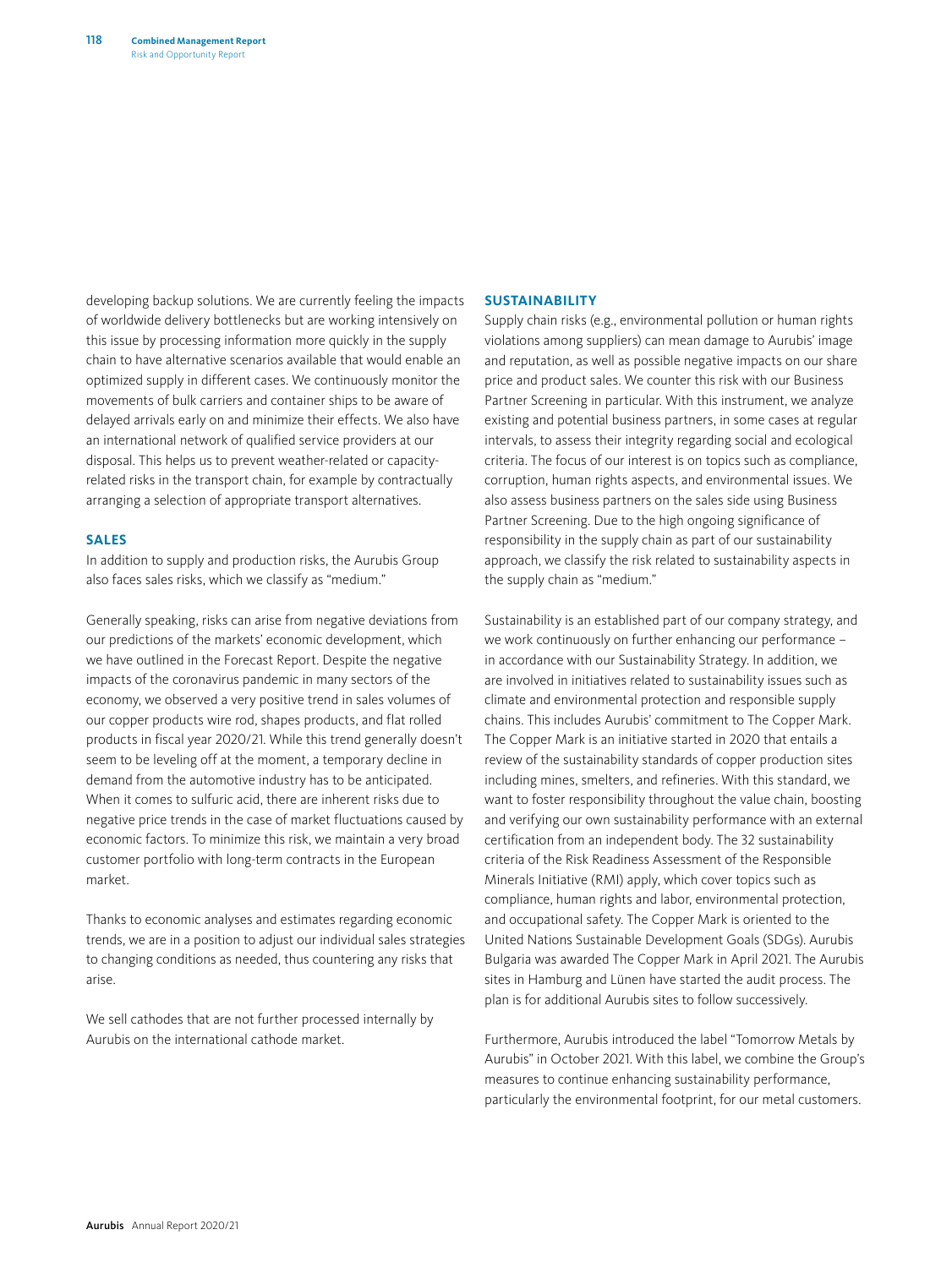#### **ENERGY AND CLIMATE**

Aurubis takes the protection of the climate very seriously. The company highlights the significance of this issue by publishing Scope 1, Scope 2, and Scope 3 CO<sub>2</sub> emissions as part of the separate Non-Financial Report. Aurubis counters the risks of climate change with an energy management system at all of the main sites, among other measures. The different projects to enhance energy efficiency and reduce CO<sub>2</sub> that are outlined in the Non-Financial Report have led to a project-based reduction of over 100,000 t of CO<sub>2</sub> (Scope 1 and 2) since 2013. This was an objective of the Sustainability Strategy that was achieved early at the end of fiscal year 2020/21. Within the scope of the updated company strategy, Aurubis has defined new sustainability targets to be achieved by 2030. These include our CO<sub>2</sub> reduction targets, which have been validated by the Science Based Targets initiative (SBTi) and contribute to limiting global warming to 1.5°C pursuant to the Paris Agreement. Accordingly, we want to reduce our absolute Scope 1 and Scope 2 emissions by 50% and our Scope 3 emissions (CO<sub>2</sub>) by 24% per ton of copper cathodes by 2030 compared to 2018.

In alignment with the definition given by the TCFD (Task Force on Climate-Related Financial Disclosures), we categorize climate risks into physical and transitory risks. The **physical** risks include the risks due to extreme weather events, both in our plants and in the transport chain, that are described in the "Supply and production" section. We counter the risks in the transport chain through geographic diversification in the supply chain, the storage of emergency reserves to maintain production, and the availability of alternative logistics service providers, among other things. Furthermore, we observe water levels (flooding/low water) in the key waterways to be able to promptly initiate countermeasures to maintain our transport routes.

Transitory risks include technological and political risks first and foremost. We welcome the accelerated expansion of renewable energies, but supply security has to be ensured in the process (technological risks). For this purpose, we address the fundamental supply security of the individual sites to be able to initiate countermeasures early on if needed. In addition to the energy shift related to electricity, we're also preparing the transition from natural gas to hydrogen. In this area, we're carrying out a series of tests on the use of hydrogen in our anode furnace

and taking part in the research project of the German Federal Ministry for Economic Affairs "Living Lab Northern Germany." We have also analyzed the potential and limitations of more flexible energy sourcing (for instance, as part of the completed northern German joint project NEW 4.0), which is becoming increasingly necessary due to the rising, volatile feed-in of renewable energies. Measures to boost flexibility include the compensated partial shutoff in the case of electricity bottlenecks and the use of our power-to-heat facility to generate steam with electricity in the case of excess electricity. Furthermore, we have had an energy supply contract in place since 2010, which secures most of the electricity our main German sites need in the long term.

Because of the constant changes in the overall political conditions, political risks have a significant influence on our business:

- » Mounting burdens resulting from changes in potential cost drivers such as the German and European emissions trade, grid charges, and the eco-tax are generally difficult to quantify reliably.
- » If the plans of the future German federal government to eliminate the German Renewable Energy Sources Act (EEG) are implemented in calendar year 2023 as planned, the risks related to the EEG will be removed from our Risk Report.
- » The copper production and processing industry will continue receiving free allocations of emission trading allowances for direct CO<sub>2</sub> emissions and electricity price compensation between 2021 and 2030 due to its carbon leakage status. For all sites taking part in emissions trading, free allocations of CO<sub>2</sub> certificates were approved in the amount applied for starting in 2021. The level will remain constant until 2025. However, taking into account the political CO<sub>2</sub> reduction goals of the Paris Agreement, we expect a decline in the free allocation of CO<sub>2</sub> certificates starting in 2026. For the entire Group, however, we don't expect any additional burden due to necessary purchases of CO<sub>2</sub> certificates. The CO<sub>2</sub> price increased once again in the past year; the supply of  $CO<sub>2</sub>$ allowances is supposed to be significantly reduced overall in the coming trading period, which will raise prices for CO<sub>2</sub> allowances further, according to all forecasts. The political decision-making process regarding the implementation of electricity cost compensation for indirect CO<sub>2</sub> costs starting in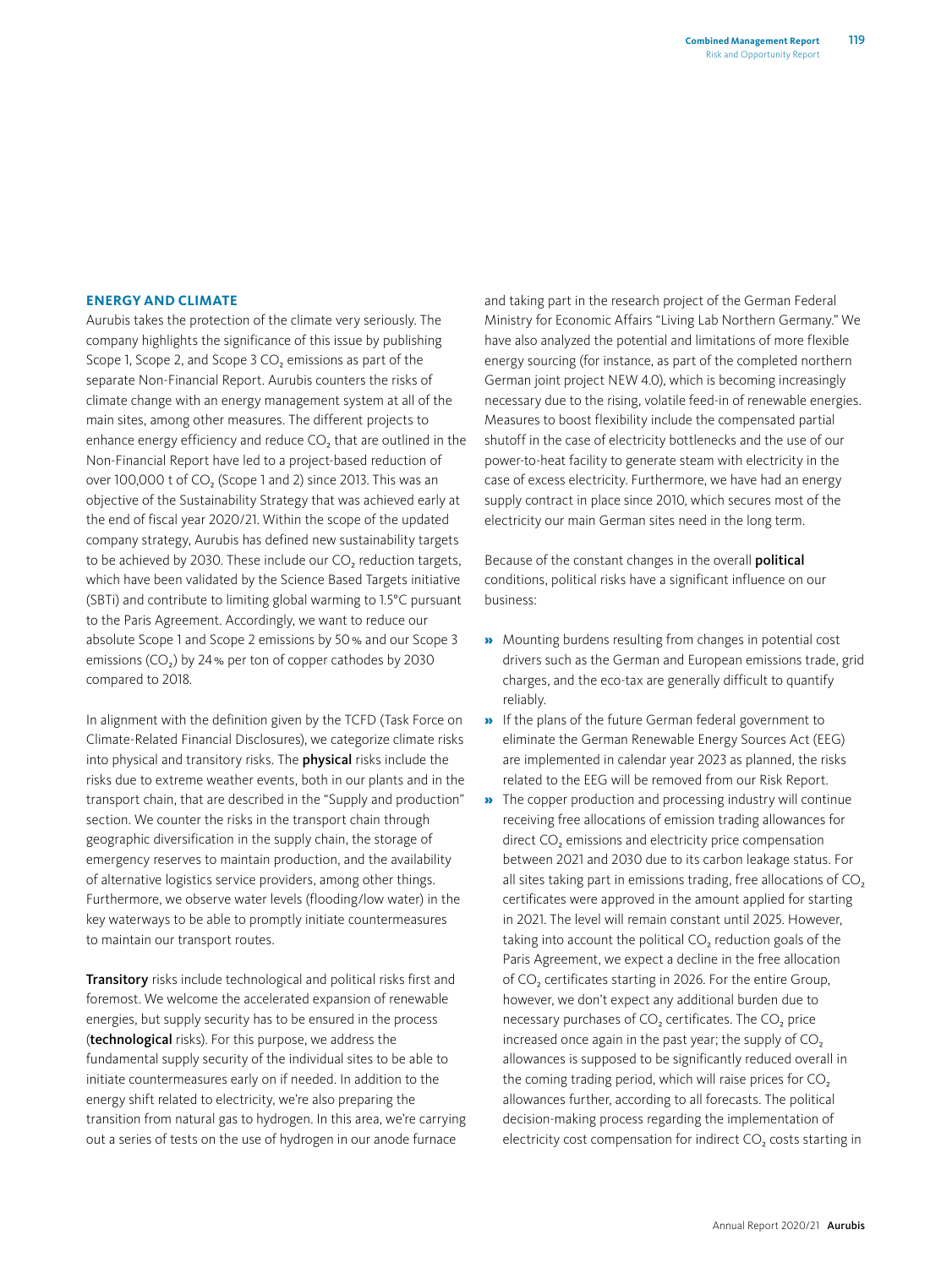2021 hasn't concluded yet in the EU Member States. The level of electricity price compensation still amounts to at least 50% of the cost burden. If a cap of 1.5% of gross value added is implemented for the contribution, as the EU regulation envisions, the relief will increase. So far, no electricity price compensation has been introduced in Bulgaria, but it's on the political agenda there.

- » The consultation on the revised Climate, Energy and Environmental Aid Guidelines (CEEAG), the European foundation for the compensation scheme for additional surcharges, is currently being reviewed. Based on the consultation drafts, the copper sector will continue to be eligible for these compensation schemes.
- » The decarbonization targets described above include different projects at the individual production sites, such as the test series for the direct use of hydrogen in the copper production process previously outlined. At our site in Pirdop, a solar plant with 10 MW power went into test operation in the past fiscal year. In addition, we have been providing CO<sub>2</sub>-free industrial heat to the city of Hamburg's district heating system for several years now. At the moment, we're planning an extensive expansion of this industrial heat supply. The shift of our electricity supply contracts to the sourcing of CO<sub>2</sub>-free electricity is currently in development as well. There are also initial studies on further substituting natural gas with electricity in our production facilities for wire rod and shapes.
- » Total emissions for all production sites in calendar year 2020 amounted to 4.1 million t of  $CO<sub>2</sub>$  (Scope 1 + 2: 1.6 million t of  $CO<sub>2</sub>$ ; Scope 3: 2.5 million t of  $CO<sub>2</sub>$ ). In copper production, however, gold, silver, platinum, palladium, additional precious metals, and building materials such as iron silicate stone are also recovered in addition to copper. These additional metals would be produced at other companies in alternative production processes that would emit significantly higher CO<sub>2</sub> emissions. Based on an external study referencing published emission factors, the metals mentioned above and the co-products that are recovered at Aurubis would lead to an additional 3.5 million t of CO<sub>2</sub> emissions each year in conventional production. Yet these additional emissions don't arise at Aurubis due to our energy-efficient processes, thanks in part to the advantages of the smelter network, which means that the metals we produce, including copper, have a very small carbon footprint.

We see market risks in further increasing prices for electricity, natural gas, and CO<sub>2</sub> first and foremost. We fundamentally guard ourselves against last-minute market price fluctuations with early purchases to a certain extent, so we aren't subject to the full extent of the risk from the current price increases. For the energy companies' CO<sub>2</sub> costs that are included in the electricity price (so-called indirect emissions), we have only been compensated half within the scope of the state aid guidelines, and not at all in Bulgaria, so the remaining part is subject to the risks of CO<sub>2</sub> price increases.

On the customer side, furthermore, there are increasing demands for transparent goals and strategies related to effective production processes, energy, and CO<sub>2</sub> efficiency, which could influence future copper product sales, particularly when it comes to customer acquisition and retention. We are countering these risks with steps such as annual climate reporting and evaluations of such reporting conducted by the CDP (formerly the Carbon Disclosure Project), as well as with the commitment to implement the science-based targets described above.

We are shifting the classification of the topic of energy and climate and the associated risks from "medium" to "high" due to the surge in costs and the high energy price volatility.

#### **FINANCE AND FINANCING**

Metal price and exchange rate fluctuations represent a potential risk in the buying and selling of metals. We substantially reduce this risk with foreign exchange and metal price hedging. We hedge metal backlogs daily with financial instruments such as spot and forward contracts. Similarly, spot and forward exchange contracts are used to hedge foreign currencies. We minimize foreign exchange risks from exchange rate fluctuations for metal transactions in foreign currencies this way. We only select creditworthy firms as counterparties for hedging transactions to minimize the credit risk.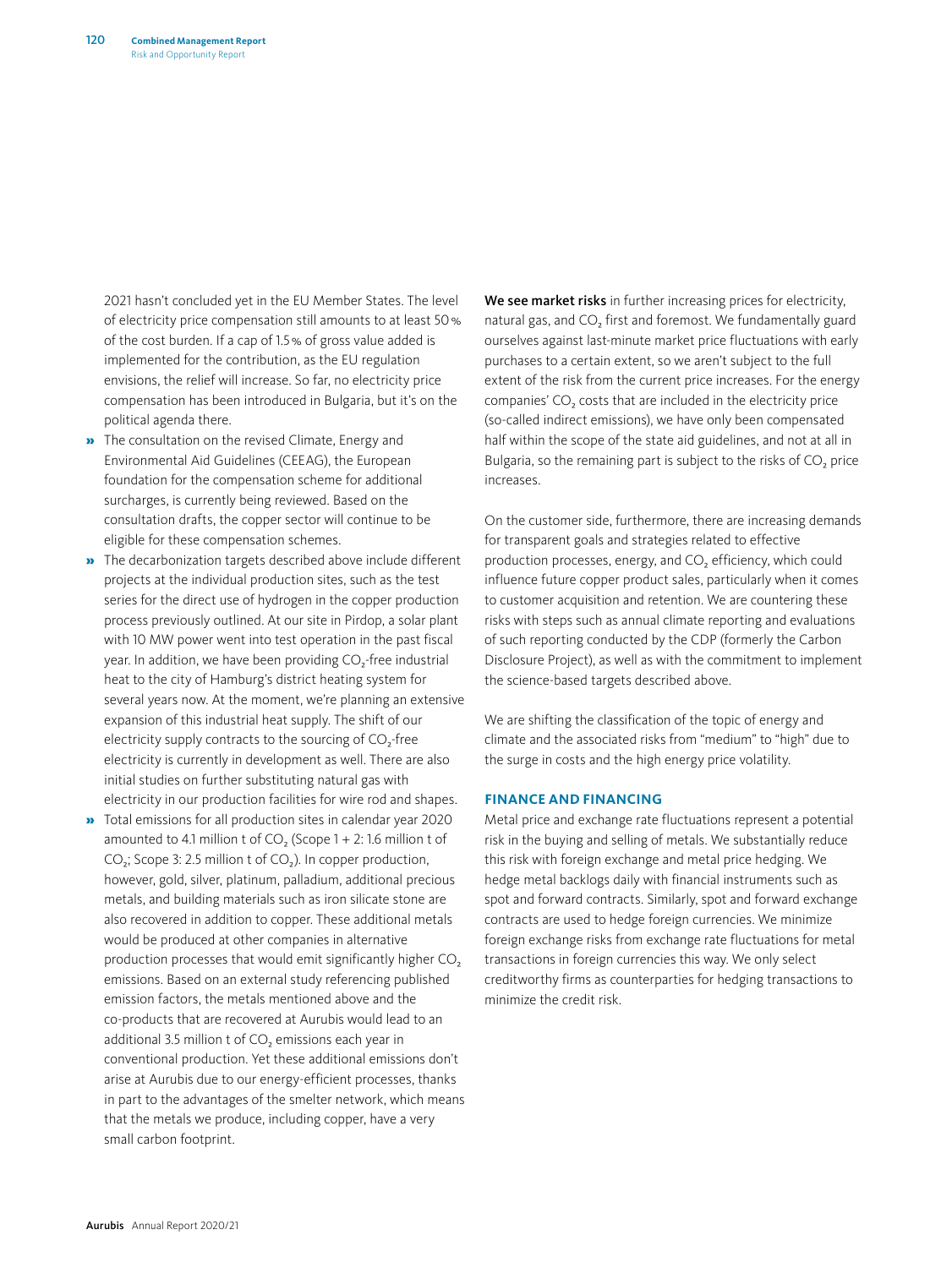We hedge expected receipts from foreign currencies, especially the US dollar, with options and forward exchange transactions in some cases. We will continue this in the future as well and expect that we can reduce the risks from metal price and exchange rate fluctuations to a reasonable level with these measures.

We largely hedge credit risks from trade accounts receivable with commercial credit insurances. We only permit internal risks to a very limited extent and after review. We closely monitor the development of the outstanding receivables. During the reporting period, there were no significant bad debts. The economic situation resulting from the coronavirus pandemic impacted our customers' creditworthiness intermittently, which in turn impacts the willingness of credit insurance providers to grant lines of credit. Our customers' creditworthiness stabilized as a result of the economic recovery following the coronavirus crisis – as did credit insurers' willingness to grant lines of credit. We therefore don't foresee any increased risks for the future, either.

The liquidity supply, which is very important for the Aurubis Group, was secured during the past fiscal year. The lines of credit provided by our banks were sufficient as well. The Aurubis Group has a stable financial situation in the new fiscal year as well and can finance possible fluctuations from operating business through its existing cash and available credit lines.

Risks that could result from a resurgence of the sovereign debt crisis in the eurozone have the potential to cause a cumulative impact from the individual risks described in this section, such as bad debt or liquidity. For this reason in particular, we classify the risks from finance and financing as "medium."

#### **INFORMATION TECHNOLOGY**

Aurubis is subject to IT risks that can impact areas such as supply, production, and sales, as well as communication and collaboration between departments and sites. These risks were taken into consideration in the company's risk assessment.

We handle risks related to the availability of our IT systems with continuous monitoring, redundant infrastructure, and ongoing adjustments to keep up with the latest developments in IT. We counter the risks of possible incidents or disasters with the redundant design of our IT infrastructure, as well as data recovery and continuity plans. We limit the risks that can result from unauthorized access to company data, as well as cybercrime, by restricting access rights, carrying out security reviews, and using modern security technologies. To counter increased security risks due to the strong use of remote work options, we optimized endpoint protection, cloud service security, and VPN access with the help of the latest security safeguards. Based on the increased security risks mentioned, and in connection with an enhanced awareness regarding the significance of cyber risks, we are shifting the IT risk classification from "low" to "medium."

#### **ENVIRONMENTAL PROTECTION AND OTHER ASPECTS**

There is always a risk that environmental or regulatory provisions could become more stringent, leading to added costs or limitations in product fabrication and marketing.

With the adoption of the Substitute Building Materials Ordinance in Germany in June 2021, a uniform national regulation was created for the use of substitute building materials in road construction. This significantly reduces the risks of marketing iron silicate in Germany, which is why we're lowering the overall risk classification for environmental protection from "high" to "medium."

In addition, environmental risks resulting from the possible failure to comply with thresholds and from violations of requirements can have legal consequences. Ensuring the environmentally sound operation of our production facilities helps prevent these situations, for example through our RDE project for reducing diffuse emissions in Hamburg. We are an international leader in environmental protection, which is confirmed by annual certifications in accordance with DIN EN ISO 14001 and EMAS, as well as the Platinum status in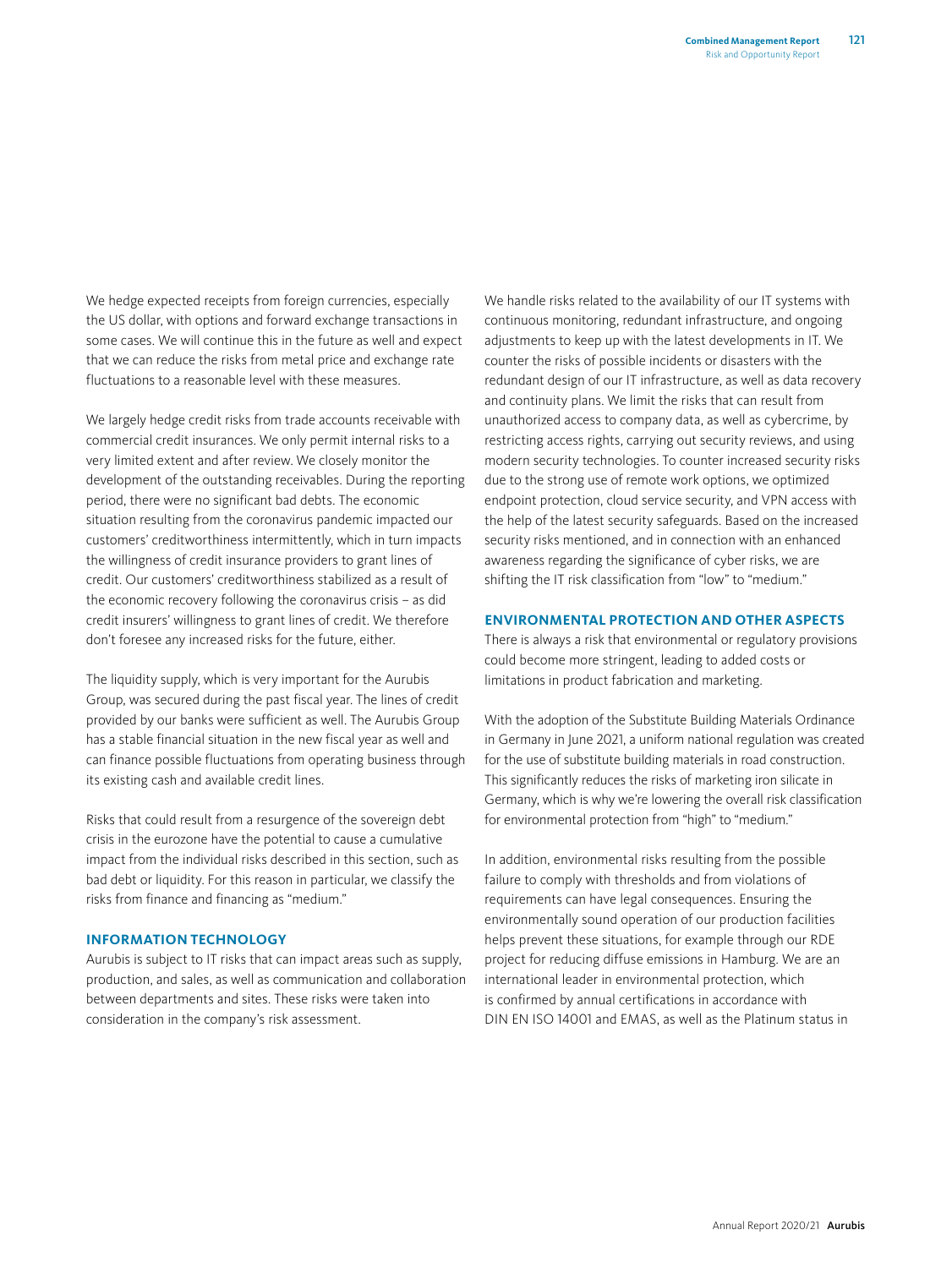the EcoVadis rating, for example. We consider ourselves to be well positioned for the future in this regard. Nevertheless, operational incidents that could have an adverse impact on the environment cannot be completely ruled out.

In a plant with complex processes, employees' specialist knowledge is an important factor for ensuring performance quality. We have established different employee recruiting and development measures that are intertwined with each other so that Aurubis can continue to count on this knowledge. Among these are the expansion of employer branding, personnel marketing, and recruiting measures on social media and online business networks (LinkedIn, XING, etc.); targeted active sourcing (specifically via LinkedIn and XING); collaboration with selected headhunters; partnerships with universities, through which we establish ties with qualified young people; and qualification measures, through which we foster the development of professionals and managers within the company. For instance, we established a project management learning path to provide training in the project management standards in place across the Group, set up a potential development program to promote the personal and professional skills of our high-potential employees, and developed management development programs with different focus areas, such as healthy leadership and shop floor management. An extensive range of learning sessions on professional and methodological topics is available to all employees through our Learning Academy. To secure Group-wide knowledge management, we successfully piloted and established knowledge transfer as a knowledge management method as part of succession planning at Aurubis AG. We are currently reviewing the need for this across the Group.

Occupational safety and health protection are high-priority areas for us. Responsibility for these issues rests with the management, the supervisors, and each individual in the company. Detailed risk assessments, audits, cross-site checks, training, and campaigns to strengthen employees' safety and health awareness support our goal: Vision Zero, meaning zero work-related accidents, injuries, and illnesses. In light of stagnating accident numbers, we will further intensify our initiatives, particularly in behavior-based

occupational safety. Stringently monitoring our occupational safety performance and deriving the corresponding measures are additional steps to achieving our vision.

To the extent that national regulations and organizational capacities on site allow, our occupational health departments or contractors carry out COVID-19 vaccinations for our staff. In reference to COVID-19 tests, please refer to our remarks in the "Supply and production" section.

The violation of laws can have serious consequences for both Aurubis as a group and for its employees and business partners. Compliance management identifies, analyzes, and addresses significant compliance risks. We counter legal and tax risks with organizational procedures and clear management structures. We closely follow political discussions on tax issues, as well as their possible effects.

We largely cover selected risks with insurance as well. This includes the flooding of our Stolberg site and the resulting damage that was incurred. We rely on the expertise of an external insurance broker for this purpose.

#### **NON-FINANCIAL RISKS WITHIN THE SCOPE OF THE SEPARATE NON-FINANCIAL REPORT**

We assessed non-financial risks in accordance with Section 289c (3) of the German Commercial Code (HGB).

In the process, we identified no non-financial risks that were very likely to cause a serious negative impact on employee and environmental matters, on respect for human rights, on the prevention of corruption and bribery, or on social matters.

Nevertheless, it is important to us to handle non-financial risks even if they are classified as non-material according to the strict definition of the German Commercial Code (HGB). As a result, we have developed and implemented management approaches accordingly.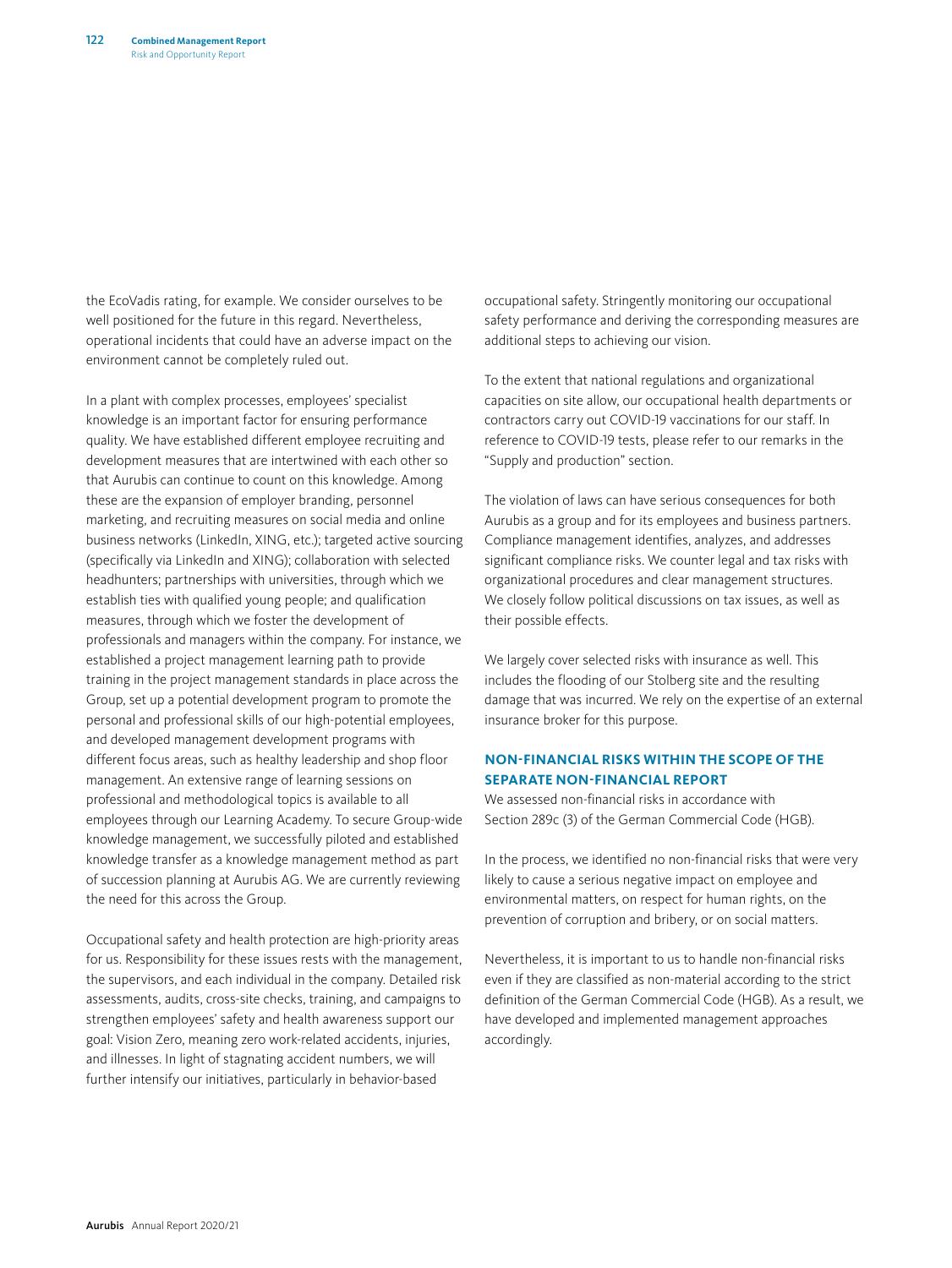## <span id="page-45-0"></span>Internal control and risk management system relating to the consolidated accounting process

(Report pursuant to Section 289 (4) and Section 315 (4) of the German Commercial Code (HGB))

The objective of the internal control system (ICS) for the accounting process is to ensure that financial statements are prepared in compliance with regulations. Aurubis has an internal control and risk management system in which structures and processes related to the accounting process are defined and implemented in the organization. This helps us ensure that the Group accounting procedures are reliable and performed correctly, that business transactions are thoroughly reported in a timely manner as prescribed by law and the Articles of Association, and that legal norms and internal guidelines on accounting are observed. We continuously analyze amendments to laws and accounting standards to establish their relevance for the consolidated financial statements, and incorporate resulting changes into the Group's internal processes and systems.

#### **PRINCIPLES OF THE INTERNAL CONTROL SYSTEM AS RELATED TO ACCOUNTING POLICIES**

As the parent company, Aurubis AG prepares the Aurubis Group's consolidated financial statements. The financial reporting of the consolidated Group companies that are included in the consolidated financial statements takes place prior to this process. These Group companies prepare their financial statements locally and transfer them to the Corporate Accounting department via a defined uniform Group-wide data model. The Group companies are responsible for compliance with the valid Group-wide guidelines and procedures, as well as for the correct and timely execution of the accounting-relevant processes and systems.

The internal control system includes the following main principles:

- » Ensuring standardized accounting procedures in the preparation of the separate financial statements of Aurubis AG by systematically implemented controls, which are supported by manual accounting controls and other authorization and approval procedures (separation of functions, access regulations and limitations, the use of the dual control principle, guidelines on payment transactions)
- » Ensuring uniform Group accounting procedures in accordance with IFRS through the application of uniform accounting regulations and policies, central audit of reporting packages, analysis of deviations from the budget, and quarterly reporting as part of centralized discussions on earnings
- » Compiling external accounting and internal reporting by all Group companies in a uniform consolidation and reporting system
- » Overall consolidation of the consolidated financial statements by Corporate Accounting, which is responsible for the centralized consolidation, coordination, and monitoring of the standards related to the schedule and the process
- » Giving the Group companies support in accounting procedures by having a central contact person in Corporate Accounting
- » Clarifying special technical questions and complex issues related to specific cases with an external consultant

#### **INTERNAL AUDIT AS A PROCESS-INDEPENDENT OBSERVER**

Internal Audit examines the reliability of the accounting practices at local and Group level, among other things. In particular, it assesses existing internal process policies and the degree to which they are adhered to in practice. In its audits, Internal Audit provides information about risks that arise from identified deviations, as well as recommendations with regard to the adjustments to be made.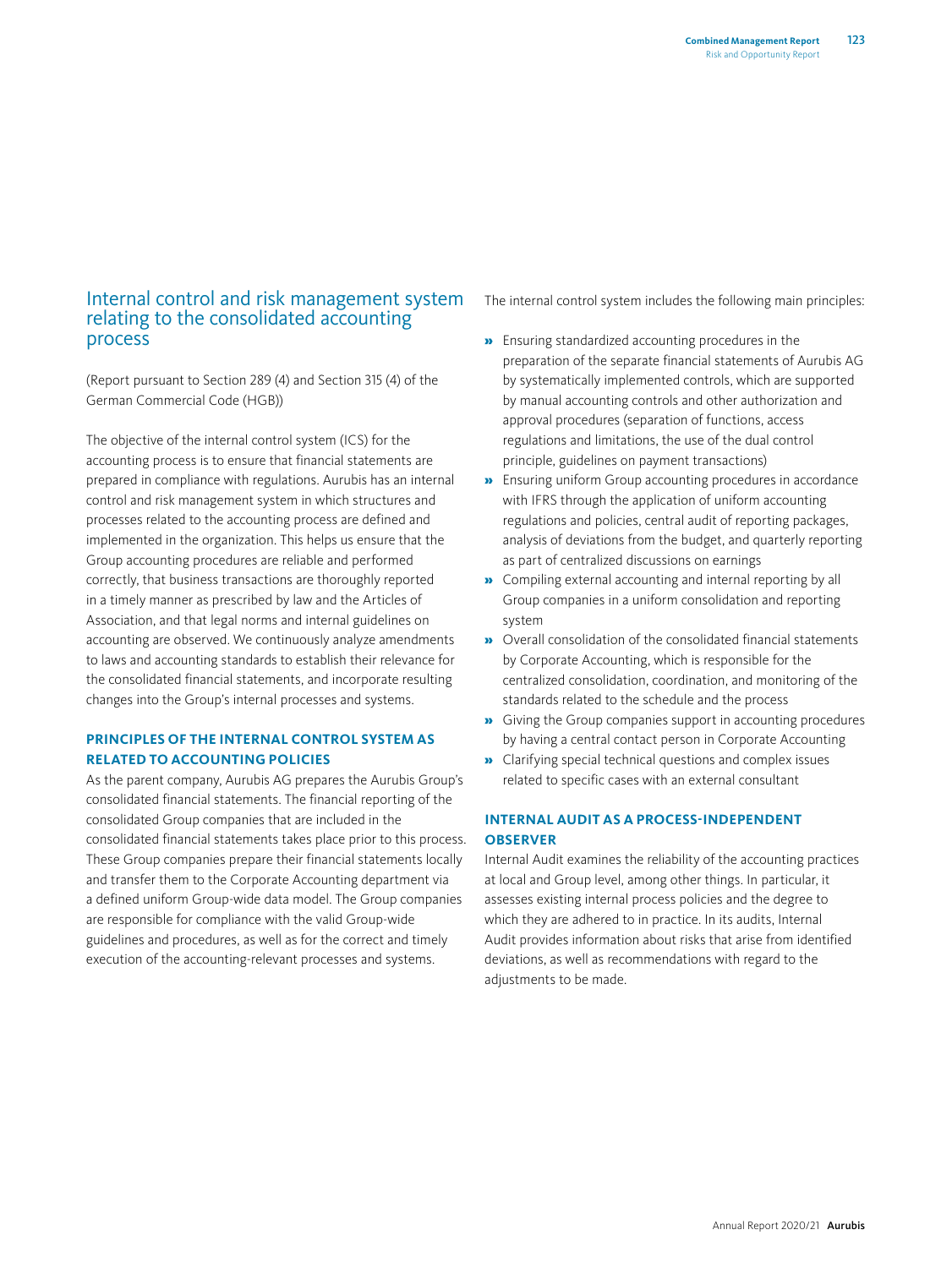# <span id="page-46-0"></span>Opportunity management system

In addition to risk management, opportunity assessment is an important element of the Aurubis Group's planning, management, and control processes. Its objective is the early identification of internal and external opportunities that could positively impact our economic success. We evaluate these opportunities and weigh them with their associated risks. The next step is for us to define initiatives and measures to help us tap this potential. In a particularly intensive strategic analysis process during the past fiscal year, we identified key opportunities for Aurubis and defined operating measures and strategic projects to take advantage of this business potential. The process of identifying and assessing opportunities is also part of our annual integrated strategy and planning process.

In order to promptly recognize possible opportunities, we continually monitor and analyze the supply and demand aspects of our markets, the competitive landscape, and global trends. Identifying potential opportunities is a daily management responsibility – on the level of both the operational areas and the Group.

# Explanation of relevant opportunities

#### **RISING GLOBAL DEMAND FOR COPPER AND METALS FOR TECHNOLOGY**

Copper is one of the most important industrial metals. It is crucial for infrastructure expansion and development, as well as for key industrial sectors. Demand for copper follows global economic growth, especially in the electrical, electronics, energy, construction, and automotive industries. Ongoing global trends such as urbanization, the growth of the world's middle class, the expansion of renewable and decentralized energy supply systems, digitalization, and electric vehicles will continue to increase not only copper demand in the long term, but also the demand for other metals such as nickel, platinum, palladium, selenium, and tellurium. If the economy and the demand for our products develop more favorably than currently expected in the markets relevant to us, this could have a positive influence on the Aurubis Group's earnings.

#### **CHANGES IN TREATMENT AND REFINING CHARGES AND MARKET PRICES FOR OUR PRODUCTS**

The Aurubis Group's earnings situation is largely determined by the development of treatment and refining charges for copper concentrates, copper scrap, and other recycling materials, as well as by the market prices for our products, such as wire rod, copper cathodes, sulfuric acid, and precious and minor metals. If treatment and refining charges and market prices for our products develop more positively than currently forecast, this could positively impact the Aurubis Group's earnings.

#### **INCREASING SIGNIFICANCE OF SUSTAINABILITY AND RESOURCE EFFICIENCY**

Aurubis is one of the world's leading recyclers of copper and complex recycling raw materials. This applies to its own sustainability efforts under ecological, social, and ethical criteria as well. In light of the rising importance of resource efficiency, we expect demand for recycling solutions and low-loss metal production and recovery to continue growing. This is also supported and promoted by increasingly strict national and international legislation and initiatives such as the European Green Deal. More and more, customers and suppliers are also making higher sustainability demands at the same time, which can also benefit Aurubis.

Thanks to our multimetal recycling activities and proximity to our copper product customers, we consider ourselves to be in a position to offer expanded "closing the loop" solutions. Following the acquisition of the Metallo Group, Aurubis has been able to extend its recycling capabilities even further. If national and international recycling regulations broaden and demand for recycling solutions, either in general or with increasing sustainability requirements, grows more strongly than expected in our markets, this could positively affect the Aurubis Group's procurement situation and therefore its earnings.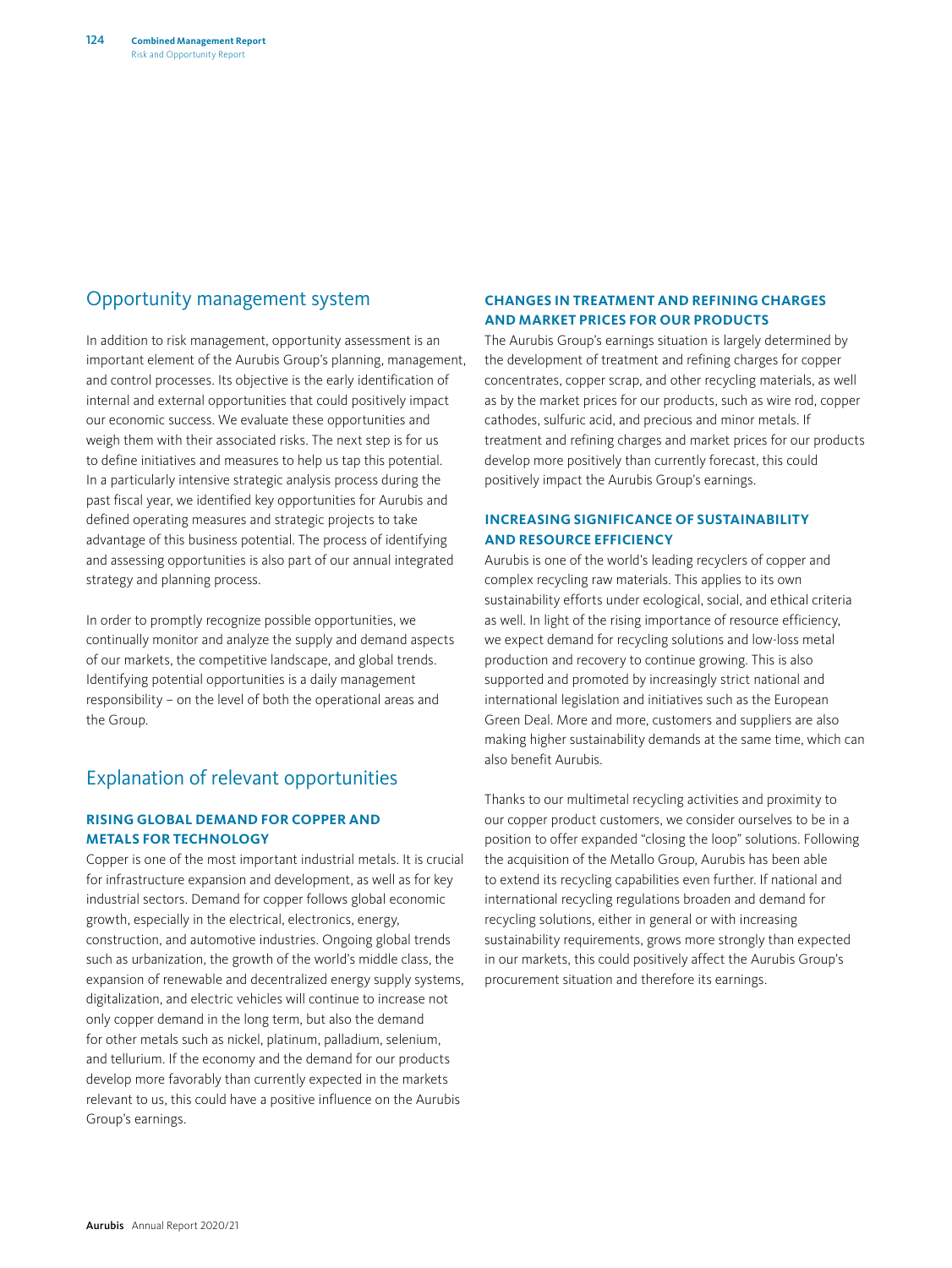#### **FURTHER DEVELOPMENT OF EXPERTISE IN COMPLEX RAW MATERIAL PROCESSING**

Both primary and secondary raw materials are becoming increasingly complex since the copper content is falling and the concentrations of accompanying elements and impurities in them are rising. One of Aurubis' particular strengths is in processing complex primary and secondary raw materials. Aurubis plans to continue expanding its processing capabilities and capacities in this area, further enhancing the efficiency of its production processes in order to recover valuable metals even better and faster. One example is the project ASPA, which was approved during the past fiscal year. If we build up additional expertise, this could positively influence the Aurubis Group's purchasing and earnings situation.

#### **DIGITALIZATION, CONTINUOUSLY IMPROVING PROCESSES AND COST POSITION, AND ACHIEVING SYNERGIES**

Our markets are globally competitive. Operating excellence is therefore exceedingly important for us. We continuously work on optimizing our processes and improving our cost position, supported by the opportunities of digitalization in our production and service areas. Furthermore, we are always identifying and implementing means to increase the synergy potential within the network of Aurubis plants. If we go beyond the targets connected to initiated improvement measures, this could have a positive impact on the Aurubis Group's earnings.

#### **CAPACITY EXPANSION LINKED WITH INTERNATIONALIZATION**

In light of growing global demand for sustainable metal production and metal recycling, we see growth potential through the expansion of our processing capacities in regions with attractive markets and favorable overall conditions. It is exactly this potential that we're tapping with our investment in a new recycling plant in the US. We will also continue investing in our existing sites and will furthermore strive to expand our supplier and production network even further. If we are in a position to expand our capacities even more and possibly to even do so with lower capital expenditure than expected, this could positively affect the Aurubis Group's earnings.

#### **DEVELOPMENT OF SOLUTIONS FOR INDUSTRIAL CUSTOMERS AND SUPPLIERS**

We work closely with our suppliers and customers at all levels of our value chain. This includes developing products for individual customers, providing additional services, processing specific raw materials, and offering additional "closing the loop" solutions as well as particularly sustainable or certified products, including the digitalization of business relationships and processes to boost efficiency, added value, and customer loyalty. If the demand of our customers and suppliers for our solutions is stronger than forecast, this could have a positive effect on the Aurubis Group's earnings.

#### **INNOVATIONS FROM FUTURE RESEARCH AND DEVELOPMENT ACTIVITIES**

Within the scope of our research and development activities, we work on innovations to create a competitive advantage for ourselves in the future. For example, we are working on more resource-efficient processing of complex feed materials in our smelters and plants. We are also working specifically on developing new processes and improving on existing processes to be able to process future material streams. For example, we developed a process for recycling battery materials and have already applied for a patent.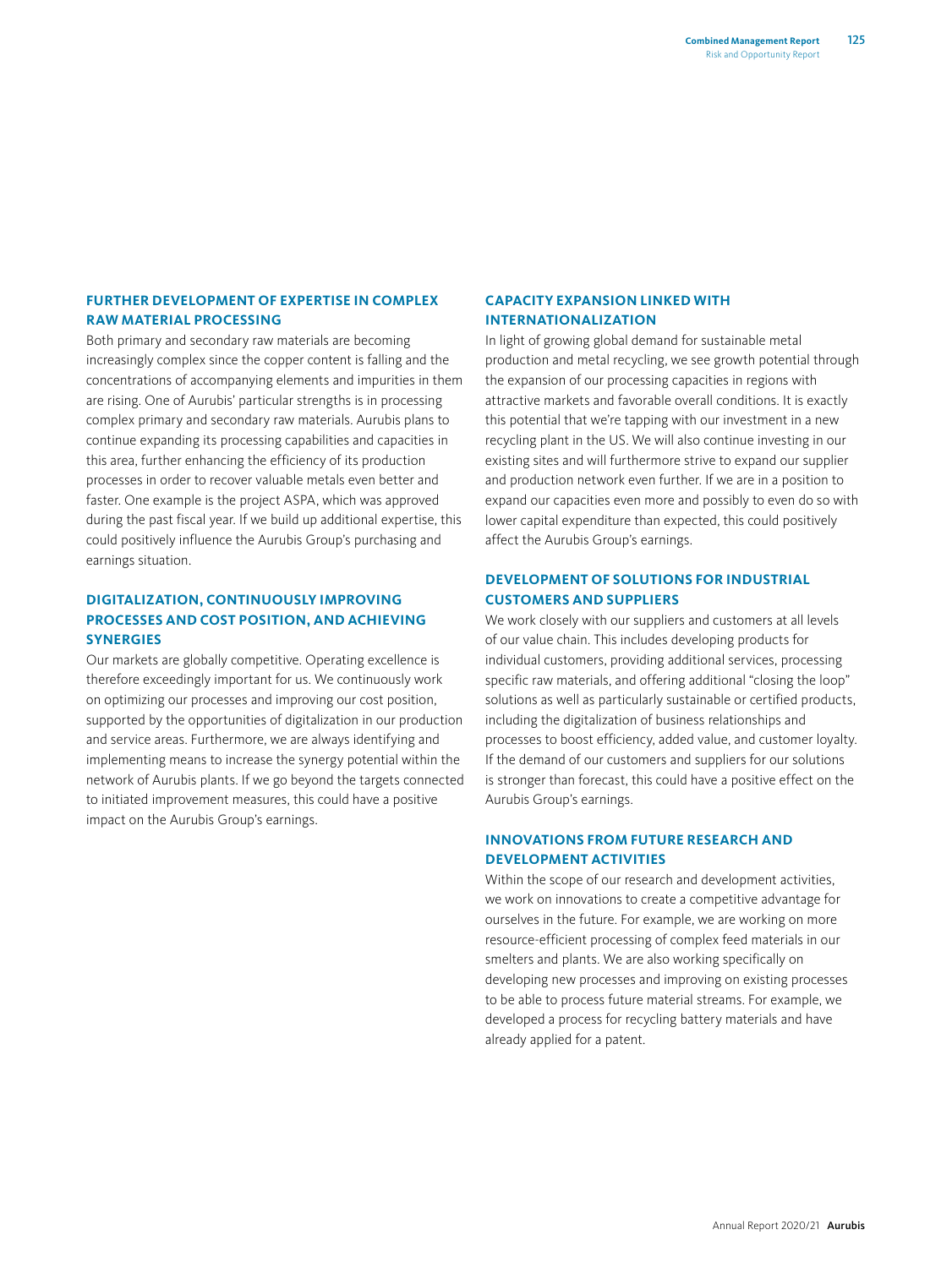# <span id="page-48-0"></span>Assessment of the Aurubis Group's risk and opportunity situation

No risks threatening the company's continued existence arose in the reporting year. There were no particular structural changes in the Group's risks. According to our current assessment, there are no risks that endanger the company's continued existence.

Both the Audit Committee and the auditors ascertained that the Executive Board and Supervisory Board have taken the measures prescribed by Section 91 (2) of the German Stock Corporation Act (AktG) in an appropriate manner and that the legally required early risk detection system fulfills all requirements.

For a complete overview of company activities, the opportunities of the Group have to be considered in addition to the risks. We are confident that we will be able to utilize the opportunities presented by our business portfolio, our expertise, and our ability to innovate. At the same time, these factors put us in a position to counter existing risks successfully. Furthermore, we are convinced that we have the appropriate processes, measures, and instruments in place to identify important opportunities and to manage relevant risks.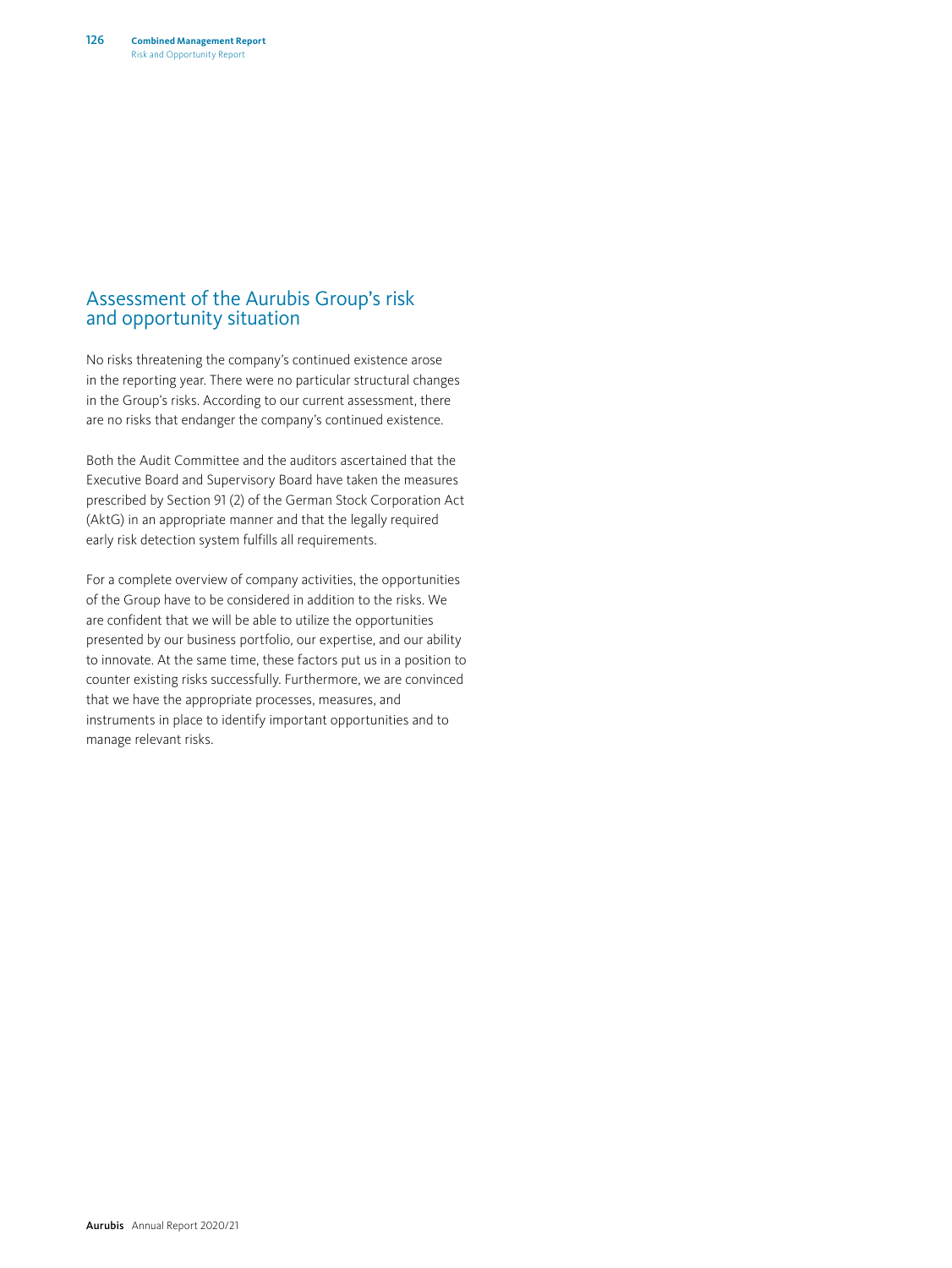# <span id="page-49-0"></span>Forecast Report

The statements made in the Forecast Report are based on our assessments of the overall economic conditions, of global copper market trends, and of Aurubis' raw material and product markets. These assessments are based on analyses by economic research institutes, organizations, and industry associations, as well as on internal market analyses. The forecasts for the future business performance shown here take into account the segment targets, as well as the opportunities and risks posed by the expected market conditions and competitive situations in the forecast period of October 1, 2021 to September 30, 2022. The opportunities and risks affecting the Aurubis Group are explained in detail in the Risk and Opportunity Report. Our forecasts are regularly adjusted. The following statements are based on our knowledge in December 2021.

From our current perspective, there are multiple factors with the potential to influence the Aurubis Group's markets. In particular, these include the ongoing global COVID-19 pandemic and its impacts on global economic growth. The emergence of additional virus variants and the vaccination progress worldwide play a role first and foremost. Moreover, fiscal measures enacted as a reaction to the course of the pandemic can have major impacts in the EU or the US, for example. The measures to strengthen infrastructure and social security in the US especially could have a strong effect on economic growth – nationally, but also worldwide. Ultimately, the monetary policy reactions of the central banks to inflation tendencies on various markets could influence future financing conditions.

# Overall economic development

The International Monetary Fund (IMF) estimates that the global economy will grow by 4.9% in 2022 but, at the same time, indicates the uncertainties behind their forecast. These include the ongoing course of the COVID-19 pandemic and the vaccination progress, but also the financing conditions, which could tighten in the course of monetary policy measures resulting from current inflation expectations.

For the economies of emerging and developing countries, the IMF forecasts 5.2% growth for 2022. As always, the regions vary significantly. With predicted growth of 6.4%, emerging and developing countries in Asia in particular will once again make a significant contribution to the growth forecast of this group of countries. China, which is important for the copper market, accounts for a key share of the economic upswing. The IMF expects 5.7% growth in China for 2022.

The GDP of industrialized nations should grow by 4.4% in 2022, according to the IMF. Growth of 4.9% is expected for the US, 4.3% for the eurozone. The forecast indicates that Germany's GDP will increase by 4.1% in 2022.

Individual sectors such as the electrotechnical industry, the automotive industry, and the construction sector are important consumers of copper products. The economic developments expected here are as follows:

In its most recent forecast for the global electrical and electronic products market (July 2021), the German Electrical and Electronic Manufacturers' Association (ZVEI) predicts about 6% growth in the global market for 2022 – following 9% growth in the sector in 2021. This forecast includes 53 countries, which together comprise approximately 95% of the global market. For Europe, which accounts for 16% of the global market, the German Electrical and Electronic Manufacturers' Association (ZVEI) expects 6% growth in 2022 following 7% growth in 2021. The volume of the German market is expected to rise by 6% in 2021 and then by 7% in 2022.

According to the European Automobile Manufacturers' Association (ACEA), demand for cars in the EU is supposed to grow in 2021 and 2022. After about 10 million vehicles were registered in 2020, the association anticipates the registration of around 11 million cars for 2021 and around 12 million in 2022. Growth momentum comes from the transition to electric vehicles due to tightening environmental regulations and state investment incentives.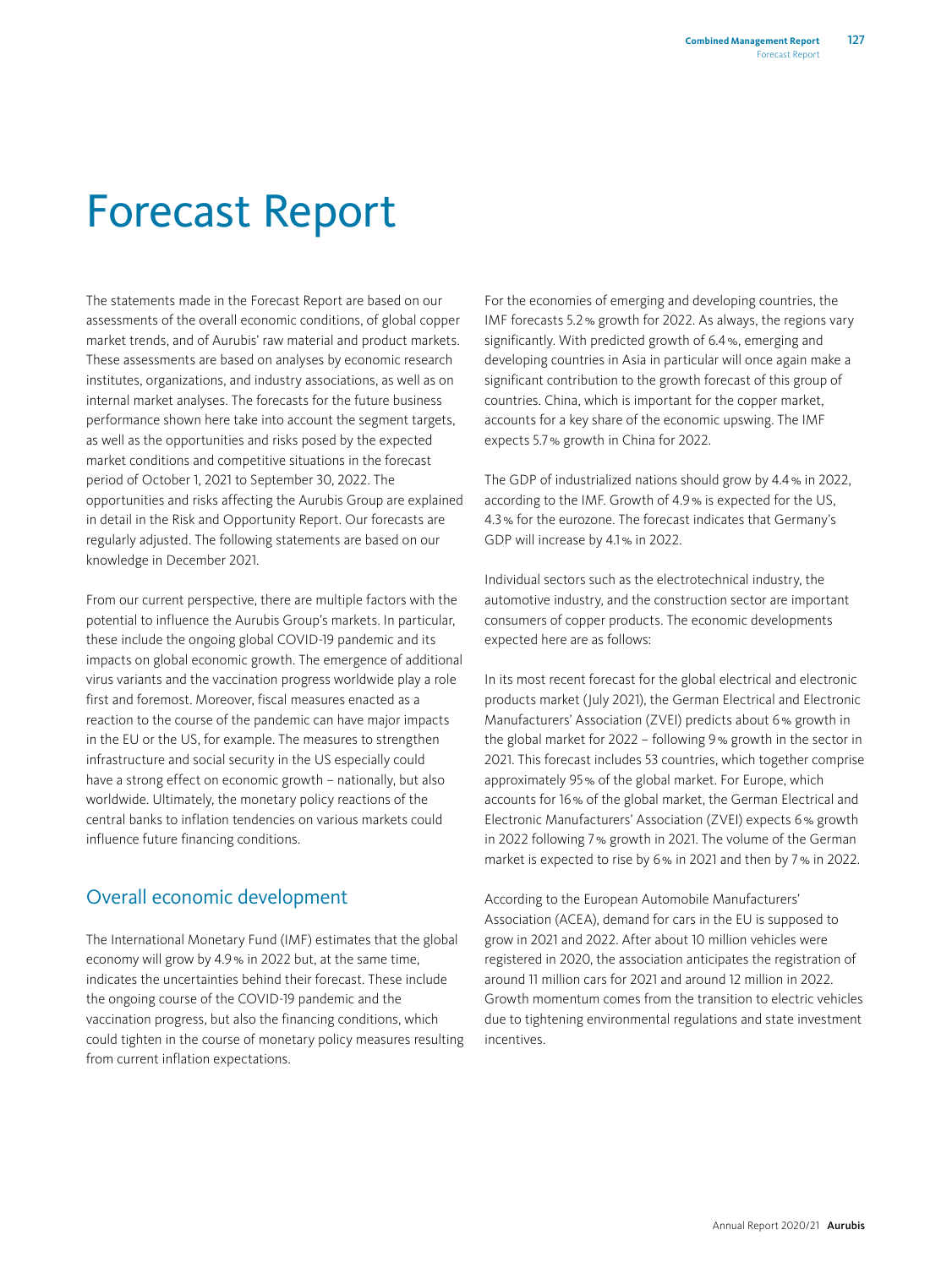<span id="page-50-0"></span>Construction growth is evident in the sectors that have also reflected relatively stable business throughout the pandemic. According to the German Institute for Economic Research (DIW), construction volume should grow nominally by more than 5% in 2022 – after about 3% growth in 2021. While growth in home construction continues, commercial construction has to overcome a pandemic-related slump. However, publicly financed construction measures could stabilize building activity.

Based on these forecasts, we expect positive ongoing development in the three most important sectors for copper products in 2022, continuing the good trend of the previous year. Nevertheless, political and economic developments may decisively influence the respective market situations.

The effects of European and German energy and environmental policy, which are important for us, are difficult to forecast in detail.

# Sector development

Following the copper price's steady climb to a new ten-year high around the US\$ 10,700/t mark, it dropped at the end of the fiscal year and stabilized around the US\$ 9,000/t mark. According to the Thomson Reuters analyst survey from October 2021, the median copper price should be US\$ 9,000/t in calendar year 2022.

The trend in copper smelter output is still a key factor for assessing the copper market. The focus remains on Asia, particularly China, which accounts for about 40% of global refining capacity in 2021. The commissioning of additional smelter projects, and thus capacity increases, can be expected in China in the years to come. Between 2021 and 2026, Wood Mackenzie expects average annual growth of 2.6% in global refining capacities. The research company estimates global refined copper output in 2022 at 25.3 million t, equivalent to a 4.7% increase compared to the previous year.

High demand for refined copper can be anticipated in the coming calendar year as well. The metal remains an essential material for economic development in key sectors such as the electrical and automotive industries and construction. On top of that, the EU is tightening regulations related to climate protection, and both the EU and China are promoting climate-friendly technologies with state support to a great extent. Since these technologies hold considerable potential for copper applications, demand is likely to continue increasing.

For Europe, Wood Mackenzie forecasts a roughly 1.6% increase in demand for refined copper, to 3.9 million t, in 2022. At approximately 12.7 million t, demand in China will be flat in 2022 compared to the previous year. This accounts for nearly half of global demand, which is expected to be 25.1 million t in 2022 after a 2.8% increase compared to the previous year.

On the global market for refined copper, Wood Mackenzie expects a low overall production surplus of around 222,000 t for 2022 as a result – following a slight market deficit in 2021. Research provider CRU likewise foresees a low production surplus for 2022.

Rising demand for refined copper and the high ongoing price level provide good overall conditions for Aurubis for the coming fiscal year.

# Raw material markets

#### **COPPER CONCENTRATES**

The copper concentrate market is growing on both the demand side and the supply side. A recovery in output from existing mines, expansion projects, and the ramp-up of new projects are contributing significantly to production increases in different countries. Wood Mackenzie predicts that global mine output (based on copper content, before accounting for disruptions and adjustments) will rise by 8.8% in 2022. The research firm assumes that the concentrate supply will therefore be able to keep up with the growing demand from smelters.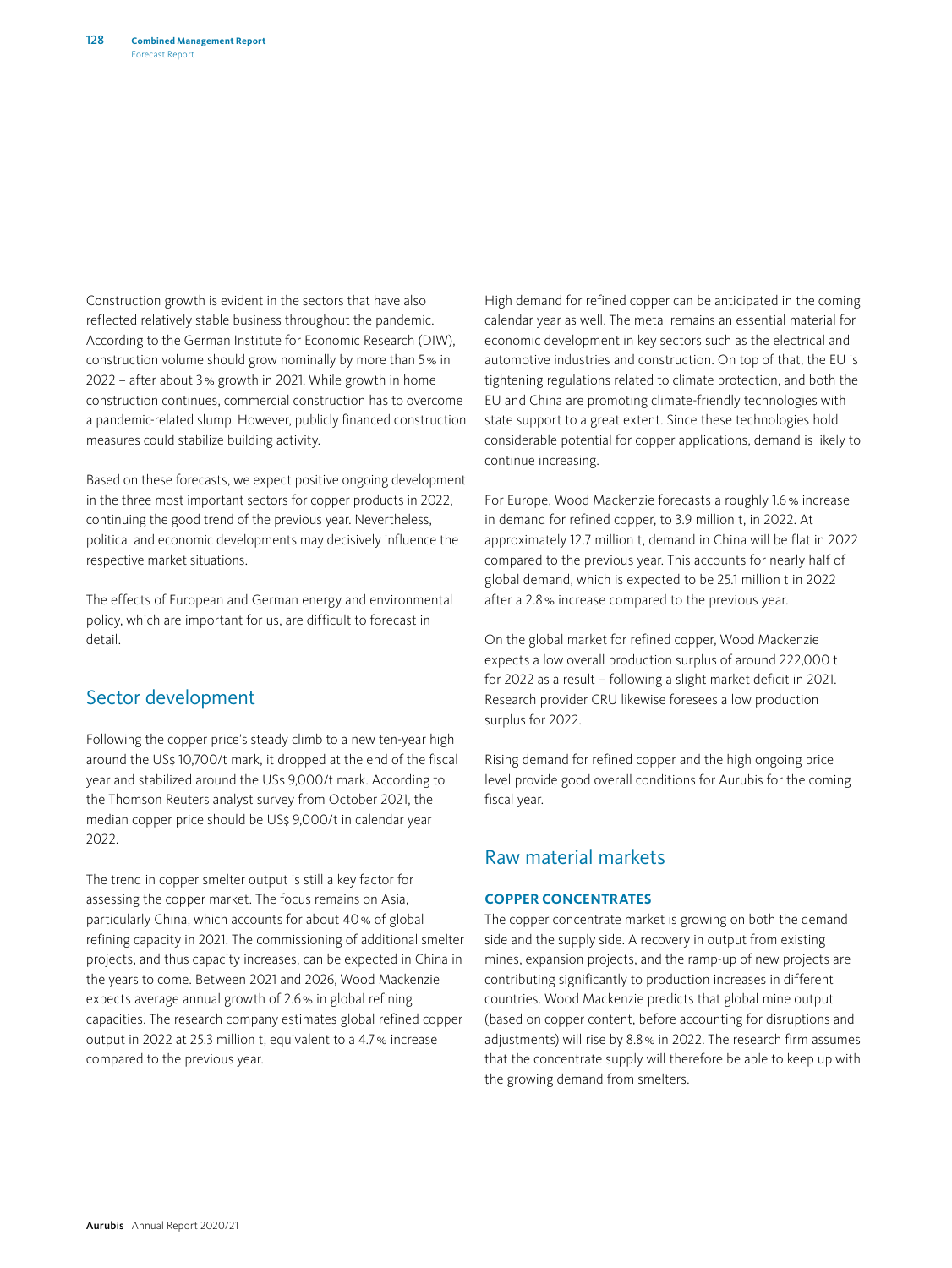<span id="page-51-0"></span>For annual contracts, the benchmark treatment and refining charge (TC/RC) for processing standard copper concentrates was US\$ 59.5/t and 5.95 cents/lb in 2021. Spot prices moved well below this benchmark in some cases during long stretches of the first half of 2021. Due to a growing concentrate supply with simultaneous maintenance shutdowns in Chinese smelters, they later increased, even beyond the benchmark. Barring any unexpected losses in the mine supply, stable or rising TC/RCs should be expected as the year goes on. For 2022, Wood Mackenzie expects a slightly higher benchmark compared to the previous year based on an easing of the concentrate market.

At the time this report was prepared, the benchmark negotiations for 2022 annual contracts on the copper concentrate market hadn't yet been concluded.

The growing supply of copper concentrates and rising TC/RCs as discounts on the purchase price strengthen Aurubis' position when it comes to concentrate sourcing. Due to our position on the market, our long-term contract structure, and our supplier diversification, we are confident that we will once again secure a good copper concentrate supply. We are already supplied with concentrates with good treatment and refining charges beyond Q1 of fiscal year 2021/22.

#### **RECYCLING**

The recycling material market was at a high level in the course of the year. The focus on sustainability and high ESG standards will enable Aurubis to access material flows that had been exported in the past. In light of this fact, as well as the recovering global economy and the current copper price level, Wood Mackenzie forecasts a positive development in the supply of recycling materials. At the same time, however, high demand is expected from Asia.

Business in this area, particularly for copper scrap, is conducted with short timelines and is therefore dependent on a variety of influences that are difficult to forecast.

In contrast, the availability of complex recycling materials is subject to less volatility. The market environment is expected to be at least stable.

Overall, Aurubis expects a stable supply situation for recycling raw materials with good refining charges. We are already supplied with recycling material with good refining charges beyond Q1 of fiscal year 2021/22. Our broad market position absorbs supply risks.

# Product markets

#### **MARKETS FOR COPPER PRODUCTS**

As at the reporting date, demand for copper products continues to be strong in Q1 2021/22. In the negotiation season for 2022 annual sales contracts, which is still underway, we have already contractually fixed the orders on hand to a large extent.

One factor that is already clear is the copper premium Aurubis has established for European wire rod and shapes customers for the coming calendar year. Aurubis increased this premium for its European customers compared to the previous year to US\$ 123/t (2021: US\$ 96/t). The increase in the copper premium reflects the ongoing positive market expectations regarding demand in Europe in 2022 and partially compensates for the sharp increases in freight and energy costs.

In light of stable sector development in 2022 and an improvement in economic growth in Europe, we expect to conclude the negotiation season for copper products with contracts at a high level. Good customer relationships and the strong position in our key markets support this.

#### **CATHODES**

Sales of free cathode volumes on the market are based on the planned processing of our cathode output in the Group.

#### COPPER WIRE ROD

When it comes to copper wire rod, the positive trend continues in Q1 2021/22. In Europe – as in other parts of the world – demand remains at a good level. For 2022, CRU expects demand in Europe to be at pre-pandemic level throughout 2022. Demand will depend considerably on the ongoing economic trend in the key customer industries. As outlined in the section "Overall economic development," we expect to see growth in the electrical industry,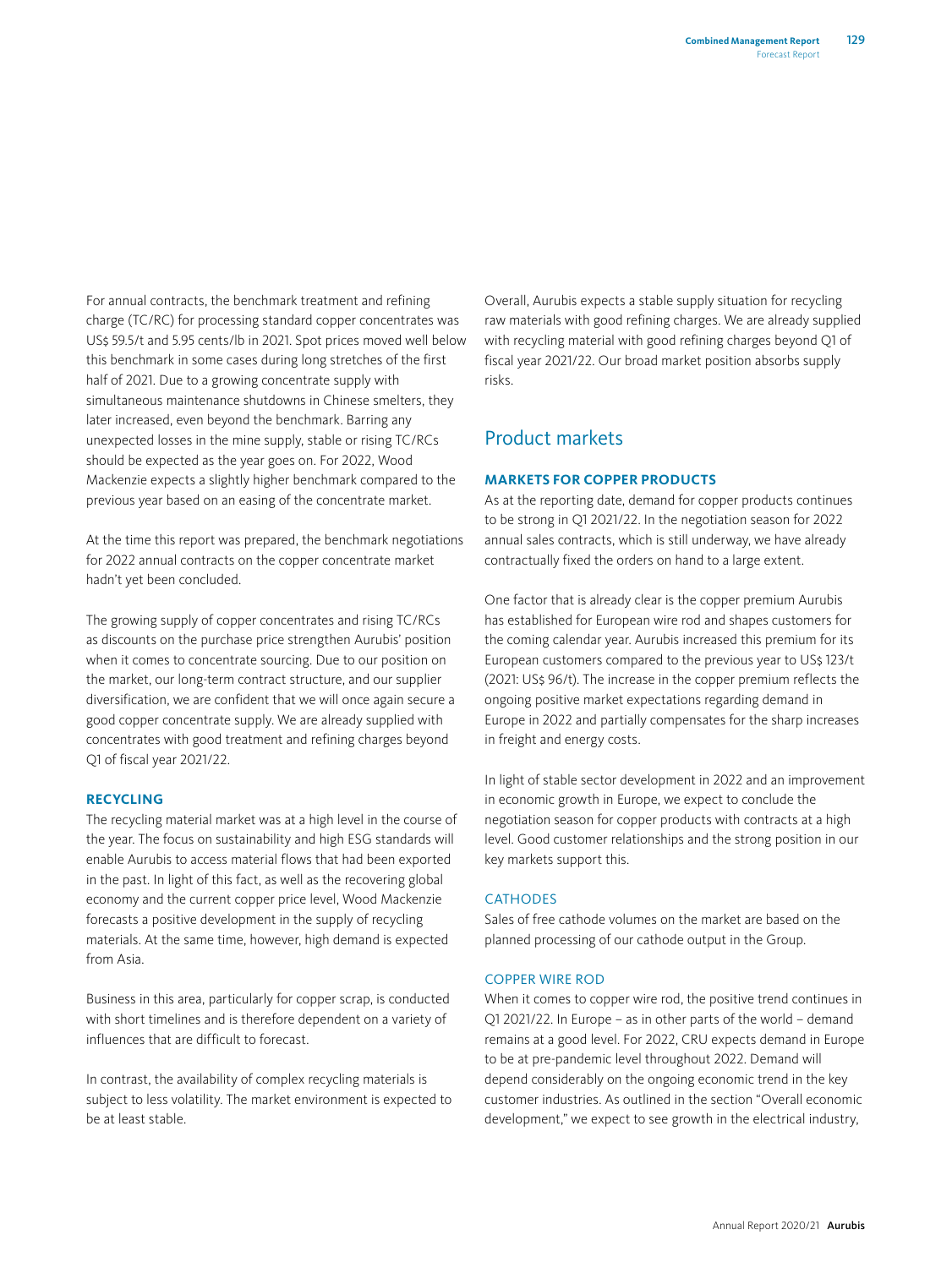<span id="page-52-0"></span>the automotive industry, and the construction and infrastructure sector in 2022.

The predicted growth in the customer industries for the forecast period leads to an expectation of a stable demand and sales trend for copper wire rod for Aurubis.

#### COPPER SHAPES

The recovery in demand for copper shapes that took hold at the end of the previous fiscal year continued in the past fiscal year. Demand for shapes is expected to be at a high level in the coming fiscal year as well.

#### FLAT ROLLED PRODUCTS

Developments in the US economy are very significant for the flat rolled products sector. As described in the section "Overall economic development," the US economy is expected to grow in 2022. According to CRU, production of flat rolled products in the US will increase in 2021, reaching pre-pandemic level again.

CRU indicates that on the European market for flat rolled products, production is evidently rising again in 2021 after two years with a declining production level. Connector production, which depends strongly on demand in the automotive sector and electric vehicles especially, is one factor that plays a key role in the demand for our products in this market. For this sector, CRU forecasts growth in the eurozone in 2021 and subsequent years following strong production downturns in 2020.

The development of the US economy and the growth of the European economy both benefit Aurubis when it comes to sales of flat rolled products.

#### SULFURIC ACID

Sulfuric acid sales are dependent on short-term developments, a fact that is reflected in the duration of the contracts. In addition, sales opportunities are very different from region to region, with varying conditions accordingly. Aurubis supplies the global sulfuric acid market, with a focus on Europe, North America, and Turkey. The relationship between local sales and exports fluctuates depending on market circumstances.

The price increases observed on the sulfuric acid markets during the past fiscal year, which were due to stable demand and simultaneous supply shortages, will continue or even intensify during the remainder of 2021, according to market researcher ICIS. For Northwest Europe, ICIS continues to expect a short supply at the end of the year, together with further price increases. Supply shortages are continuing in the US at the end of the year as well. The Chinese markets are characterized by significant regional differences.

Based on the stable demand on the sulfuric acid market and the developments in sales prices, we anticipate a positive trend in the earnings situation on this market.

# Business and earnings expectations for the Aurubis Group

#### **BUSINESS EXPECTATIONS**

We updated our strategy in fiscal year 2020/21. By the end of this decade, we want to continue solidifying and expanding our position as one of the world's most efficient and sustainable multimetal producers – as a high-performance smelter network with a strong core business and new drivers of growth in recycling.

Under the tagline "Metals for Progress: Driving Sustainable Growth," we will keep investing in the three pillars of the strategy. The project ASPA (Advanced Sludge Processing by Aurubis) in Beerse (Belgium) falls under the pillar of securing and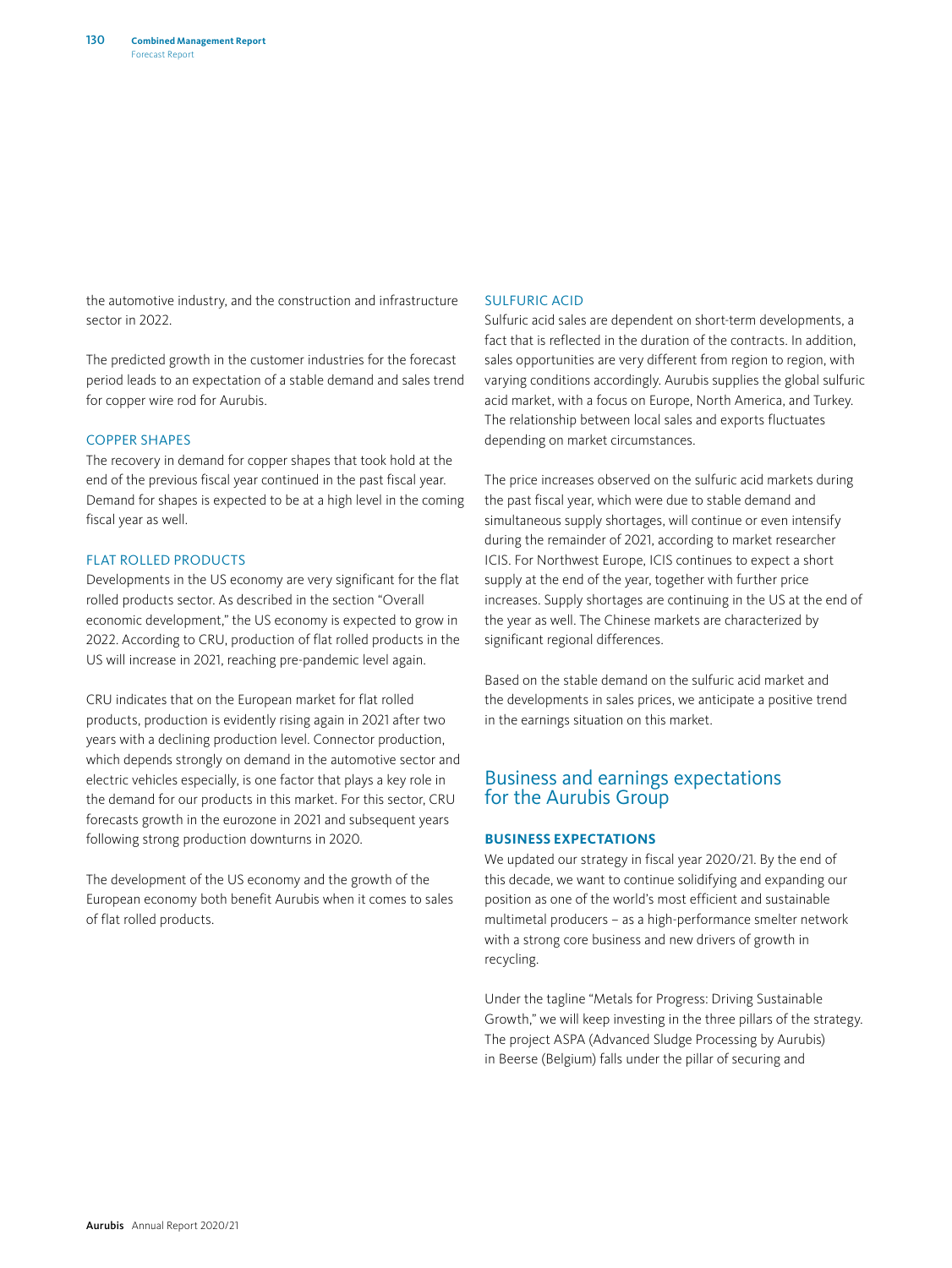strengthening the core business. The investment in the new recycling plant Aurubis Richmond falls under the pillar of growth options. We attribute the expansion of our Industrial Heat project in Hamburg to the sustainability pillar – we'll start implementing the second stage of this project in 2022.

With the Metallo acquisition, we have already significantly strengthened our position as a multimetal provider. The integration of the two sites in Beerse (Belgium) and Berango (Spain) is running very successfully and will be completed with the rebranding in December 2021.

During the course of fiscal year 2021/22, we expect to carry out the partial sale of the FRP group (specifically, the companies Aurubis NL, Aurubis Mortara, Aurubis Slovakia, and Aurubis UK).

The following maintenance shutdowns are planned for fiscal year 2021/22:

- » At the Hamburg site in May and June 2022, with an expected impact of about € 25 million on operating EBT
- » At the Lünen site in November and December 2021 and in May 2022, with a negative effect totaling around € 16 million on operating EBT

#### **EARNINGS EXPECTATIONS**

Our earnings are subject to quarterly fluctuations because of the nature of our business model. This is due to seasonal factors but may also be caused by disruptions in equipment or operating processes.

The future development and forecast of Aurubis AG coincide with the general statement on the Aurubis Group.

The outlook for fiscal year 2021/22 is based on the following premises:

- » Based on industry forecasts, we expect copper demand to continue growing.
- » At the time this report was prepared, the benchmark negotiations for 2022 annual contracts on the copper concentrate market hadn't yet been concluded.
- » In fiscal year 2021/22, the market trend for copper scrap is difficult to forecast due to the short-term nature of the business.
- » Because of the current market situation for sulfuric acid, we anticipate a positive earnings trend.
- » The Aurubis copper premium for 2022 has been set at US\$ 123/t (previous year: US\$ 96/t).
- » We expect energy costs to increase based on current energy price developments. We can only absorb price risks to a limited extent with our hedging activities. Moreover, CO<sub>2</sub> electricity price compensation takes effect with a time lag.
- » A significant portion of our revenues is based on the US dollar. We have reduced the resulting risks with our hedging strategy to some extent.
- » We continue to expect an improvement in earnings of at least € 100 million through cost reduction and an improvement in throughput from the Performance Improvement Program (PIP) starting in fiscal year 2022/23 compared to the reference year 2018/19.
- » We expect stable plant availability overall for fiscal year 2021/22.

Overall, we expect an operating EBT between € 320 million and € 380 million and an operating ROCE between 12% and 16% for the Aurubis Group for fiscal year 2021/22.

In the Multimetal Recycling segment, we expect an operating EBT between € 140 million and € 200 million and an operating ROCE between 16% and 20% for fiscal year 2021/22.

In the Custom Smelting & Products segment, we expect an operating EBT between € 210 million and € 270 million and an operating ROCE between 10% and 14% for fiscal year 2021/22.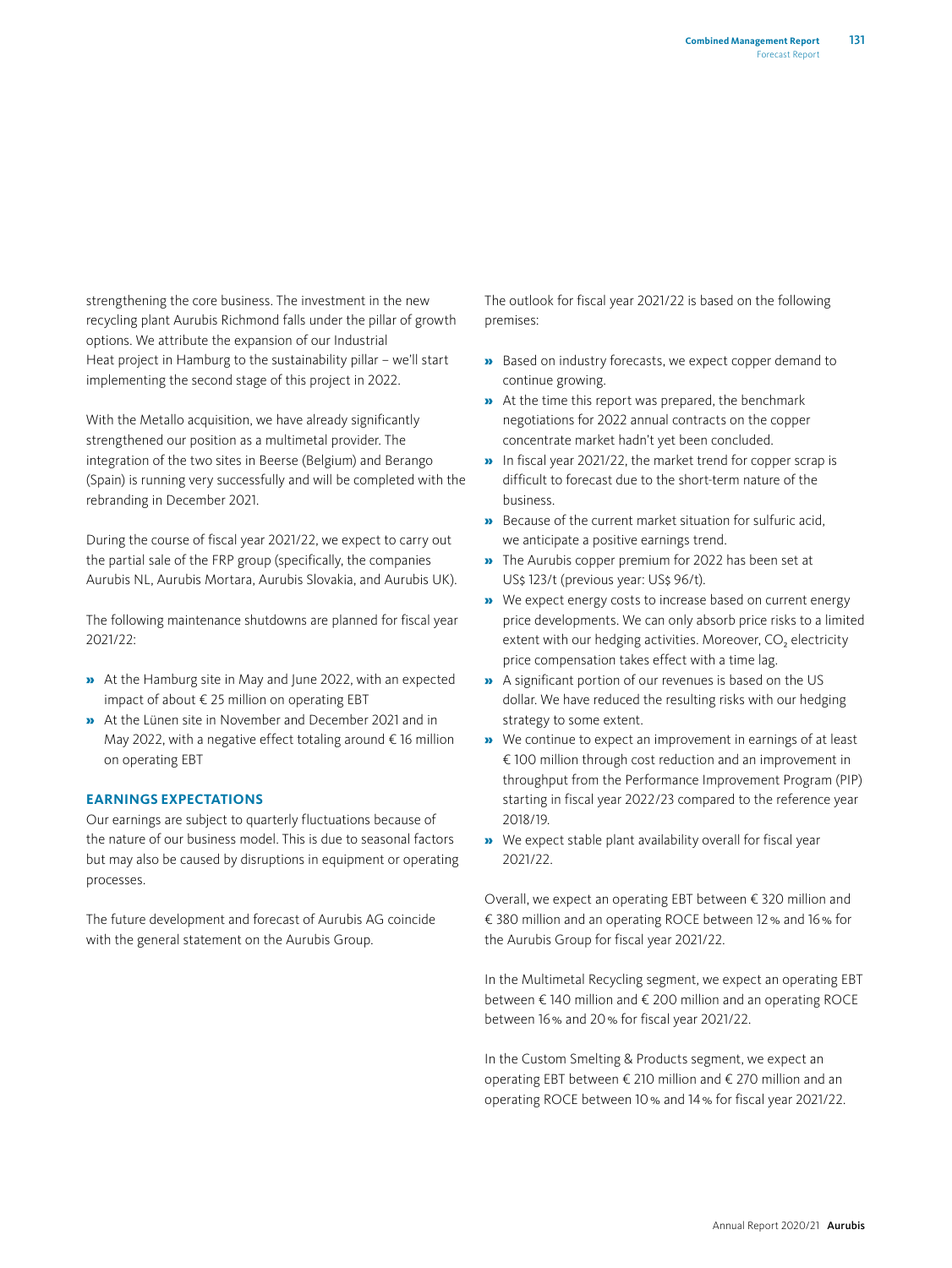# <span id="page-54-0"></span>Expected financial situation

At the end of fiscal year 2020/21, Aurubis had € 965 million in available cash (September 30, 2020: € 481 million). The company has additional liquidity through lines of credit amounting to € 350 million from a syndicated loan agreement running until 2023. Aurubis therefore has an excellent liquidity position.

We expect the stable financial situation from the operating business to continue in the coming fiscal year. We intend to settle the payments scheduled for fiscal year 2021/22, amounting to about € 103 million, with the existing liquidity. Furthermore, we intend to make additional unscheduled repayments of Schuldschein loans, amounting to about € 153 million, in December 2021.

#### **GENERAL STATEMENT ON THE FUTURE DEVELOPMENT OF THE AURUBIS GROUP**

The COVID-19 pandemic could influence the Aurubis Group's business development in fiscal year 2021/22. We will continue to give our employees' health the highest priority. In addition to the COVID-19 pandemic, developments in the global economy and the supply and demand situation on our procurement and product markets will impact the course of Aurubis' business and require our full flexibility.

In fiscal year 2021/22, we will continue pursuing the targets outlined in our strategy "Metals for Progress: Driving Sustainable Growth" and carry out the investment measures planned for the fiscal year.

With the very good result in fiscal year 2020/21, we have demonstrated that we take advantage of the opportunities offered on our procurement and product markets and have risen to the challenges of the pandemic. We expect to be able to build on the positive trend of the past fiscal year and are starting fiscal year 2021/22 with optimism, with a significantly increased forecast range for operating EBT and, likewise, a higher ROCE forecast range.

#### Forward-looking statements

This document contains forward-looking statements about our current forecasts of future events. Words such as "anticipate," "assume," "believe," "predict," "expect," "intend," "can/could," "plan," "project," "should," and similar terms indicate such forwardlooking statements. These statements are subject to a number of risks and uncertainties. Some examples include unfavorable developments in the global economic situation, especially impacts of the COVID-19 pandemic; political developments in the US, Europe, and China; a tightening of the raw material supply; and a decline in demand in the main copper sales markets. Further risks include a deterioration of our refinancing options on the credit and finance markets; unavoidable events beyond our control such as natural disasters, acts of terror, political unrest, and industrial accidents, and their effects on our sales, purchasing, production, and financing activities; changes in exchange rates; a drop in acceptance for our products, resulting in impacts on the establishment of prices and the utilization of processing and production capacities; price increases for energy and raw materials; production interruptions due to material bottlenecks, employee strikes, or supplier bankruptcies; the successful implementation of measures to reduce costs and enhance efficiency; the business outlook for our significant holdings; the successful implementation of strategic cooperation and joint ventures; amendments to laws, ordinances, and official regulations; and the outcomes of legal proceedings and other risks and uncertainties, some of which are described in the Risk and Opportunity Report in this Annual Report. If one of these uncertainties or difficulties occurs, or if the assumptions underlying the forward-looking statements prove to be wrong, the actual results could deviate considerably from the results mentioned or implicitly expressed in these statements. We do not intend, nor do we assume the obligation, to update forwardlooking statements continuously, as these statements are based solely on the circumstances on the day of publication.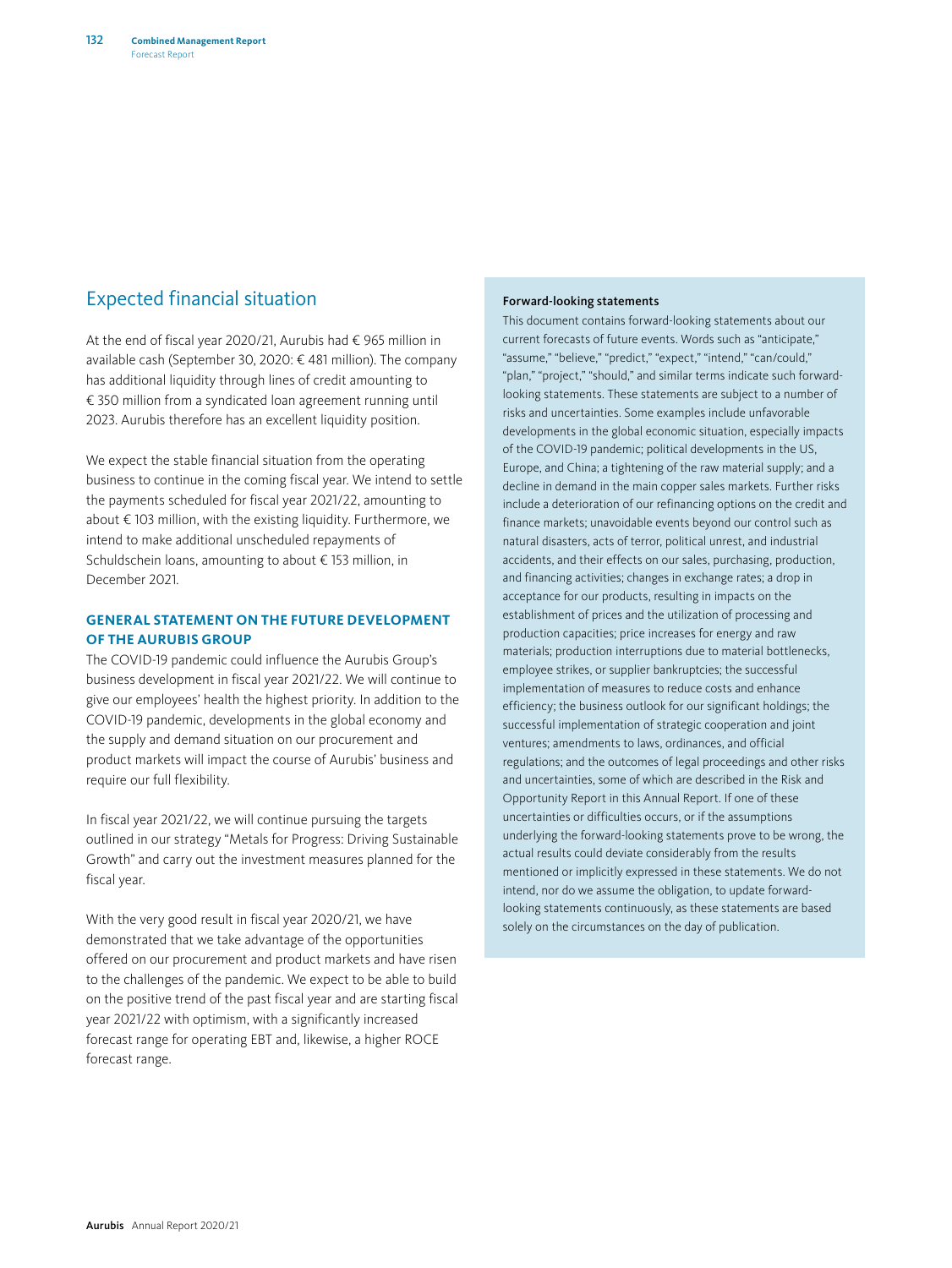# <span id="page-55-0"></span>Legal Disclosures

### Declaration on corporate governance pursuant to Section 289f and Section 315d of the German Commercial Code (HGB)

The declaration is printed at the beginning of this Annual Report and is available on the company's website in the "About Aurubis" section under "Corporate Governance."

<https://www.aurubis.com/en/about-us/corporate-governance>

# Compensation of the Executive Board and Supervisory Board

We explain the basic principles of the compensation system for the Executive Board and Supervisory Board in the Compensation Report of the [Corporate Governance Report](#page--1-0) Q pages 18-43, which is part of the Combined Management Report. This information is printed in the Annual Report and is available on the company's website in the "About Aurubis" section under "The Group." [www.aurubis.com/en/about-us/management](https://www.aurubis.com/en/about-us/management)

### Takeover-related disclosures and explanations

Explanatory report by the Executive Board of Aurubis AG, Hamburg, in accordance with Section 176 (1) sentence 1 of the German Stock Corporation Act (AktG) on disclosures of takeover provisions pursuant to Section 289a (1) and Section 315a (1) of the German Commercial Code (HGB) as at the balance sheet date of September 30, 2021.

The following disclosures as at September 30, 2021 are presented in accordance with Section 289a (1) and Section 315a (1) of the German Commercial Code (HGB).

#### **COMPOSITION OF THE SUBSCRIBED CAPITAL**

The subscribed capital (share capital) of Aurubis AG amounted to € 115,089,210.88 as at the balance sheet date and was divided into 44,956,723 no-par-value bearer shares, each with a notional value of € 2.56 of the subscribed capital.

Each share grants the same rights and one vote at the Annual General Meeting. There are no different classes of shares.

The profit entitlement for any new shares that are issued can deviate from Section 60 of the German Stock Corporation Act (AktG).

#### **TREASURY SHARES**

Please refer to the Aurubis AG notes to the financial statements for information pursuant to Section 160 (1) no. 2 of the German Stock Corporation Act (AktG).

#### **LIMITATIONS RELATED TO VOTING RIGHTS OR THE TRANSFER OF SHARES**

According to the Executive Board's knowledge, shareholders' voting rights are not subject to any limitations, with the exception of possible legal prohibitions on voting (particularly in an isolated case pursuant to Section 136 of the German Stock Corporate Act (AktG)). Pursuant to Section 71b of the German Stock Corporation Act (AktG), the company is not entitled to voting rights from any of its own shares that it holds.

#### **SHAREHOLDINGS EXCEEDING 10% OF THE VOTING RIGHTS**

One indirect shareholding in Aurubis AG exceeds 10% of the voting rights as at the balance sheet date (September 30, 2021): Salzgitter AG, Salzgitter, notified the company in accordance with Section 33 (1) of the German Securities Trading Act (WpHG) on December 12, 2018 that its voting interest in Aurubis AG had exceeded the threshold of 25% of the voting rights on December 12, 2018 and amounted to 25.0000006% of the voting rights (representing 11,239,181 votes). Of this total, 25.0000006% of the voting rights (representing 11,239,181 votes) are attributed to Salzgitter AG via Salzgitter Mannesmann GmbH, Salzgitter.

Accordingly, one direct shareholding in Aurubis AG exceeds 10% of the voting rights as at the balance sheet date (September 30, 2021). According to the notification of Salzgitter AG, Salzgitter, dated December 12, 2018, Salzgitter Mannesmann GmbH, Salzgitter, held 25.0000006% of the voting rights (representing 11,239,181 votes) on December 12, 2018. In its analysts' conference regarding the first half of 2020, which took place on August 12, 2020, Salzgitter AG published that its shareholding in Aurubis AG amounted to 29.99%.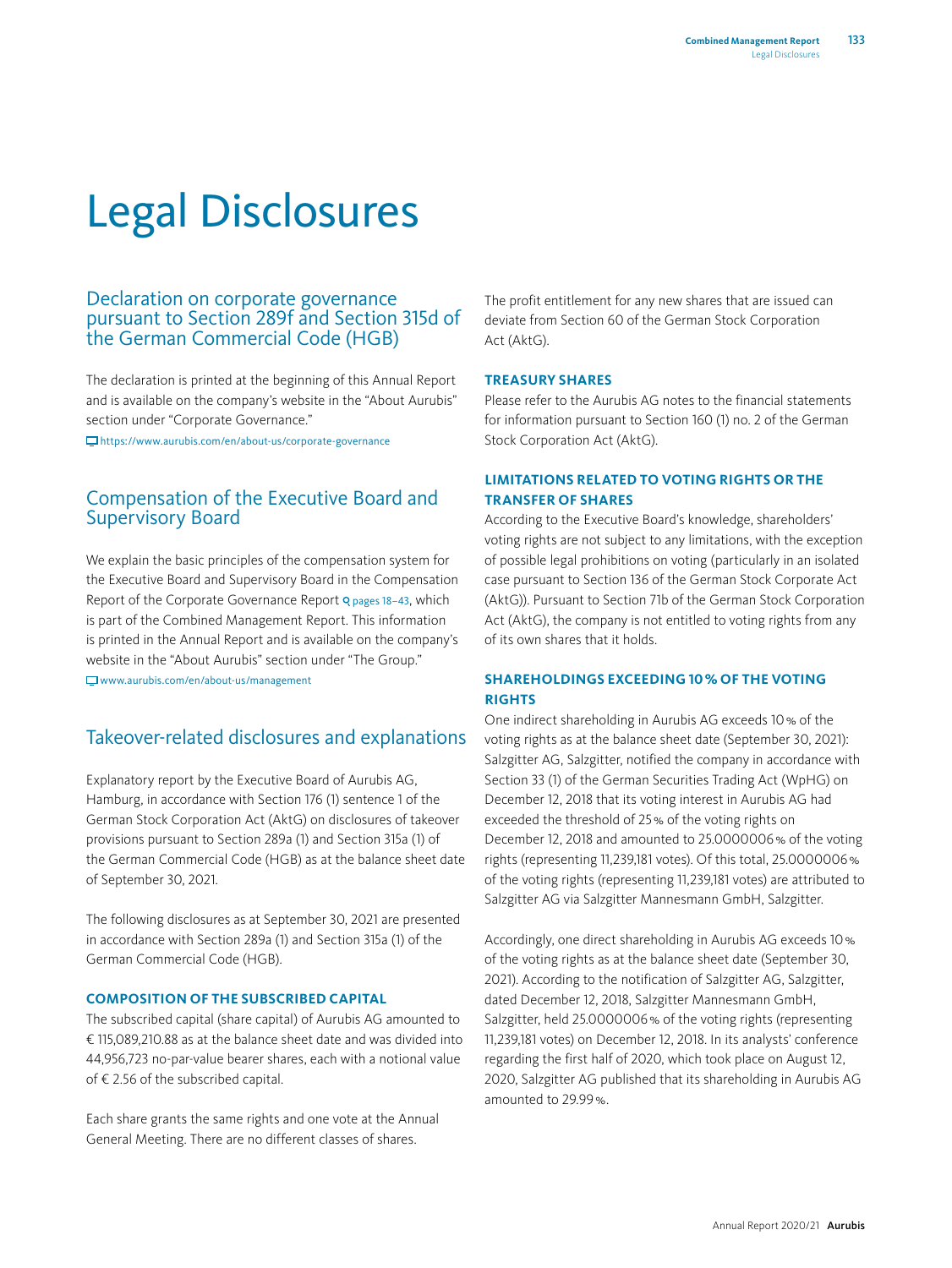#### **SHAREHOLDERS WITH SPECIAL RIGHTS**

There were no shareholders with special rights conferring supervisory powers as at the balance sheet date (September 30, 2021).

#### **PARTICIPATING EMPLOYEES**

There were no employees that held an interest in share capital and did not directly exercise their supervisory rights as at the balance sheet date (September 30, 2021).

#### **APPOINTMENT AND REMOVAL OF EXECUTIVE BOARD MEMBERS AND AMENDMENTS TO THE ARTICLES OF ASSOCIATION**

The appointment and removal of members of the Executive Board of Aurubis AG are covered by Sections 84 and 85 of the German Stock Corporation Act (AktG) and Section 31 of the German Codetermination Act (MitbestG) in conjunction with Section 6 (1) of the Articles of Association. Amendments to the Articles of Association are subject to the approval of the shareholders at the Annual General Meeting. The resolution at the Annual General Meeting requires, in addition to a simple majority of votes, a majority that must comprise at least three-quarters of the subscribed capital represented in the vote; Section 119 (1) no. 6, Section 133 (1), and Section 179 *et seq.* of the German Stock Corporation Act (AktG) apply. In accordance with Section 11 (9) of the Articles of Association, the Supervisory Board is authorized to pass amendments to the Articles of Association that only relate to their wording. Furthermore, the Supervisory Board is authorized to adjust Section 4 of the Articles of Association after the complete or partial execution of a subscribed capital increase in accordance with the respective claim to the authorized capital and after the authorization expires. It is also authorized to amend the version of Section 4 (1) and (3) of the Articles of Association in accordance with the respective issuance of new no-par-value bearer shares within the context of the 2017 conditional capital and to make all other related amendments to the Articles of Association that only relate to the wording. The same applies if the authorization to issue bonds with warrants or convertible bonds is not exercised after the authorization period expires or if the conditional capital is not utilized after the deadlines for exercising option or conversion rights or for fulfilling conversion or option obligations have expired.

#### **POWER OF THE EXECUTIVE BOARD TO ISSUES SHARES**

There is currently no authorization for the Executive Board to issue shares from authorized capital pursuant to Section 202 (2) sentence 1 of the German Stock Corporation Act (AktG).

#### **POWER OF THE EXECUTIVE BOARD TO REPURCHASE SHARES**

With a resolution of the Annual General Meeting on March 1, 2018, the company was authorized until February 28, 2023 to repurchase its own shares up to a total of 10% of the current subscribed capital. Together with other own shares held by the company or attributable to it in accordance with Section 71a *et seq.* of the German Stock Corporation Act (AktG), the shares acquired by the company based on this authorization shall at no time exceed 10% of the company's current subscribed capital. The acquisition of shares for the purpose of trading with own shares is excluded. The Executive Board is empowered to use shares in the company that are purchased on account of this power for all legally permitted purposes, and in particular for the following purposes:

a) Own shares that have been acquired can also be sold in a way other than a sale via the stock exchange or by means of an offer to all of the shareholders, if the shares are sold in return for a cash payment at a price that is not materially lower than the stock market price of the company's shares with the same terms at the time of the sale. The definitive trading price for the purpose of the arrangement previously mentioned shall be the average closing price of the company's shares with the same terms in Xetra trading (or a comparable successor system) over the last five trading days of the Frankfurt Stock Exchange before the commitment to sell the shares was entered into. The shareholders' subscription right is excluded. This authorization shall, however, only apply on the condition that the shares sold excluding the subscription right may not, in accordance with Section 186 (3) sentence 4 of the German Stock Corporation Act (AktG), exceed 10% of the subscribed capital, either at the time this becomes effective or at the time of exercise of this authorization (the "upper limit"). Shares that are issued during the term of this authorization from authorized capital pursuant to Section 186 (3) sentence 4 of the German Stock Corporation Act (AktG), excluding subscription rights, are to be credited towards this upper limit. Furthermore, this upper limit shall take into account those shares that are issued or are to be issued in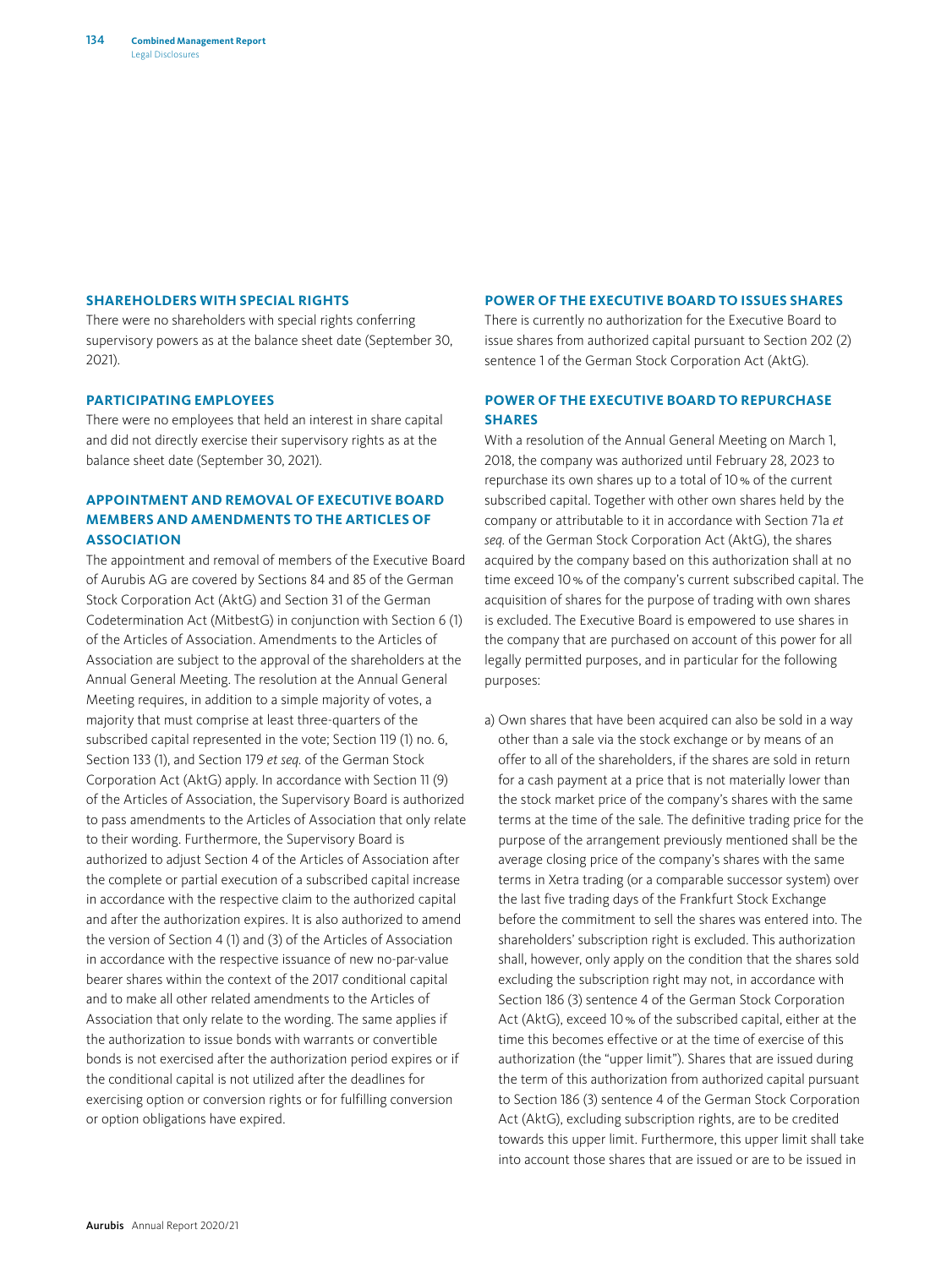order to service convertible bonds and/or bonds with warrants (or profit participation rights, or participating bonds with a conversion right, option right, or conversion obligation, or the company's right to offer), which were issued during the term of this authorization due to an authorization to issue convertible bonds and/or bonds with warrants (or profit participation rights, or participating bonds with a conversion right, option right, or conversion obligation, or the company's right to offer) in commensurate application of Section 186 (3) sentence 4 of the German Stock Corporation Act (AktG), excluding subscription rights. An inclusion that has been carried out is canceled if authorizations to issue new shares from authorized capital in accordance with Section 186 (3) sentence 4 of the German Stock Corporation Act (AktG) or to issue convertible bonds and/or bonds with warrants (or profit participation rights, or participating bonds with a conversion right, option right, or conversion obligation, or the company's right to offer) in commensurate application of Section 186 (3) sentence 4 of the German Stock Corporation Act (AktG) are granted again at the Annual General Meeting after exercising such authorizations that have led to inclusion.

b) Own shares that have been acquired can also be sold in a way other than a sale via the stock exchange or by means of an offer to all of the shareholders. This is provided that such sale is carried out in return for a contribution in kind by a third party, especially in conjunction with the acquisition of business entities, parts of business entities, or participating interests in business entities by the company itself or by a business entity dependent on it or majority-owned by it, and in conjunction with business combinations, or to fulfill conversion rights or obligations of holders and/or creditors relating to conversion or option rights issued by the company or Group entities of the company (or profit participation rights, or participating bonds with a conversion right, option right, or conversion obligation, or the company's right to offer), especially – but not exclusively – due to the authorization to issue convertible bonds and/or bonds with warrants, profit participation rights, and/or participating bonds (or combinations of these instruments) decided under item 6 of the agenda for the Annual General Meeting on March 2, 2017. The shareholders' subscription right is excluded in each case.

c) Own shares that have been acquired can be withdrawn entirely or in part without a further resolution at the Annual General Meeting. They can also be withdrawn in a simplified procedure without a reduction in capital by adjusting the proportionate notional share of the remaining no-par-value shares in the subscribed capital of the company. The withdrawal can be limited to a portion of the acquired shares. If the withdrawal takes place using the simplified procedure, the Executive Board is authorized to adjust the number of no-par-value shares in the Articles of Association.

The own shares collectively sold under the authorization mentioned previously, pursuant to items a) and b) and excluding the subscription right, may not exceed 20% of the share capital, neither at the time the authorization becomes effective nor at the time it is exercised. The 20% limit must include (i) new shares that are issued, excluding the subscription right, during the term of this authorization up to the sale of the own shares from authorized capital, without subscription rights, and (ii) those shares that are issued in order to service convertible bonds and/or bonds with warrants (or profit participation rights, or participating bonds with a conversion right, option right, or conversion obligation, or the company's right to offer), if the bonds were issued during the term of this authorization up to the sale of the own shares, excluding shareholder subscription rights. If and to the extent that the shareholders at the Annual General Meeting reissue the relevant authorization to exclude subscription rights after the authorization leading to offsetting against the 20% limit previously mentioned has been exercised, the offsetting that has already been carried out is no longer included.

The complete text of the resolution dated March 1, 2018 has been included under agenda item 8 in the invitation to the Annual General Meeting 2018 published in the German Federal Gazette on January 22, 2018.